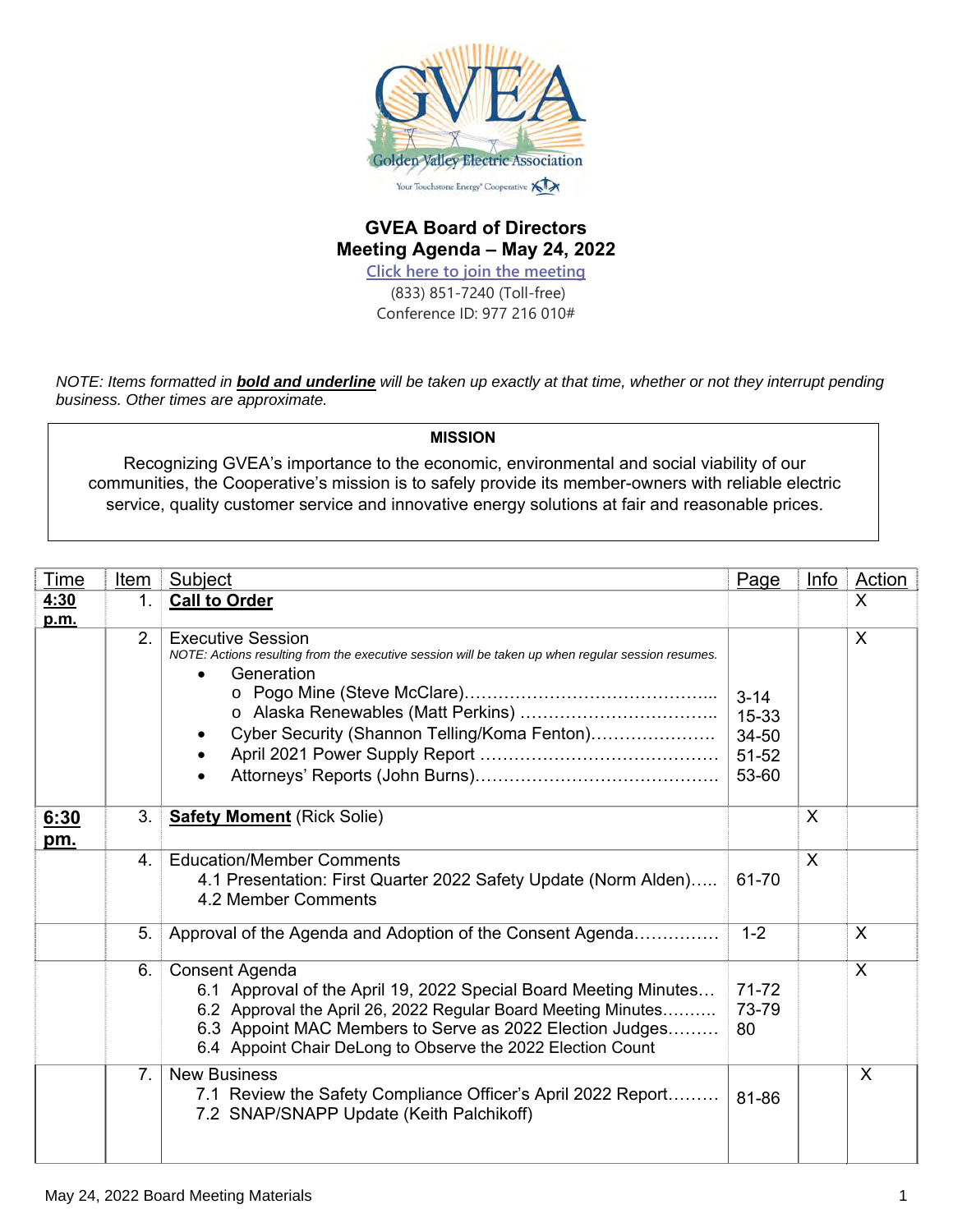| 8.  | Review of Ongoing Required Reports - <b>Informational:</b> (bold if report will<br>be reviewed)<br>Alaska Power Association Report<br>$\bullet$<br><b>ARECA Education Foundation Report</b><br>$\bullet$<br><b>ARECA Insurance Exchange Report</b><br><b>ARCTEC Report</b><br><b>Good¢ents Report (Bunch)</b><br><b>MAC Community Solar Task Force (DeLong)</b><br><b>NRECA Director Advisory Group</b><br><b>NWPPA Report</b><br><b>Scholarship Report</b> | 87                                                     | X |   |
|-----|-------------------------------------------------------------------------------------------------------------------------------------------------------------------------------------------------------------------------------------------------------------------------------------------------------------------------------------------------------------------------------------------------------------------------------------------------------------|--------------------------------------------------------|---|---|
| 9.  | Management Reports - Informational                                                                                                                                                                                                                                                                                                                                                                                                                          | 93<br>94-138<br>139-184                                |   |   |
| 10. | Agenda Items for Future Meetings                                                                                                                                                                                                                                                                                                                                                                                                                            |                                                        |   |   |
| 11. | Adjournment                                                                                                                                                                                                                                                                                                                                                                                                                                                 |                                                        |   | X |
| 12. | Appendix: Informational<br>Policy 3.4: Employment Conditions for Employees<br>Policy 3.5: Affirmative Action and Equal Employment<br>Policy 3.6: Non-bargaining Employee Benefits                                                                                                                                                                                                                                                                           | 185-188<br>189<br>190-192<br>193-197<br>198-203<br>204 |   |   |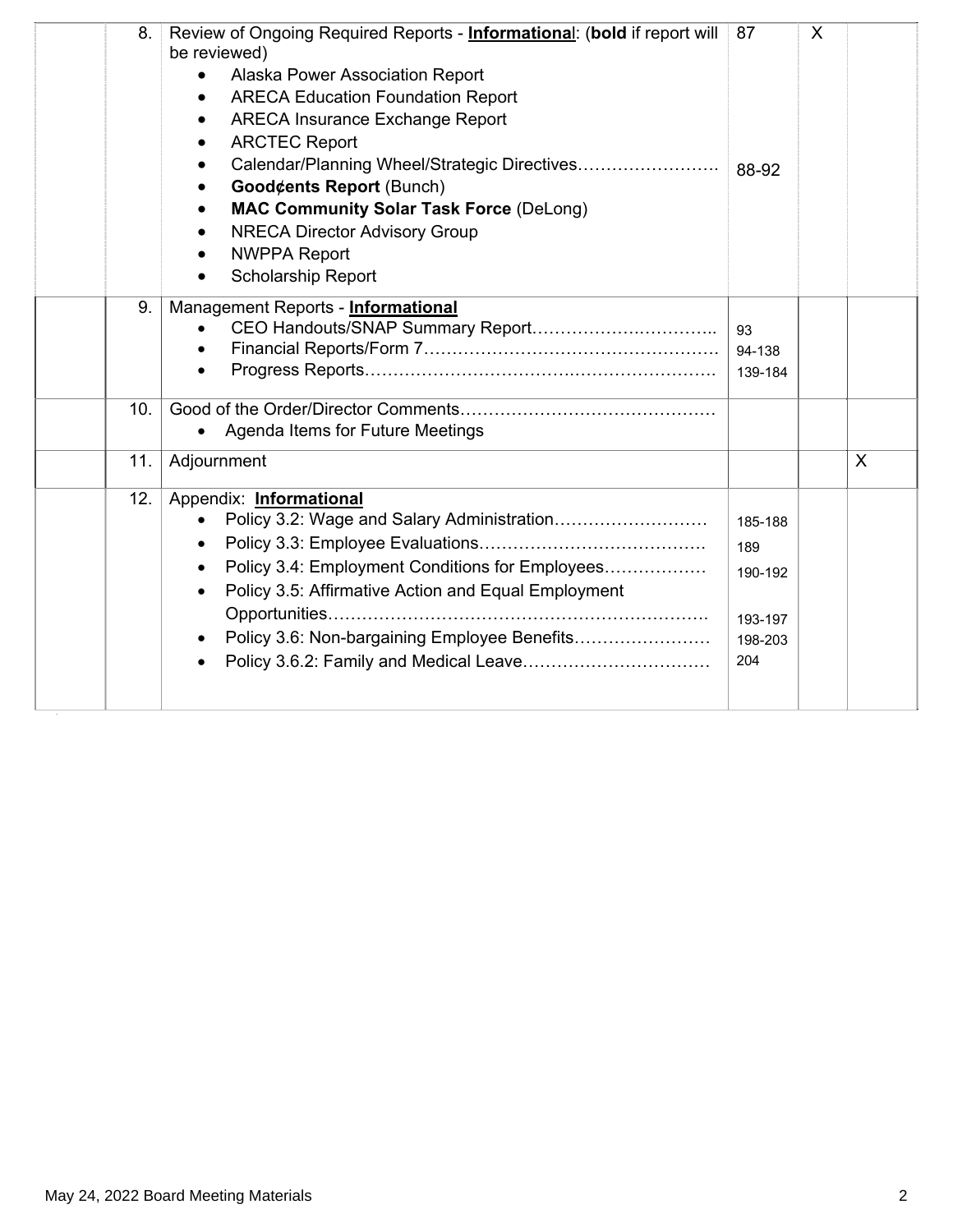

# Safety Report

## **FIRST QUARTER MARCH 2022**



**1**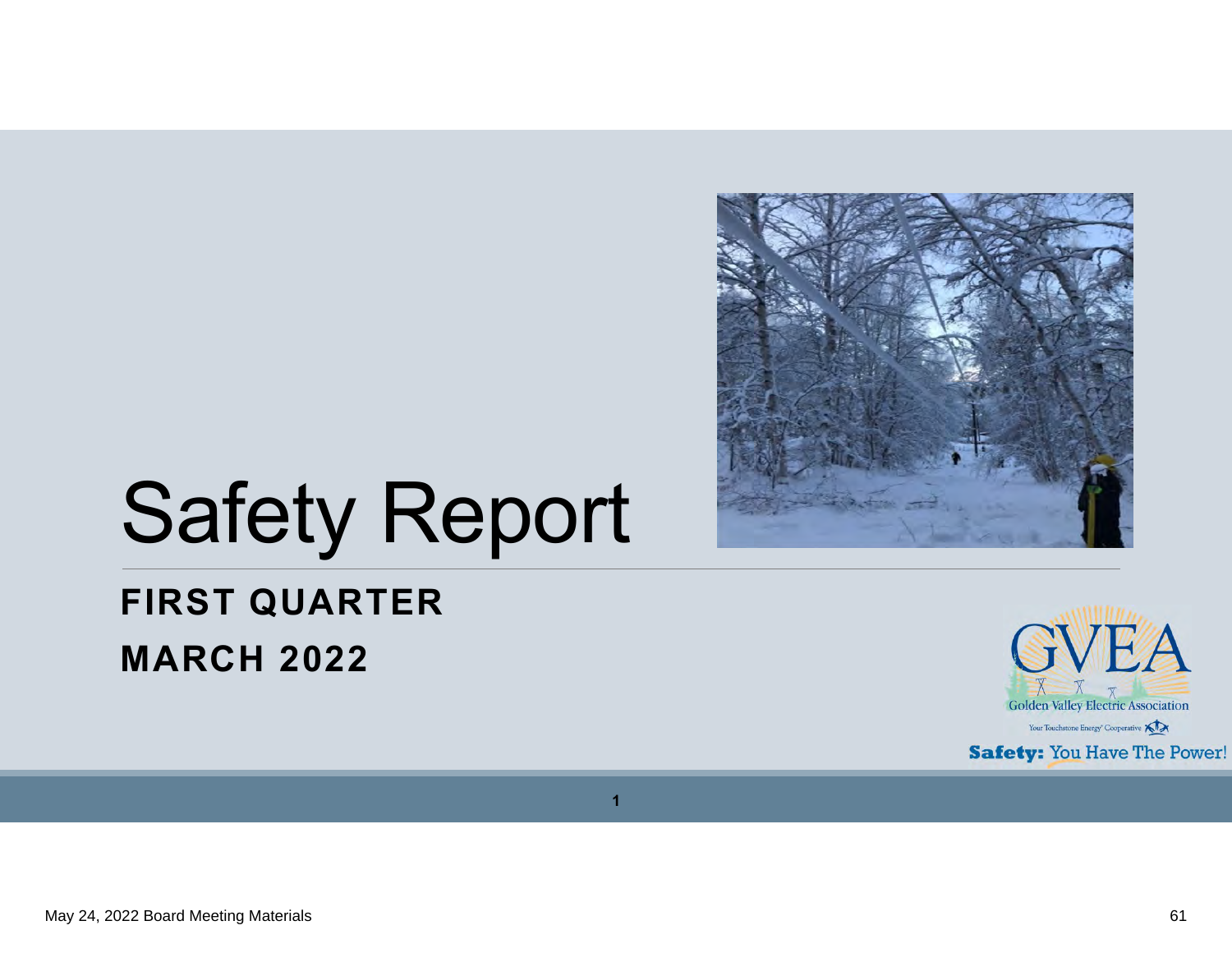# Safety Philosophy

- $\blacksquare$  Safety starts at the top
- Leadership and Organizational Buy-In is key
- Understanding the why is critical
- Most injuries are preventable
- $\blacksquare$  Trust
- Transparency
- Continuous improvement

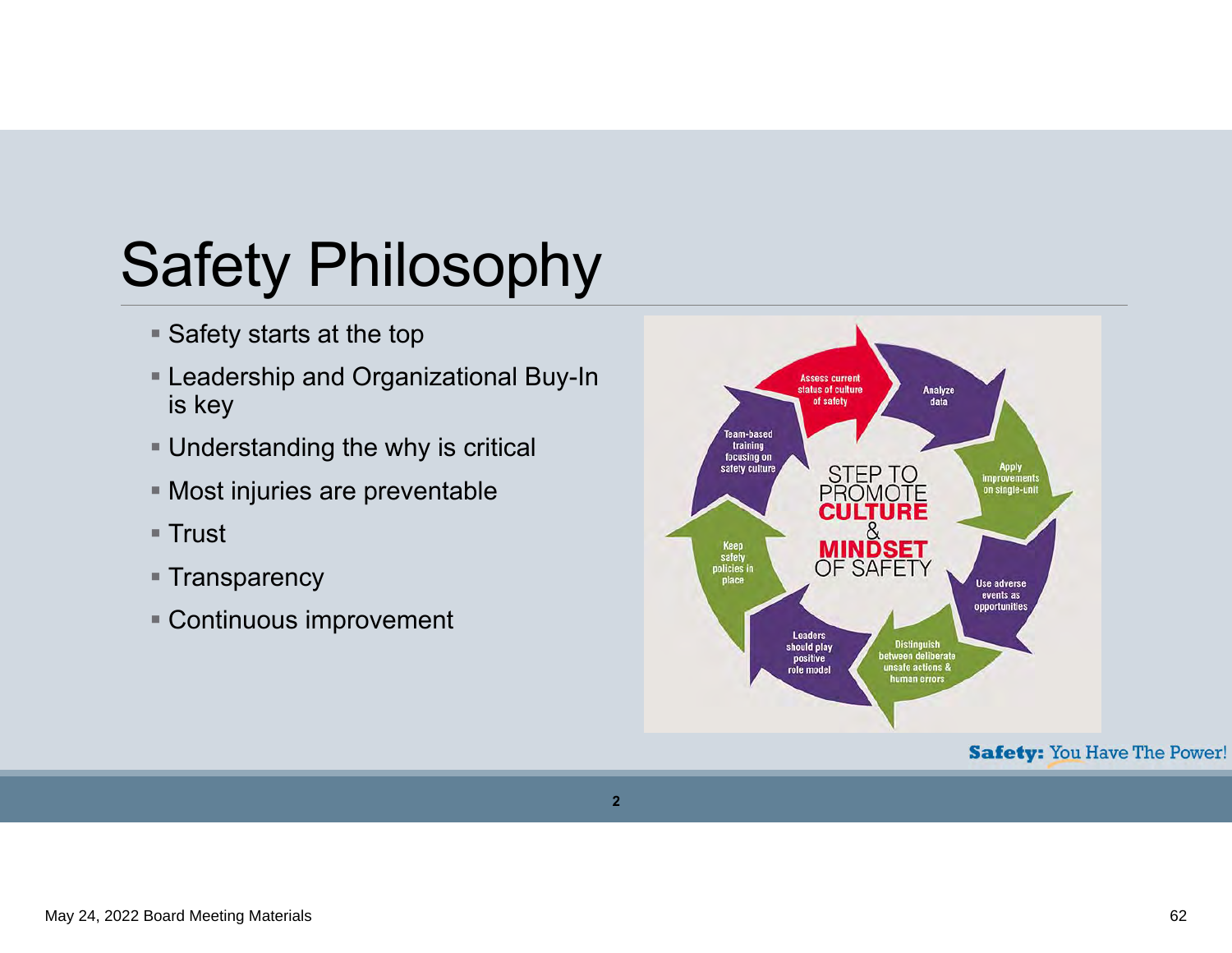# Safety Highlights

- First Aid/CPR/AED certification training completed
- Brady Hansen conducted "Squared Up" training: The importance of daily job briefings and how mental health impacts personal safety for Linemen
- Brady Hansen conducted OSHA 1910.269 training for Linemen and Wiremen
- Safety Assistant & Member Services Representative obtained ALICE Instructor certification

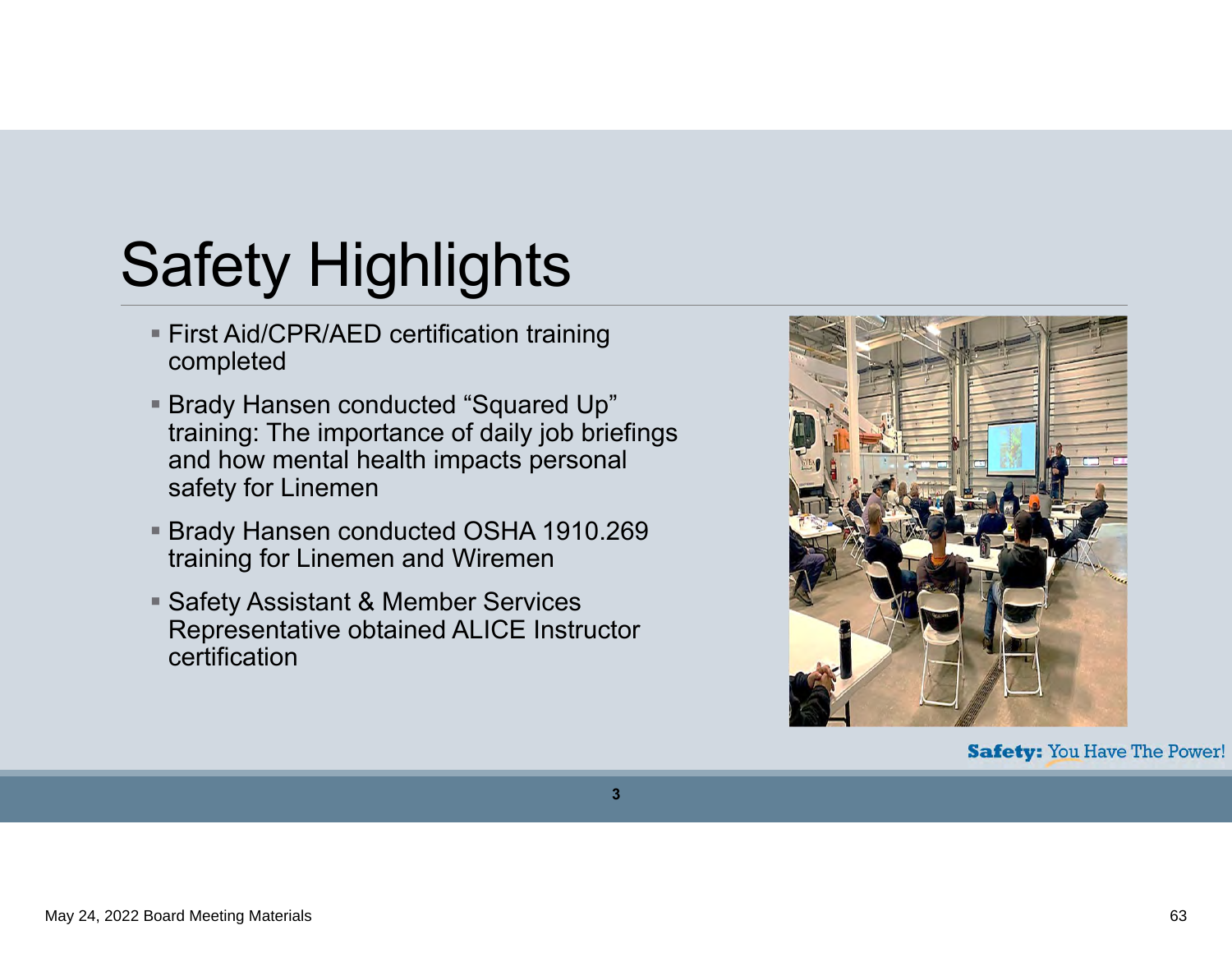# Safety Highlights

- Safety Specialist participated in Alaska Electrical Utility Conference planning committee
- $\blacksquare$  Healy and Fairbanks annual fire system inspection commenced
- Annual hearing testing for Fairbanks, North Pole, and Healy facilities commenced
- Confined Space Rescue Training completed for Healy Plant
- Respiratory and Silica training completed for Healy Plant

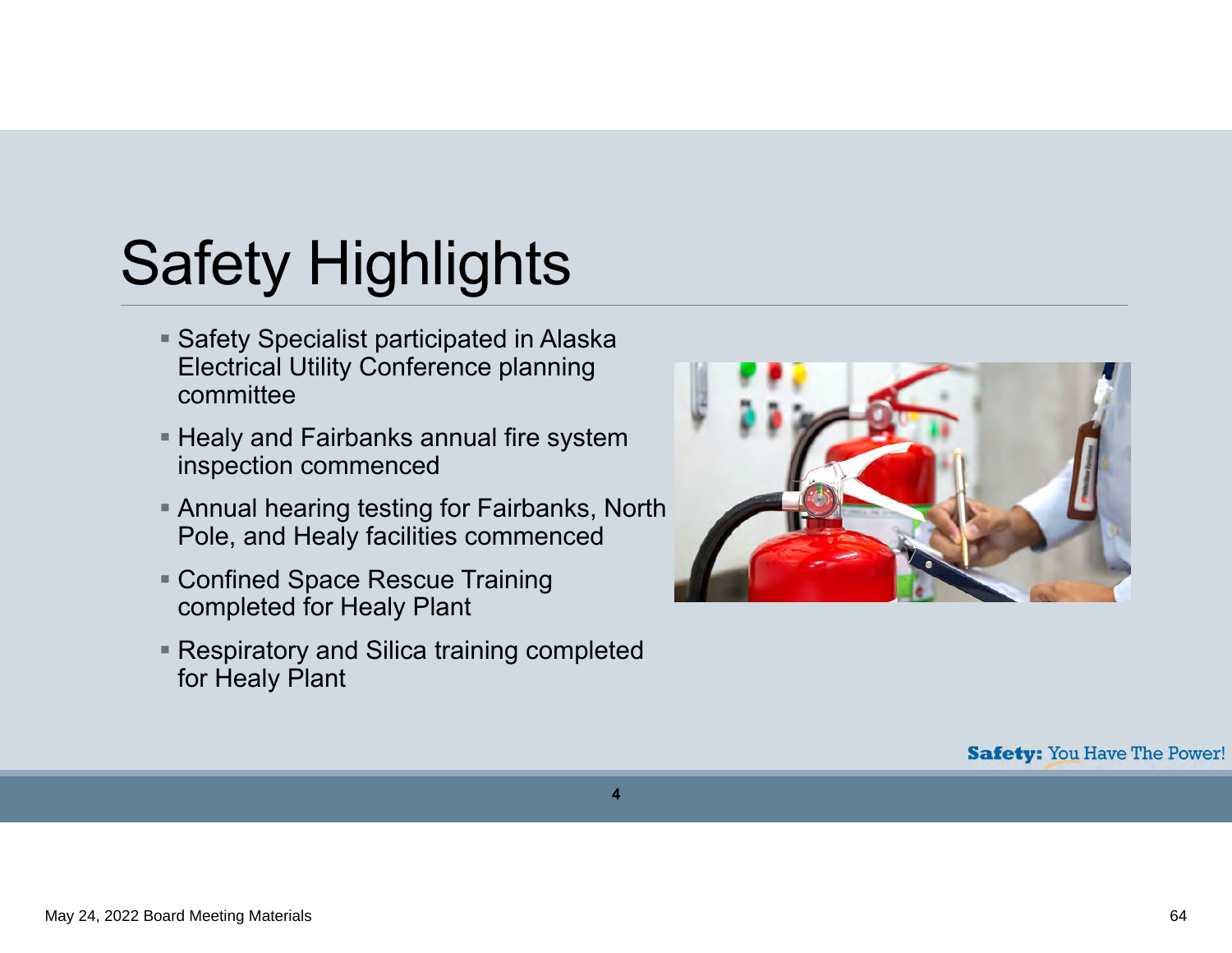## Injury Statistics

## **FIRST QUARTER 2022 2021**





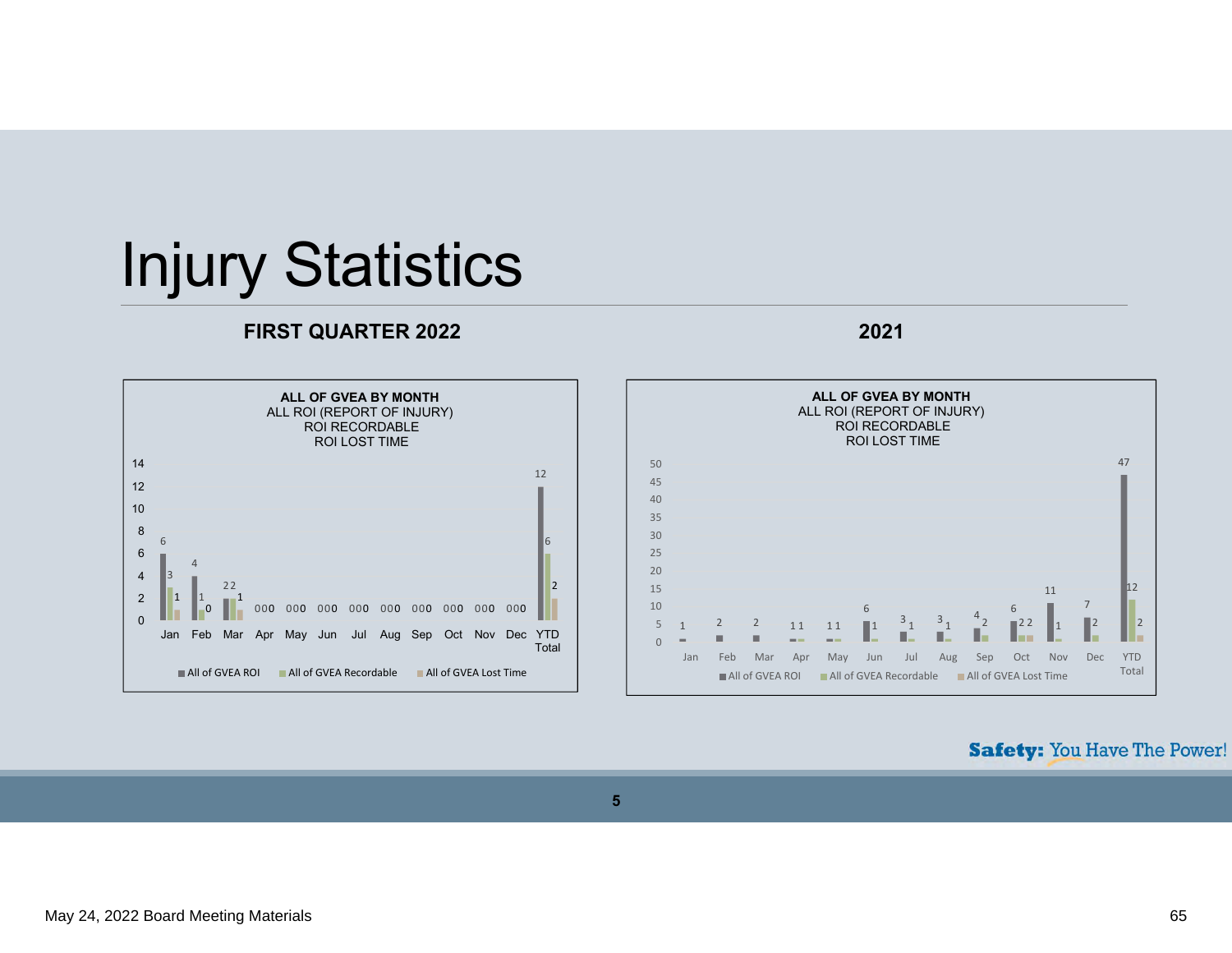## Injury Statistics FBK Lineman 8%FBK Wireman 8%**Injury by Location FIRST QUARTER 2022**





**6**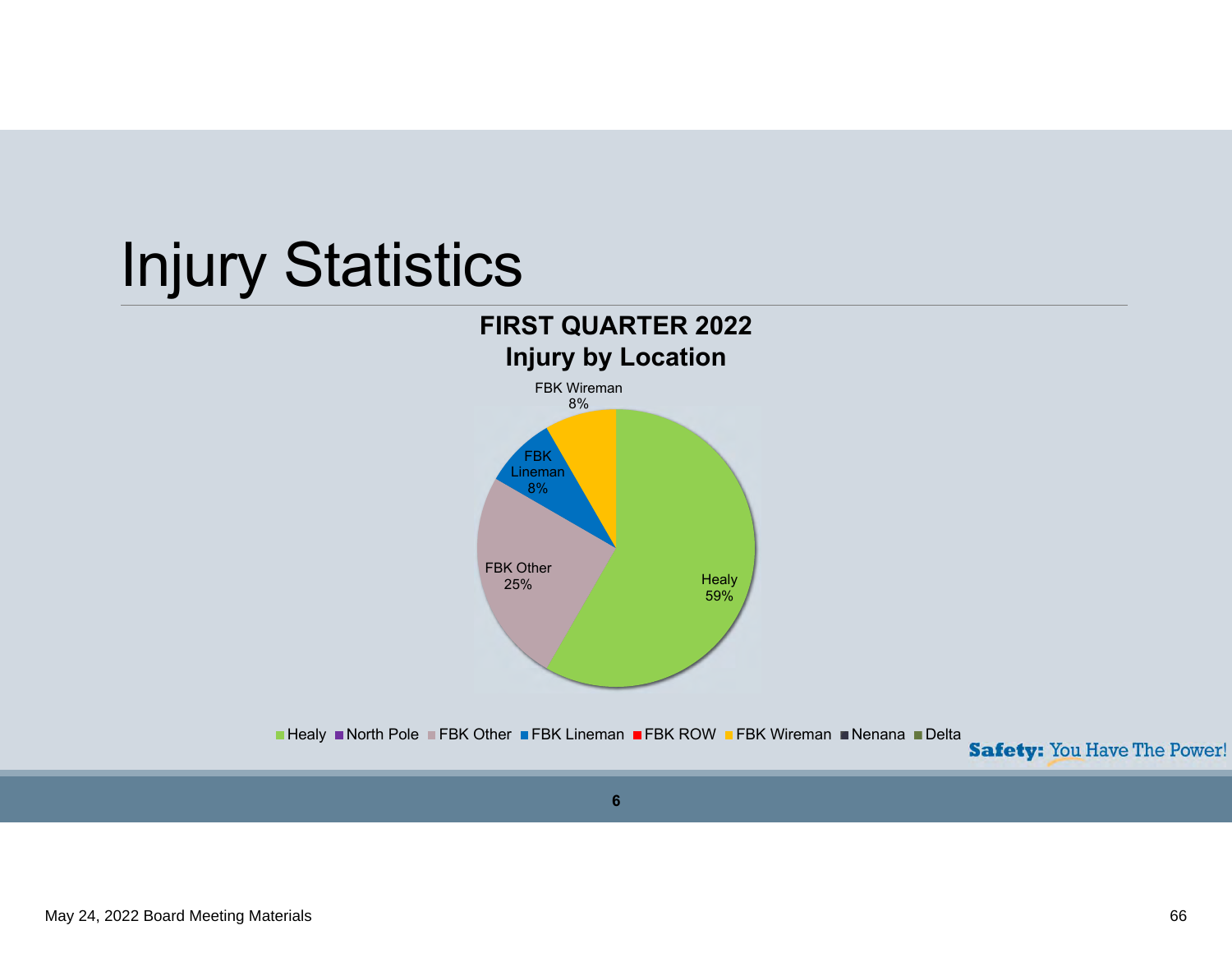## Injury Statistics



Report -Not Recordable Recordable Recordable W Time Loss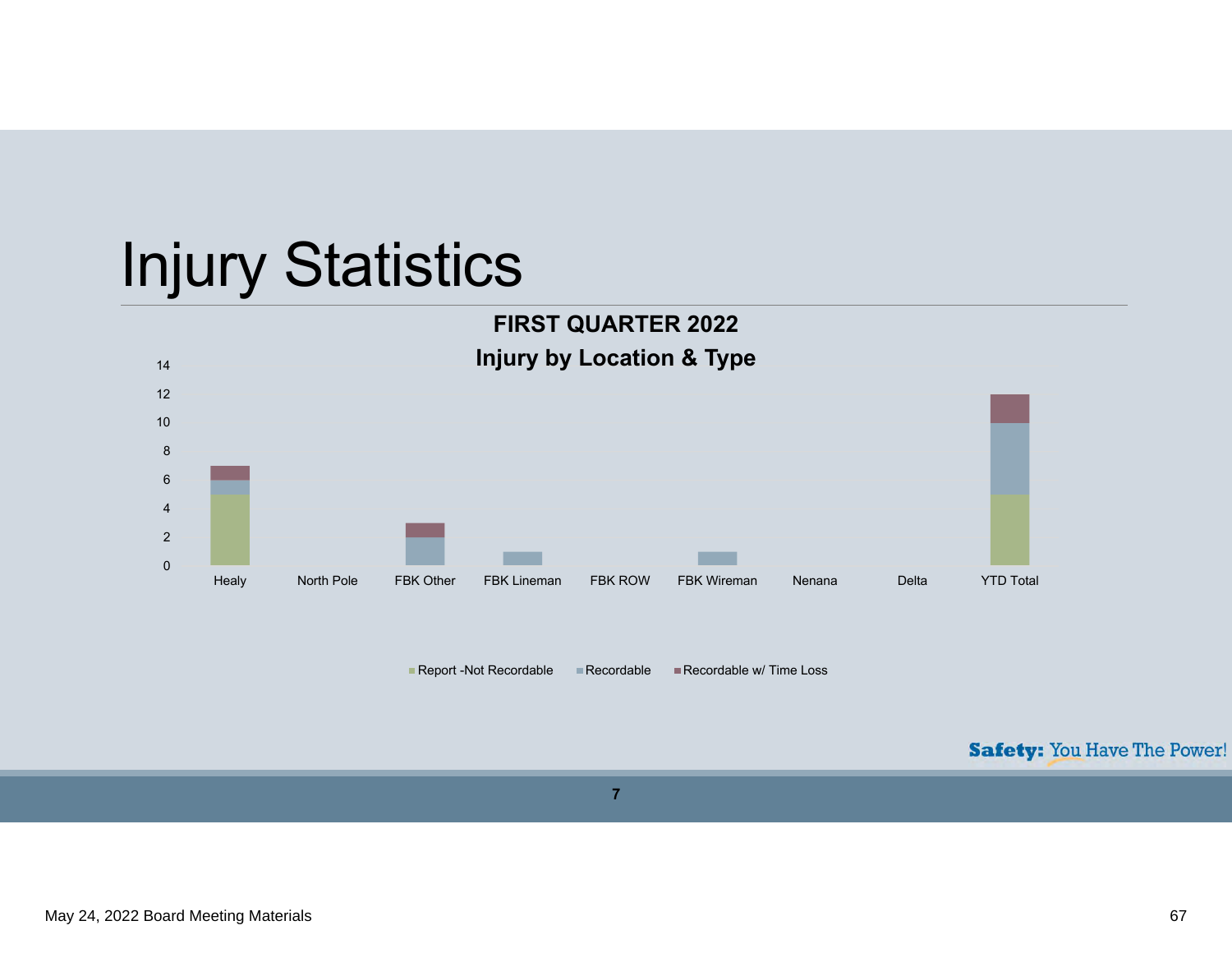## Takeaways & Actions

### **Seasonal Slip, Trip, and Falls:**

- Safety Department partnered with managers to ensure foot traction devices were readily available and utilized
- Worked with facilities maintenance to ensure gravel and ice melt coverage was kept up
- $\;\;\bar{}\;$  Frequent communications on guidelines for safely traversing areas with ice and snow accumulation

#### **Ergonomic Injury:**

 An ergonomic injury identified the need to re-vamp GVEA's ergonomic assessment program, and the process to obtain and implement ergonomic equipment

#### **Snow Machine Operations:**

- $\;\dot{ }$  Distractions and situational awareness contributed to two minor injuries when operating snow machines
- Safety stand-down discussions covering awareness of conditions and avoiding distractions were facilitated
- A need to re-evaluate content and delivery of annual snow machine safety training was identified and plans for implementation before next winter are in place

#### **Gas Monitor Calibration Station:**

- $\hspace{0.1mm}$  An improperly routed exhaust hose resulted in fumes being emitted into a room at the Healy Plant
- Warning labels were applied to the calibration stations
- Precautionary steps were added to the calibration procedure manual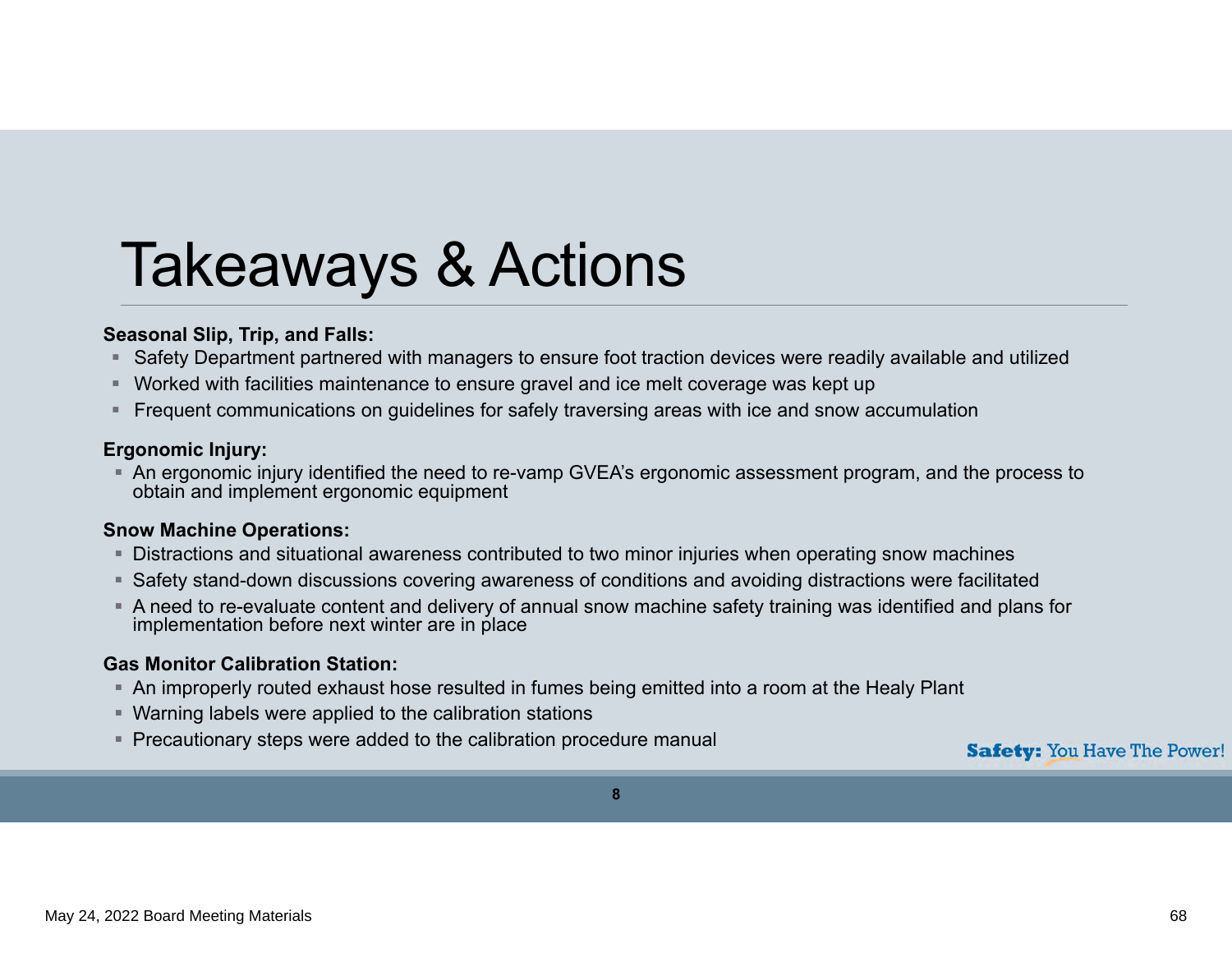# Looking Ahead Second Quarter 2022

- Perform benchmarking process with other Alaska based utilities and industries
- $\blacksquare$ Review, assess and promote Strategic Safety Directives Team initiatives
- ш Transition drug and alcohol testing program to new provider
- $\blacksquare$ ROW, Linemen, and Electrician rescue training
- г Delayed Care Wilderness Medical Training
- ш Develop ALICE certification training program and implement
- Continue GenSuite database integration and develop training guides
- Begin Fire & Safety procedure reviews and updates

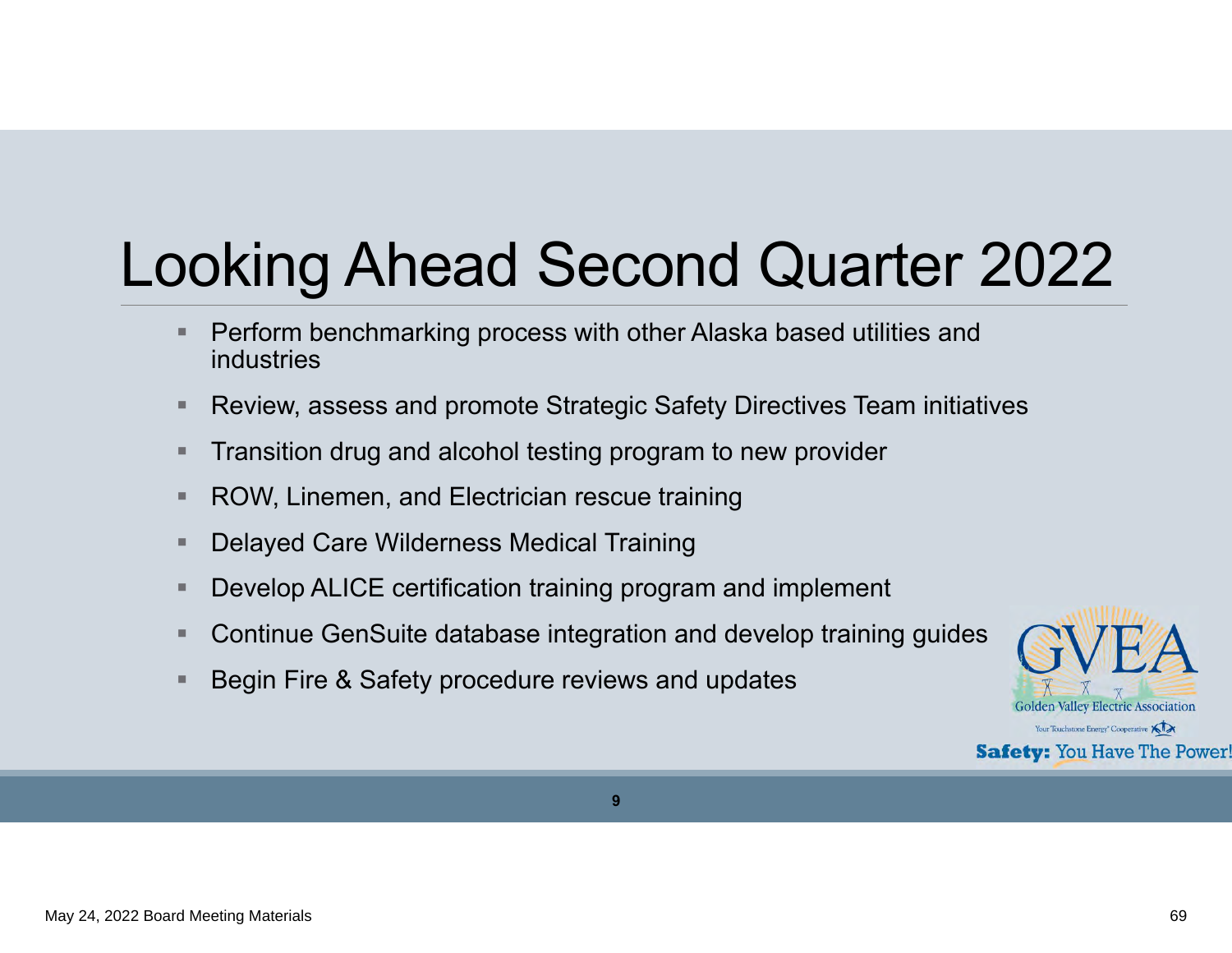## Questions?



**10**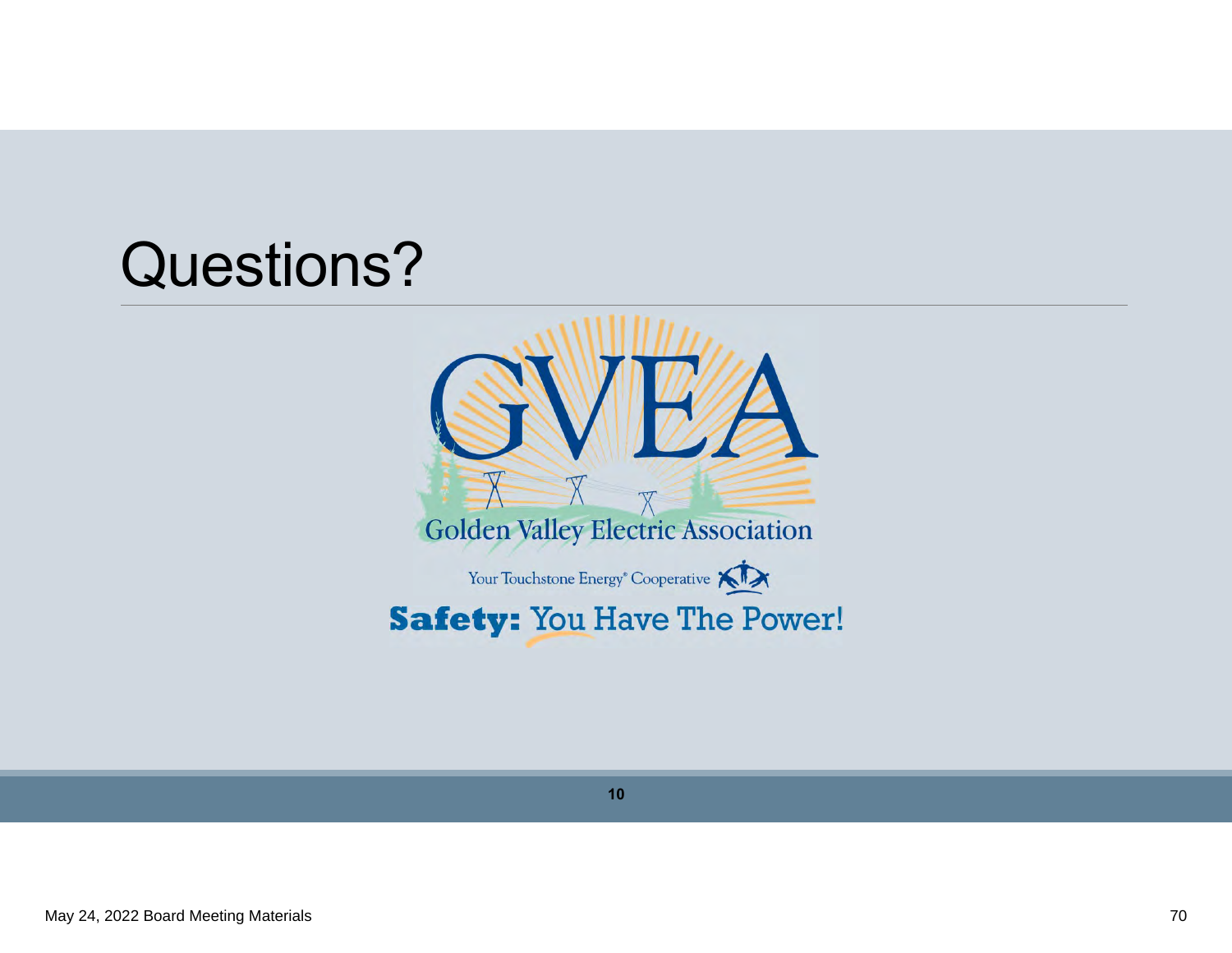|                                                    | A Special Meeting of the Board of Directors of Golden Valley Electric                                                                                                                                                                                                                                                                                                                                                                                                                                        |  |  |  |  |
|----------------------------------------------------|--------------------------------------------------------------------------------------------------------------------------------------------------------------------------------------------------------------------------------------------------------------------------------------------------------------------------------------------------------------------------------------------------------------------------------------------------------------------------------------------------------------|--|--|--|--|
|                                                    | Association, Inc. was held on April 19, 2022 in the Employee/Board                                                                                                                                                                                                                                                                                                                                                                                                                                           |  |  |  |  |
|                                                    | Meeting Room.                                                                                                                                                                                                                                                                                                                                                                                                                                                                                                |  |  |  |  |
| <b>PRESENT</b>                                     | <b>Directors:</b> Tom DeLong, Chair; John Sloan, Vice Chair; Dave Messier,<br>Treasurer; Gary Newman, Secretary; Chris Bunch, Rick Solie and Todd<br>Adams.                                                                                                                                                                                                                                                                                                                                                  |  |  |  |  |
|                                                    | <b>Staff:</b> John Burns, President & CEO; Abby Dillard, Director of Member<br>Services; Naomi Morton Knight, Environmental Officer; John Kelly, Gas<br>Turbine Plant Manager; Meadow Bailey, Director of External<br>Affairs/Public Relations and Susan Redlin, Executive Administrative<br>Assistant.                                                                                                                                                                                                      |  |  |  |  |
| <b>CALL TO ORDER</b>                               | Chair DeLong called the meeting to order at 11:01 a.m., with only<br>directors present.                                                                                                                                                                                                                                                                                                                                                                                                                      |  |  |  |  |
| <b>SAFETY MOMENT</b>                               | Chair DeLong spoke about ice safety as spring warmth is uncovering<br>the ice from the rain during the December 2021 storm.                                                                                                                                                                                                                                                                                                                                                                                  |  |  |  |  |
| <b>APPROVAL OF</b><br><b>AGENDA</b>                | Mr. Sloan moved to approve the Agenda. Mr. Newman seconded the<br>motion. Following discussion, the motion passed.                                                                                                                                                                                                                                                                                                                                                                                           |  |  |  |  |
| <b>EXECUTIVE SESSION</b>                           | At 11:03 a.m., without objection, the board convened into executive<br>session to discuss personnel, financial and legal issues (CEO<br>Compensation; 2022 District 5 Director Election and Strategic<br>Generation), the immediate knowledge of which could have adverse<br>impacts on GVEA.                                                                                                                                                                                                                |  |  |  |  |
|                                                    | At 11:33 a.m., Mr. Burns joined the meeting.                                                                                                                                                                                                                                                                                                                                                                                                                                                                 |  |  |  |  |
|                                                    | At 11:38 a.m., Mr. Kelly and Mesdames Dillard, Bailey and Knight<br>joined the meeting.                                                                                                                                                                                                                                                                                                                                                                                                                      |  |  |  |  |
|                                                    | At 11:51 a.m., without objection, the board came out of executive<br>session.                                                                                                                                                                                                                                                                                                                                                                                                                                |  |  |  |  |
| <b>2022 DISTRICT 5</b><br><b>DIRECTOR ELECTION</b> | Mr. Newman moved that, with only one candidate to be placed on the<br>ballot in the District 5 director election, consistent with Policy 2.6.1 (II)<br>B (5) (C), that GVEA forego the election process for District 5 with the<br>understanding that director Bunch will be reappointed as a director<br>effective June 28, 2022 given that he would have been the only<br>candidate on the ballot had the election proceeded. Mr. Messier<br>seconded the motion. Following discussion, the motion passed. |  |  |  |  |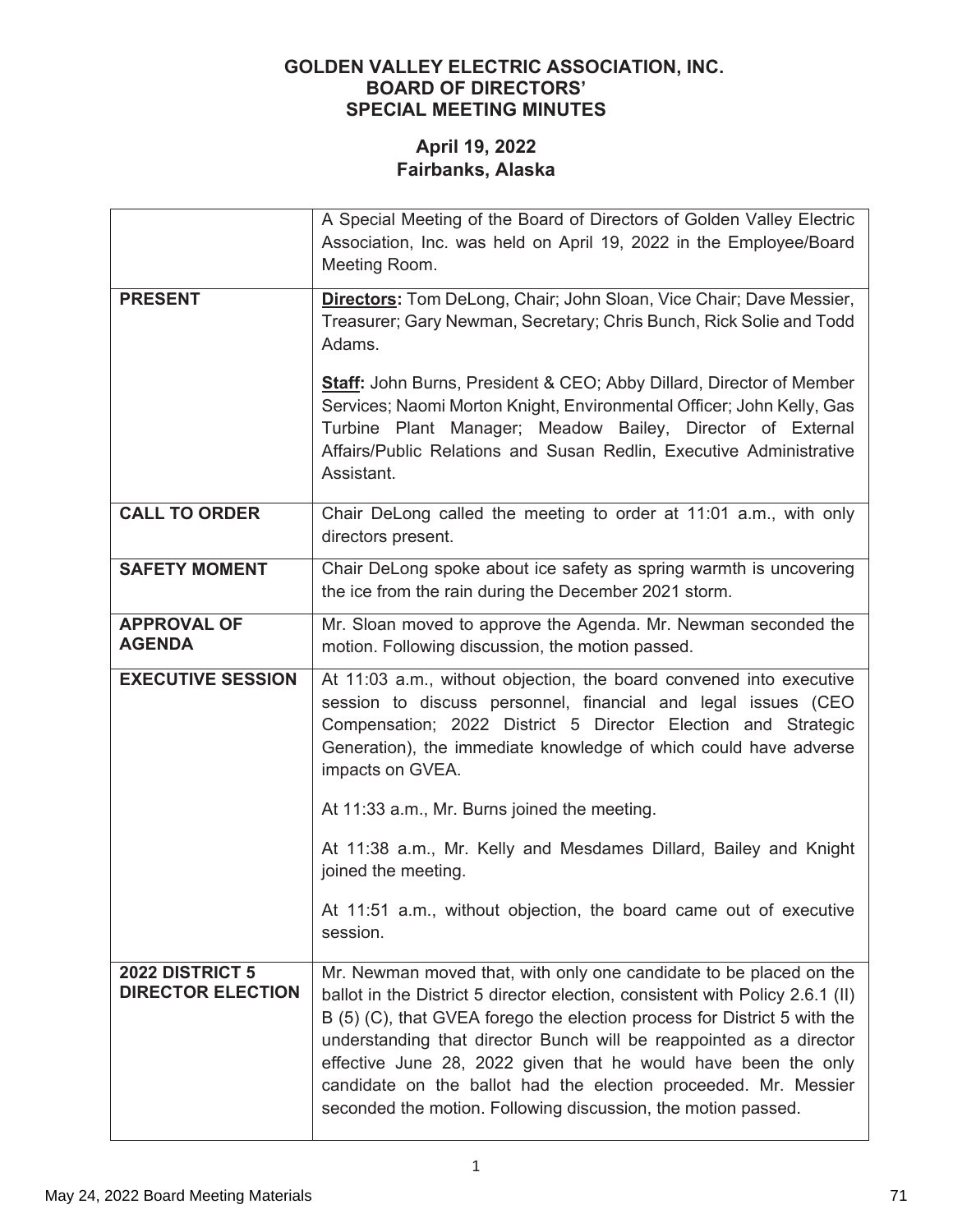## April 19, 2022 Fairbanks, Alaska

| 2022 DISTRICT 5<br><b>DIRECTOR ELECTION</b><br>(Continued) | At 11:54 p.m., Mesdames Bailey and Dillard departed the meeting. Ms.<br>Redlin joined the meeting.                                                                                                                                                                                                                                                                                                                                                                                                                  |
|------------------------------------------------------------|---------------------------------------------------------------------------------------------------------------------------------------------------------------------------------------------------------------------------------------------------------------------------------------------------------------------------------------------------------------------------------------------------------------------------------------------------------------------------------------------------------------------|
| <b>EXECUTIVE SESSION</b>                                   | At 11:54 a.m., without objection, the board reconvened into executive<br>session for a discussion on strategic generation.<br>At 1:13 p.m., without objection, the board came out of executive<br>session. The meeting was recessed in order for the Finance, Audit and<br>Rate (FAR) Committee to hold its regularly scheduled quarterly meeting<br>with the understanding and expectation that the Special Board Meeting<br>would reconvene immediately following the conclusion of the FAR<br>Committee Meeting. |
| <b>CEO COMPENSATION</b>                                    | At 4:10 p.m., following the conclusion of the Finance, Audit and Rate<br>Committee's quarterly meeting, the Special Board meeting was<br>reconvened with Mr. Burns and all board members present.<br>Mr. Bunch moved to approve the CEO's compensation as discussed in<br>executive session. Mr. Sloan seconded the motion. The motion passed.                                                                                                                                                                      |
| <b>EXECUTIVE SESSION</b>                                   | At 4:13 p.m., without objection, the board convened back into executive<br>session to continue the discussion relating to Strategic Generation.<br>At 4:49 p.m., without objection, the board came out of executive<br>session.                                                                                                                                                                                                                                                                                     |
| <b>ADJOURN</b>                                             | At 4:50 p.m., without objection, Chair DeLong adjourned the meeting.                                                                                                                                                                                                                                                                                                                                                                                                                                                |

Tom DeLong, Chair

Gary Newman, Secretary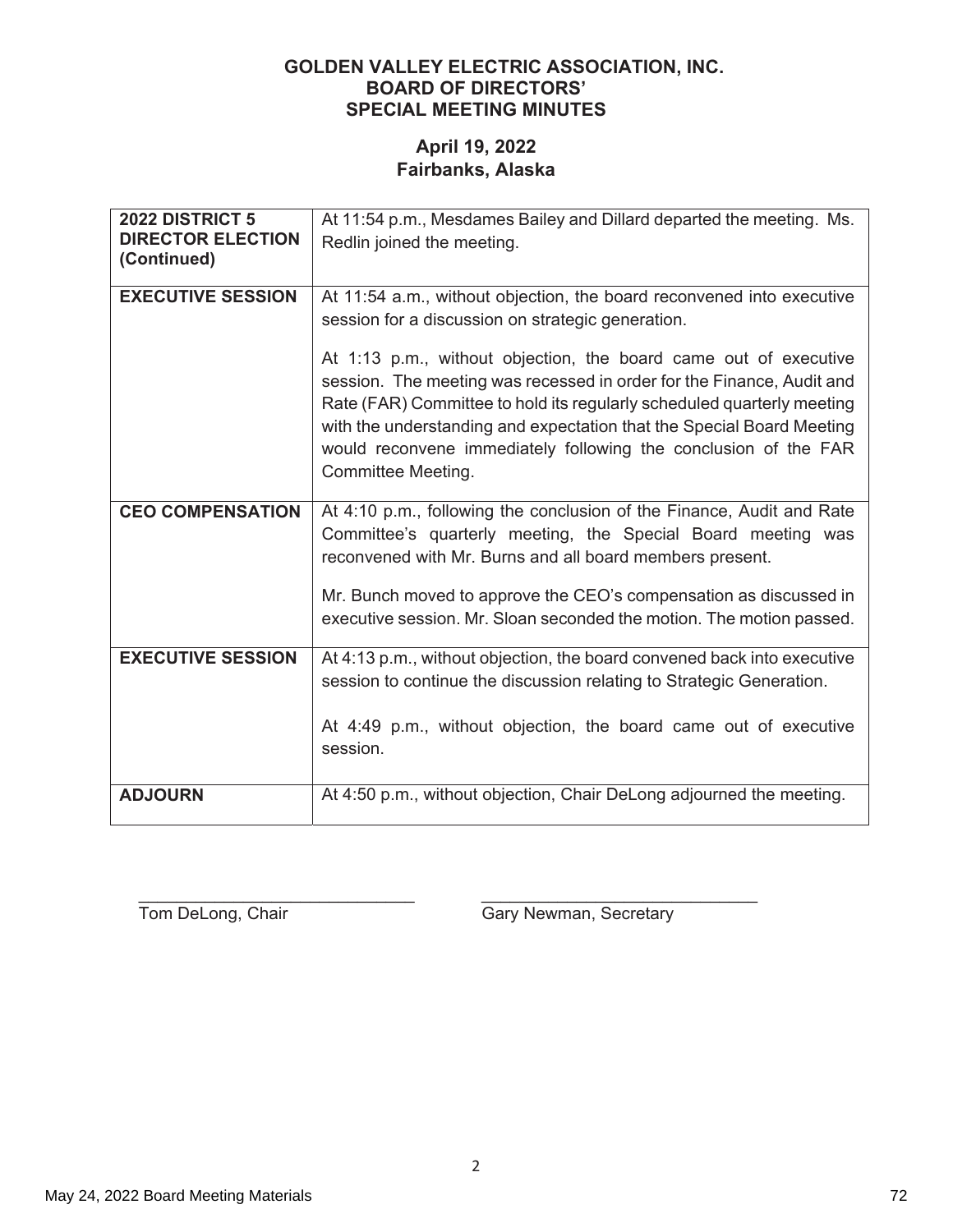|                          | The Regular Meeting of the Board of Directors of Golden Valley<br>Electric Association, Inc. was held on April 26, 2022 in the<br>Employee/Board Meeting Room located in the Operations<br>Building. Due to the on-going COVID related concerns,<br>members were asked to attend the meeting virtually, as were<br>any unvaccinated/unboosted GVEA staff.                                                                                                                                                                                                                                                                                                                                                                                   |
|--------------------------|---------------------------------------------------------------------------------------------------------------------------------------------------------------------------------------------------------------------------------------------------------------------------------------------------------------------------------------------------------------------------------------------------------------------------------------------------------------------------------------------------------------------------------------------------------------------------------------------------------------------------------------------------------------------------------------------------------------------------------------------|
| <b>PRESENT</b>           | <b>Directors:</b> Tom DeLong, Chair; John Sloan, Vice Chair (virtual);<br>Dave Messier, Treasurer (virtual); Gary Newman, Secretary;<br>Chris Bunch, Rick Solie and Todd Adams.                                                                                                                                                                                                                                                                                                                                                                                                                                                                                                                                                             |
|                          | <b>Staff:</b> John Burns, President & CEO; Sarah Villalon, Chief<br>Financial Officer (virtual); Abbigail Dillard, Director of Member<br>Services (virtual); Reagan Russell, Director of Human<br>Resources; Dan Bishop, Acting Director of Engineering<br>Services; Josh Davis, Director of Operations; Chris Forrest,<br>Acting Director of Power Supply; Pete Sarauer, Power Systems<br>Manager (virtual); John Kelly, Gas Turbine Plant Manager;<br>Naomi Morton Knight, Environmental Officer; Nathan Minnema,<br>Senior Engineer; Kathryn Strle, Controller; Meadow Bailey,<br>Director of External Affairs/Public Relations; Ashley Bradish,<br>Public Relations Specialist and Susan Redlin, Executive<br>Administrative Assistant. |
|                          | <b>Members Who Shared Comments/MAC Report:</b><br>District 2: Herb Butler, Philip Martin, Sean McGuire, Richard<br>Theilmann and Phil Wight.                                                                                                                                                                                                                                                                                                                                                                                                                                                                                                                                                                                                |
|                          | District 4: Kenzley Defler and Jim Schwarber.<br>District 5: Joshua Knicely.                                                                                                                                                                                                                                                                                                                                                                                                                                                                                                                                                                                                                                                                |
|                          | <b>Consultants: Mike Sassman, NRECA.</b>                                                                                                                                                                                                                                                                                                                                                                                                                                                                                                                                                                                                                                                                                                    |
|                          | <b>Others Attendees:</b><br>Chena Newman, Matt Perkins and Keith Palchikoff.                                                                                                                                                                                                                                                                                                                                                                                                                                                                                                                                                                                                                                                                |
| <b>CALL TO ORDER</b>     | Chair DeLong called the meeting to order at 5:01 p.m.                                                                                                                                                                                                                                                                                                                                                                                                                                                                                                                                                                                                                                                                                       |
| <b>EXECUTIVE SESSION</b> | At 5:02 p.m., without objection, the board convened into<br>executive session to discuss certain legal and financial issues<br>(Affirmative<br>Action Plan Report and<br>Review; Strategic                                                                                                                                                                                                                                                                                                                                                                                                                                                                                                                                                  |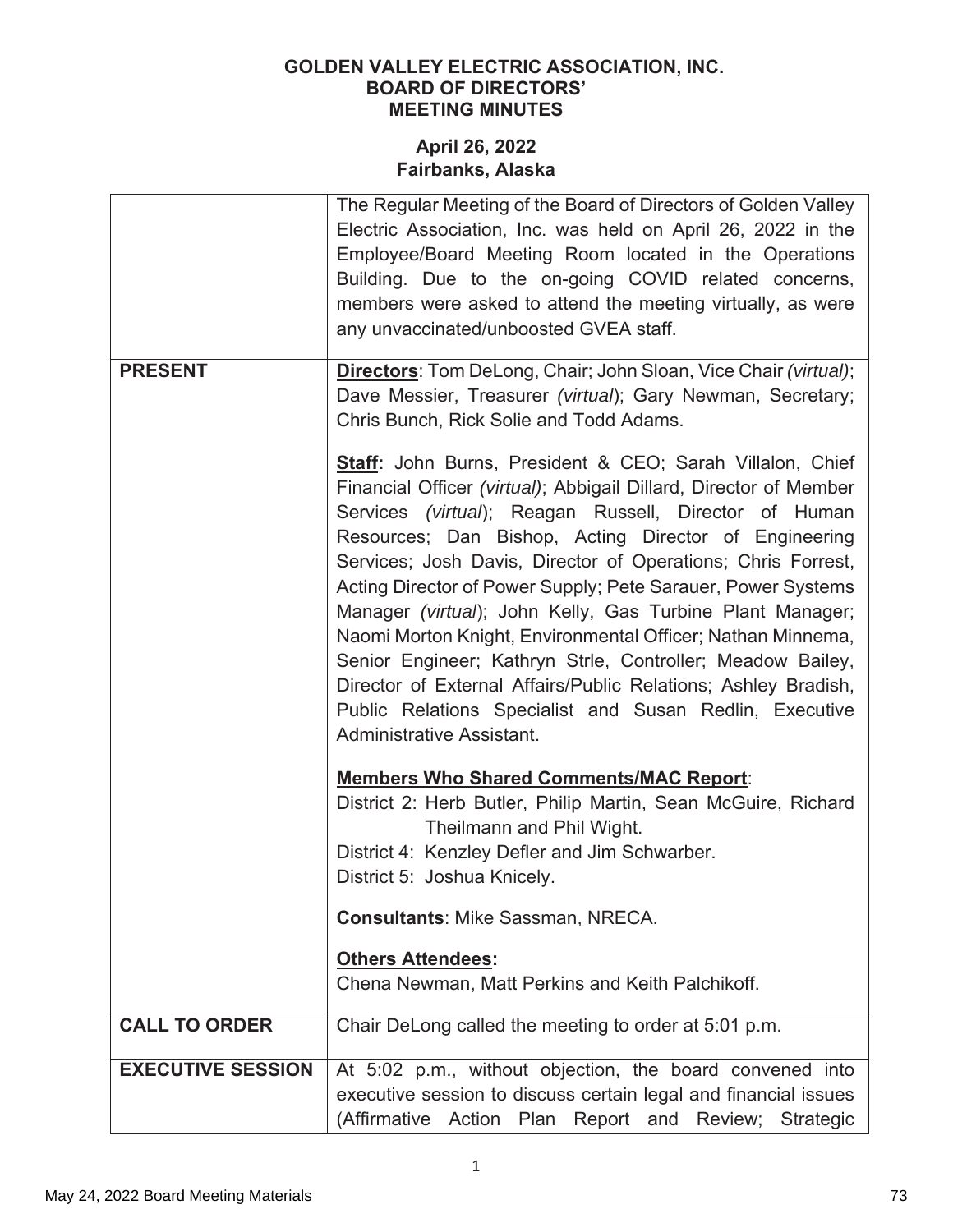| <b>EXECUTIVE SESSION</b><br>(Continued)                                                                                                              | Generation Discussion; March 2022 Power Supply Report and<br>Attorney Reports) the immediate knowledge of which could<br>have an adverse impact on GVEA.<br>At 6:26 p.m., without objection, the board came out of executive<br>session.                                                                                                                                                                                                                                                                                                                                                                                                                                                                                                                                                                                                                                                                                  |
|------------------------------------------------------------------------------------------------------------------------------------------------------|---------------------------------------------------------------------------------------------------------------------------------------------------------------------------------------------------------------------------------------------------------------------------------------------------------------------------------------------------------------------------------------------------------------------------------------------------------------------------------------------------------------------------------------------------------------------------------------------------------------------------------------------------------------------------------------------------------------------------------------------------------------------------------------------------------------------------------------------------------------------------------------------------------------------------|
| <b>OPEN SESSION</b>                                                                                                                                  | At 6:32 p.m., the board convened into open session, and<br>members joined the meeting.                                                                                                                                                                                                                                                                                                                                                                                                                                                                                                                                                                                                                                                                                                                                                                                                                                    |
| <b>SAFETY MOMENT</b>                                                                                                                                 | Mr. Messier spoke about COVID-19 cases trending up in<br>Fairbanks and nationwide, and reminded everyone to mask up,<br>exercise appropriate hygiene, and be safe.                                                                                                                                                                                                                                                                                                                                                                                                                                                                                                                                                                                                                                                                                                                                                        |
| <b>PRESENTATION:</b><br>2021 MEMBER<br><b>SURVEY RESULTS</b>                                                                                         | Ms. Bailey, along with Mr. Sassman, gave a presentation on<br>GVEA's 2021 Member Survey. The survey indicated that<br>although the overall survey results were positive, members are<br>most concerned with high electric rates. The board asked<br>several questions, which Ms. Bailey and Mr. Sassman<br>answered.                                                                                                                                                                                                                                                                                                                                                                                                                                                                                                                                                                                                      |
| <b>OVERVIEW OF THE</b><br><b>UPCOMING 2022</b><br><b>ANNUAL MEMBERS'</b><br><b>MEETING</b>                                                           | Ms. Bradish gave an overview of the upcoming 2022 Annual<br>Members' Meeting.                                                                                                                                                                                                                                                                                                                                                                                                                                                                                                                                                                                                                                                                                                                                                                                                                                             |
| <b>ANNOUNCEMENT</b><br><b>FROM CHAIR</b><br><b>DELONG: PUBLIC</b><br><b>INFORMATION</b><br><b>SESSION TO</b><br><b>DISCUSS HEALY</b><br><b>UNIT1</b> | Chair DeLong welcomed members to the meeting. He reported<br>that a public session is scheduled for Wednesday, May 18 at<br>6:30 p.m. in the Westmark Gold Room to discuss the decision<br>on whether to retire Healy 1, or install selective catalytic<br>reduction controls. A meeting will also be scheduled in Healy<br>although the date had not yet been confirmed. Mr. DeLong<br>advised that the goal of the meetings is to share information with<br>the membership about the Healy 1 decisional process, the<br>scope and complexity, the modeling that has been done to date<br>and that continues to be done, and the various assumptions and<br>risk factors that need to be considered. Chair DeLong said that<br>public comments will be accepted during the meeting. He<br>emphasized that no decision on Healy 1 has yet been made,<br>that no decision will be made by the board until after the public |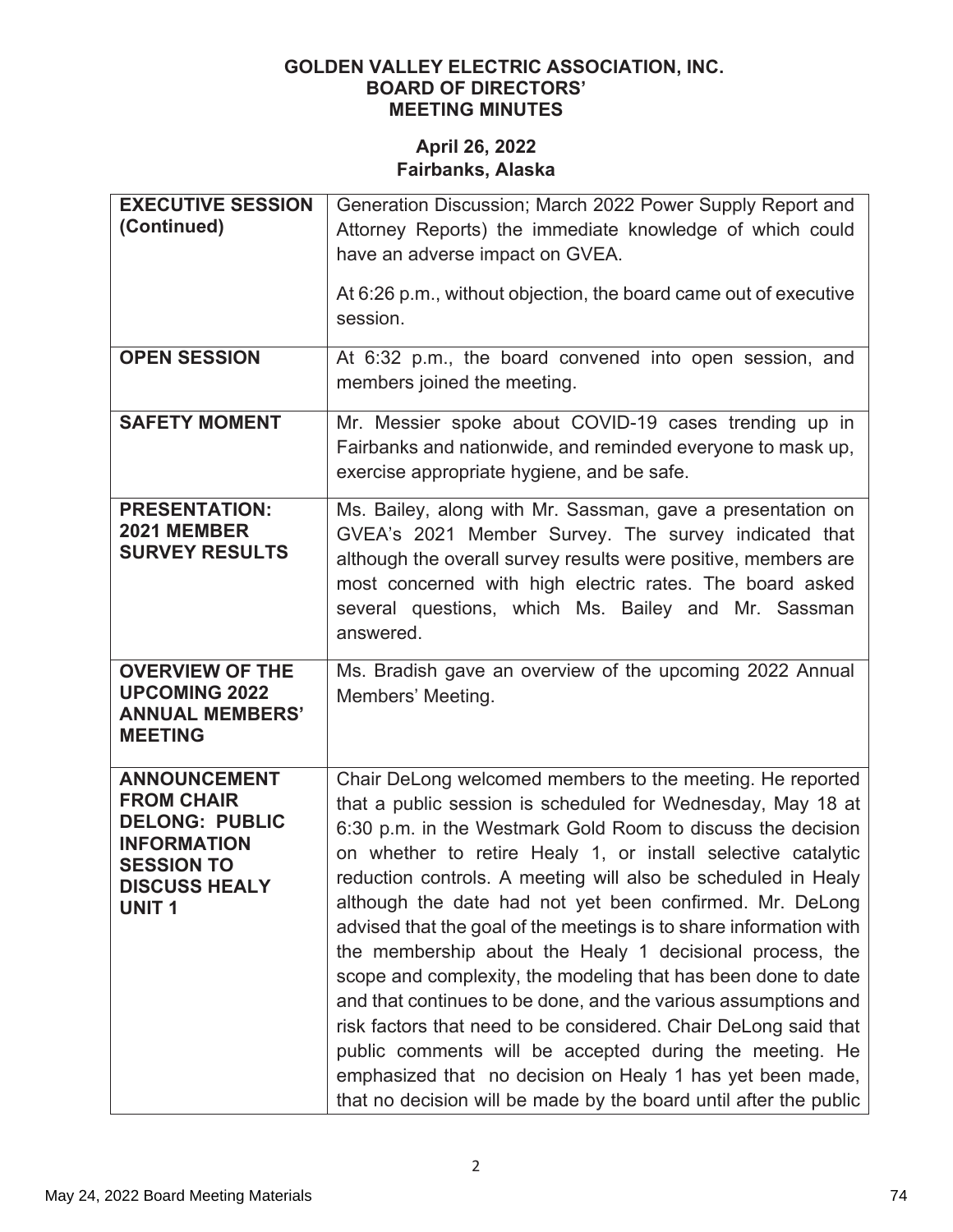|                        | meetings, and that any decision that is ultimately made will be<br>made during a public board meeting.                                                                                                                                                                                                                                                                                      |  |  |  |  |
|------------------------|---------------------------------------------------------------------------------------------------------------------------------------------------------------------------------------------------------------------------------------------------------------------------------------------------------------------------------------------------------------------------------------------|--|--|--|--|
| <b>MEMBER COMMENTS</b> | Mr. Knicely spoke about replacing Healy Unit 1 with renewable<br>energy sources. He asked that the board invest in GVEA's<br>future with renewables, instead of fossil fuels.                                                                                                                                                                                                               |  |  |  |  |
|                        | Mr. McGuire encouraged the board to get away from fossil fuels<br>and switch to renewables.                                                                                                                                                                                                                                                                                                 |  |  |  |  |
|                        | Mr. Martin recognized that the board has a tough decision to<br>make regarding Healy 1. He said that burning coal is not good<br>for the earth, and said he hopes that Healy 1 will be retired. He<br>encouraged the board to upgrade the Intertie to increase<br>capacity.                                                                                                                 |  |  |  |  |
|                        | Mr. Schwarber said that GVEA is at a crossroads in deciding<br>which path to take regarding its generation sources. He spoke<br>in favor of beneficial electrician and beneficial generation that<br>emits no carbon.                                                                                                                                                                       |  |  |  |  |
|                        | Mr. Wight thanked the board for its leadership on community<br>solar and electric vehicles. He encouraged GVEA to invest in a<br>high-speed charging station in or near Delta Junction. He<br>acknowledged the hard decision that the board is facing<br>regarding Healy, and encouraged the board to make long-term<br>investments in renewables.                                          |  |  |  |  |
|                        | Ms. Defler asked the board to consider discontinuing the sign-<br>up request for member comments at board meetings. She<br>commented on the 2021 Member Survey and the additional<br>amounts that members are willing to pay for renewables. She<br>said the price for renewables is becoming more economic. She<br>also said she is excited that the MAC is working on Community<br>Solar. |  |  |  |  |
|                        | Mr. Theilmann said he is looking forward to the public meetings<br>on the Healy 1. He commented on the 2021 Member Survey<br>and said he is on the MAC Task Force committee that is working<br>on community solar.                                                                                                                                                                          |  |  |  |  |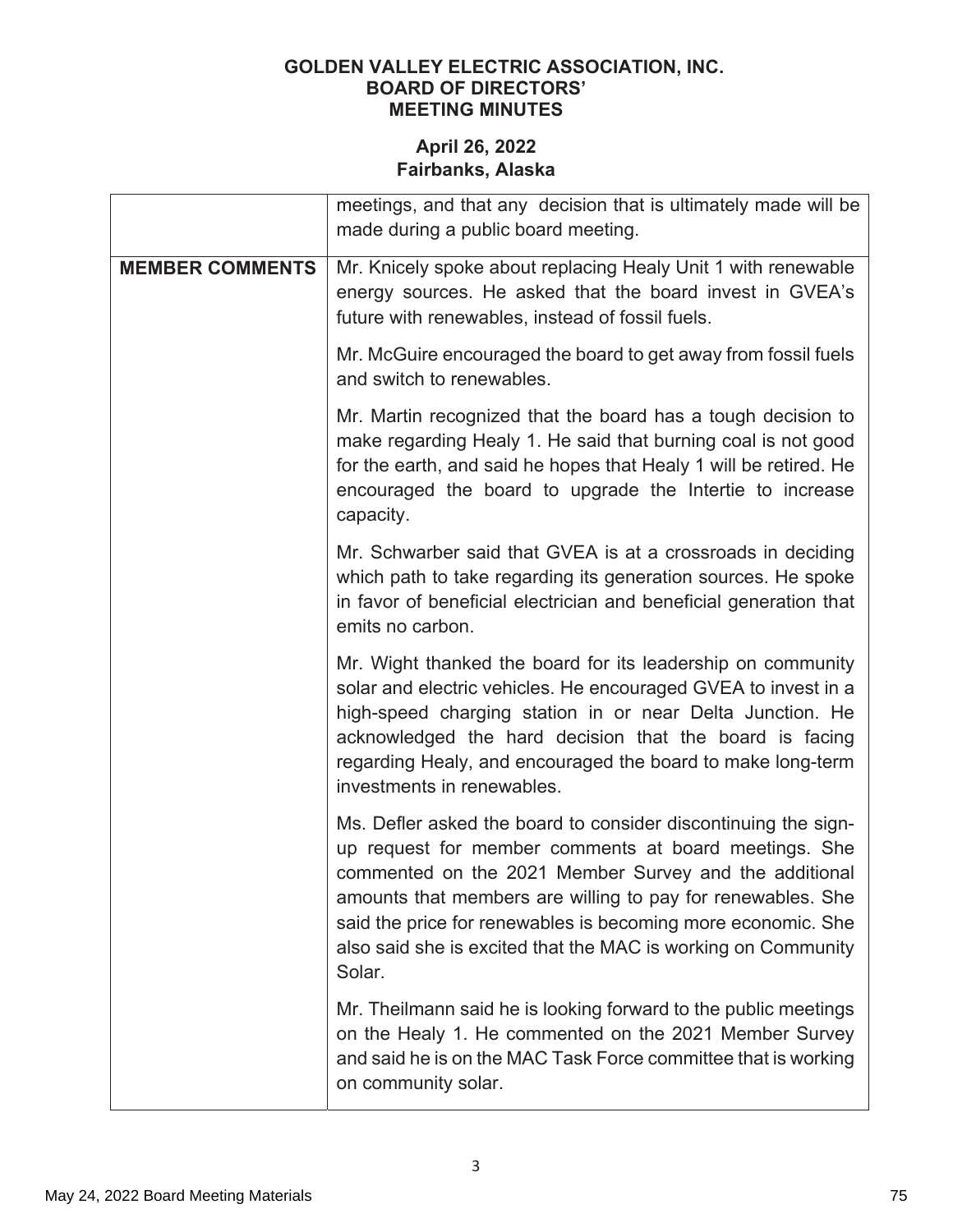| Mr. Butler reported on the April 13, 2022 MAC Meeting.                                                                                                                                                                                                                                                                                                                                                                                                                                                                                                                                                                                                                                                                                                              |  |  |  |
|---------------------------------------------------------------------------------------------------------------------------------------------------------------------------------------------------------------------------------------------------------------------------------------------------------------------------------------------------------------------------------------------------------------------------------------------------------------------------------------------------------------------------------------------------------------------------------------------------------------------------------------------------------------------------------------------------------------------------------------------------------------------|--|--|--|
| Mr. Newman moved to approve the Agenda and adopt the<br>Consent Agenda. Mr. Bunch seconded the motion. The motion<br>passed.<br>The Consent Agenda included:                                                                                                                                                                                                                                                                                                                                                                                                                                                                                                                                                                                                        |  |  |  |
| Approval of the March 22, 2022 Regular Board Meeting<br>Minutes.<br>Approval of the March 24, 2022 Special Board Meeting<br>Minutes.<br>Letting the record reflect that the board reviewed the First<br>Quarter 2022 Board and CEO Expenses.<br>Appointing Director Newman to serve as GVEA's Voting<br>Delegate at the 2022 CFC Annual Meeting.                                                                                                                                                                                                                                                                                                                                                                                                                    |  |  |  |
| Mr. Messier, Chair of the Finance, Audit & Rate (FAR)<br>Committee, reported that the FAR Committee met on April 19<br>and that during the meeting the following items were presented<br>and discussed: (1) GVEA's 2021 draft financial statements and<br>Financial Audit as prepared by GVEA's staff and financial<br>auditor; (2) the proposed 2021 Margins allocation; and, (3) a<br>modification to GVEA's long-term investment allocation policy as<br>relates the existing CoBank sinking fund. Mr. Messier also<br>reported that following discussion on all matters, the FAR<br>Committee moved and unanimously approved recommending<br>for approval by the GVEA Board of Directors at the April 26,<br>2022 board meeting the following specific motions: |  |  |  |
| Mr. Messier, as Chair of the FAR Committee, moved to<br>approve Resolution No. 104-22: Accepting the 2021 Audit<br>of the Association's Financial Statements.                                                                                                                                                                                                                                                                                                                                                                                                                                                                                                                                                                                                       |  |  |  |
| Following discussion by the board the Motion passed.<br>Mr. Messier, as Chair of the FAR Committee, moved to<br>approve Resolution No. 105-22: Allocating 2021 Margins.<br>Following discussion by the board the motion passed.                                                                                                                                                                                                                                                                                                                                                                                                                                                                                                                                     |  |  |  |
|                                                                                                                                                                                                                                                                                                                                                                                                                                                                                                                                                                                                                                                                                                                                                                     |  |  |  |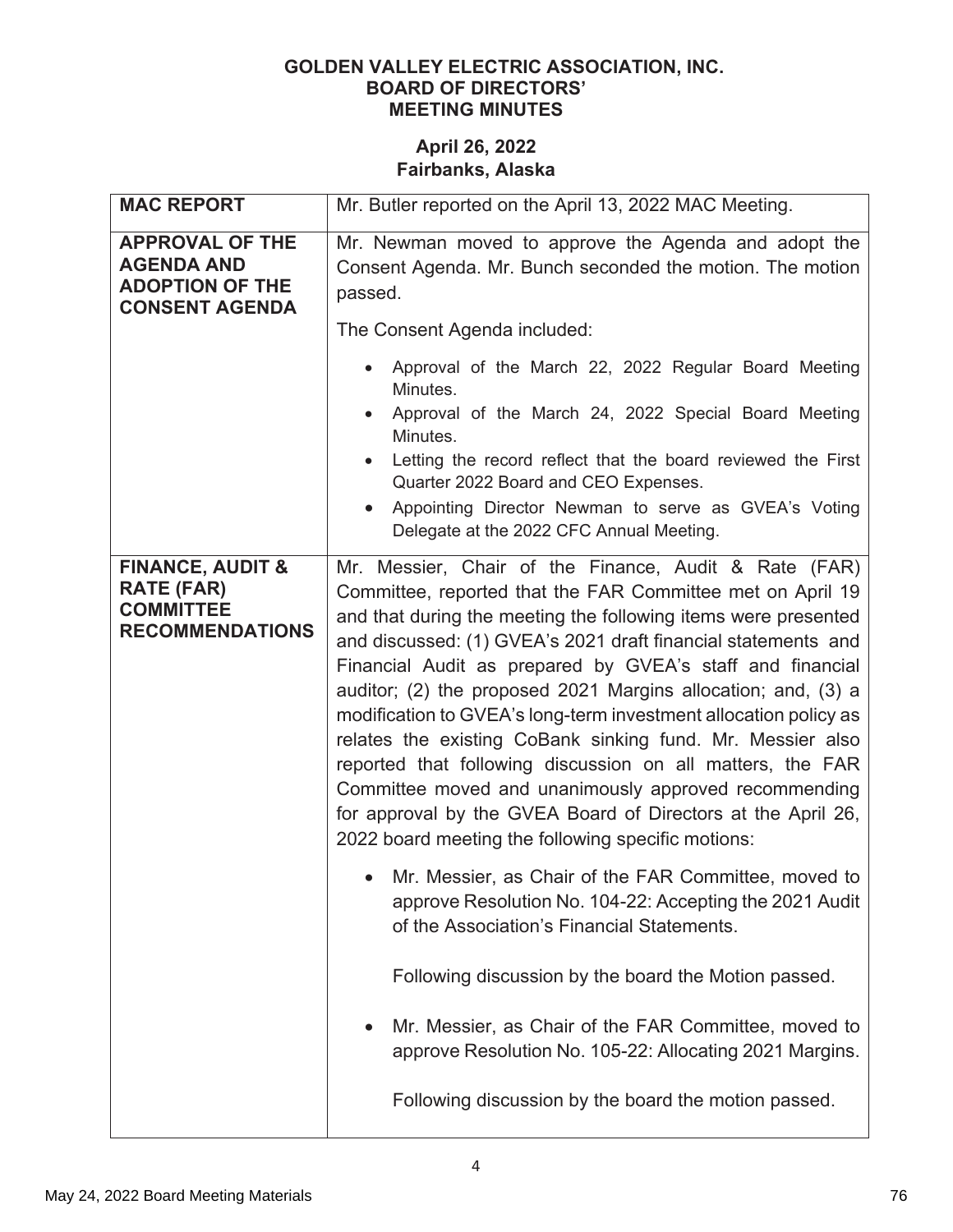| <b>FINANCE, AUDIT &amp;</b><br><b>RATE (FAR)</b><br><b>COMMITTEE</b><br><b>RECOMMENDATIONS</b><br>(Continued) | Mr. Messier, as Chair of the FAR Committee, moved to<br>Resolution<br>No.<br>106-22:<br>Adopting<br>the<br>approve<br>Modification<br>Recommended<br>to<br>the<br>Long-Term<br>Investment Allocation Policy over the CoBank Sinking<br>Fund.                                               |  |  |  |  |
|---------------------------------------------------------------------------------------------------------------|--------------------------------------------------------------------------------------------------------------------------------------------------------------------------------------------------------------------------------------------------------------------------------------------|--|--|--|--|
|                                                                                                               | Following discussion by the board the motion passed.                                                                                                                                                                                                                                       |  |  |  |  |
|                                                                                                               | Mr. Messier expressed appreciation on behalf of the FAR<br>Committee and the board to all who worked so diligently on<br>compiling the 2021 financial statements and in completing the<br>2021 Audit.                                                                                      |  |  |  |  |
| <b>REVIEW THE SAFETY</b><br><b>COMPLIANCE</b><br><b>OFFICER'S MARCH</b><br><b>2022 REPORT</b>                 | Mr. Bunch moved to let the record reflect that the board reviewed<br>the Safety Compliance Officer's March 2022 Report. Mr.<br>Newman seconded the motion. Following discussion, the motion<br>passed.                                                                                     |  |  |  |  |
| <b>REVIEW THE</b><br><b>AFFIRMATIVE</b><br><b>ACTION REPORT</b>                                               | Mr. Adams moved to let the record reflect that the board<br>reviewed GVEA's Affirmative Action Report. Mr.<br>Sloan<br>seconded the motion. The motion passed.                                                                                                                             |  |  |  |  |
| <b>ADMINISTRATIVE</b><br><b>COMMITTEE</b><br><b>RECOMMENDATIONS</b><br>- POLICY MANUAL<br><b>UPDATES</b>      | Mr. Newman, Chair of the Administrative Committee, reported<br>that the committee met on April 14, 2022 to review proposed<br>updates to certain GVEA policies and that the committee was<br>recommending approval by the GVEA Board of Directors of<br>updates to the following policies. |  |  |  |  |
|                                                                                                               | Mr. Newman, as Chair of the Administrative Committee,<br>$\bullet$<br>moved that the board approve an update to Policy 1.2:<br>GVEA's Mission and Values to add a vision statement to<br>the policy.                                                                                       |  |  |  |  |
|                                                                                                               | Following discussion by the board the motion passed.                                                                                                                                                                                                                                       |  |  |  |  |
|                                                                                                               | Mr. Newman, as Chair of the Administrative Committee, moved<br>that the board approve updates to the following policies:                                                                                                                                                                   |  |  |  |  |
|                                                                                                               | Policy 1.3.1: Whistleblower Policy<br>Policy 2.1: Authority and Function of Directors<br>Policy 2.1.1: Director's Conflict of Interest                                                                                                                                                     |  |  |  |  |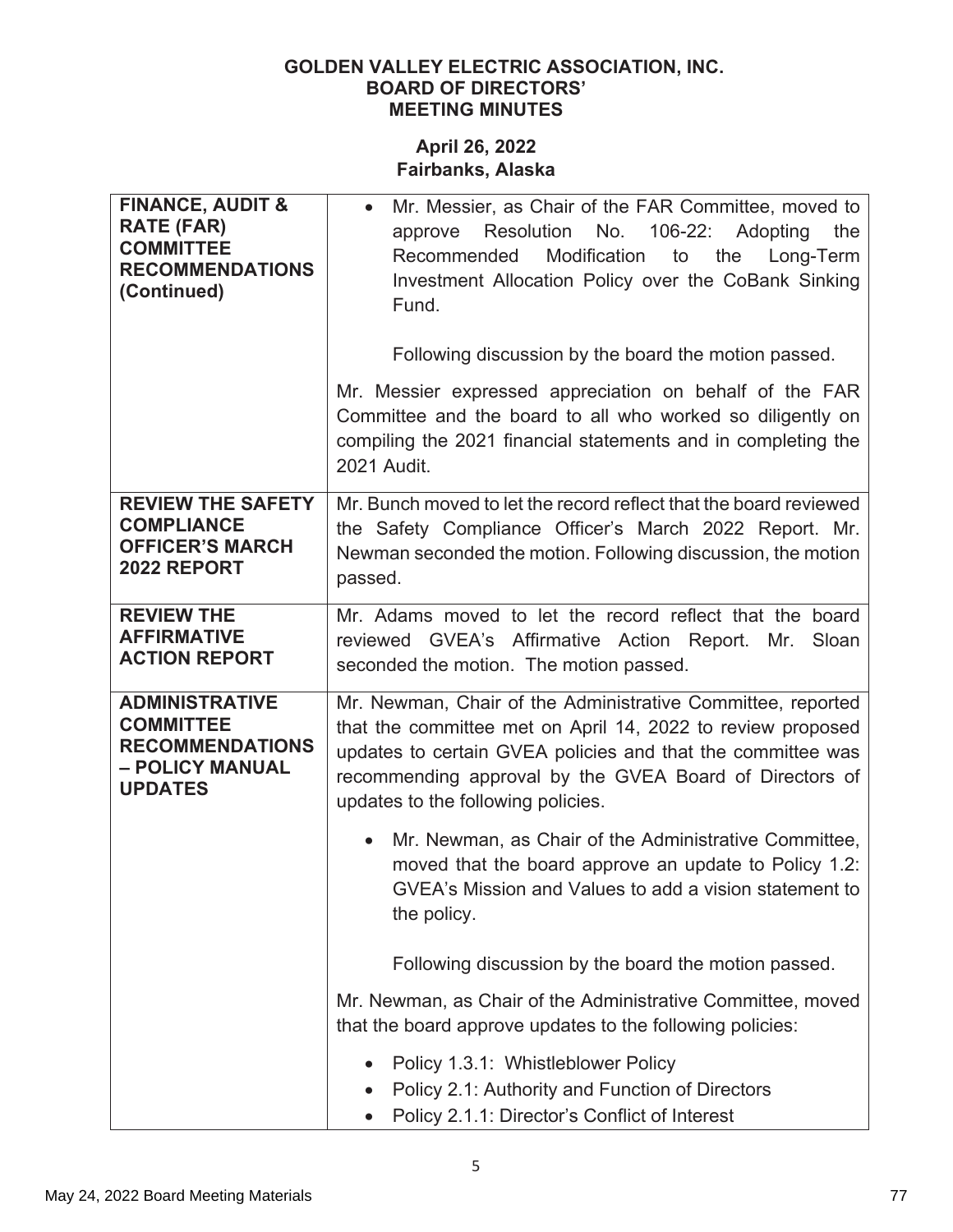|                                     | Policy 3.17: Records and Information Management<br>$\bullet$<br>Policy 6.9: Legal Representation by General Counsel.                                                                                                                                                                                                                                                                                                                                        |  |  |  |  |
|-------------------------------------|-------------------------------------------------------------------------------------------------------------------------------------------------------------------------------------------------------------------------------------------------------------------------------------------------------------------------------------------------------------------------------------------------------------------------------------------------------------|--|--|--|--|
|                                     | Following discussion, the motion passed.                                                                                                                                                                                                                                                                                                                                                                                                                    |  |  |  |  |
| <b>ON-GOING REPORTS</b>             | <b>BROADBAND COMMITTEE REPORT - Mr.</b><br><b>Newman</b><br>submitted a written report that was included in the board packet<br>on the kick-off meeting that was held with NRTC on April, 9,<br>2022.                                                                                                                                                                                                                                                       |  |  |  |  |
|                                     | <b>MAC REPORT – Mr. Adams reported on the April 13, 2022 MAC</b><br>Meeting.                                                                                                                                                                                                                                                                                                                                                                                |  |  |  |  |
|                                     | NRECA DIRECTORS' CONFERENCE REPORT -<br>2022<br>Messrs. Newman and Messier submitted a written report that<br>was included in the board packet on the 2022 NRECA Directors'<br>Conference.                                                                                                                                                                                                                                                                  |  |  |  |  |
|                                     | <b>NRECA DIRECTOR ADVISORY GROUP (DAG) COMMITTEE:</b><br>Mr. Newman reported that the next DAG meeting is scheduled<br>for June 1, 2022. The Director Compensation Toolkit to assist<br>boards in establishing appropriate compensation is now<br>available to NRECA members/directors. They are<br>also<br>beginning to look at a course that can help boards to determine<br>how to evaluate an electric vehicle (EV) strategy for their<br>cooperatives. |  |  |  |  |
|                                     | <b>SCHOLARSHIP COMMITTEE REPORT - Mr. Adams gave a</b><br>report on the Scholarship Committee meeting that was held on<br>April 14, 2022.                                                                                                                                                                                                                                                                                                                   |  |  |  |  |
| <b>MANAGEMENT</b><br><b>REPORTS</b> | <b>SNAP SUMMARY</b> - The February 2022 SNAP Summary was<br>included in the board packet.                                                                                                                                                                                                                                                                                                                                                                   |  |  |  |  |
|                                     | <b>PROGRESS REPORTS – The board asked questions regarding</b><br>progress reports included in the board packet, which Mr. Burns<br>and staff answered.                                                                                                                                                                                                                                                                                                      |  |  |  |  |
| <b>DIRECTOR</b><br><b>COMMENTS</b>  | Mr. Messier gave a shout-out to the board for developing a vision<br>statement to be added to Policy 1.2: GVEA's Mission and<br>Values.                                                                                                                                                                                                                                                                                                                     |  |  |  |  |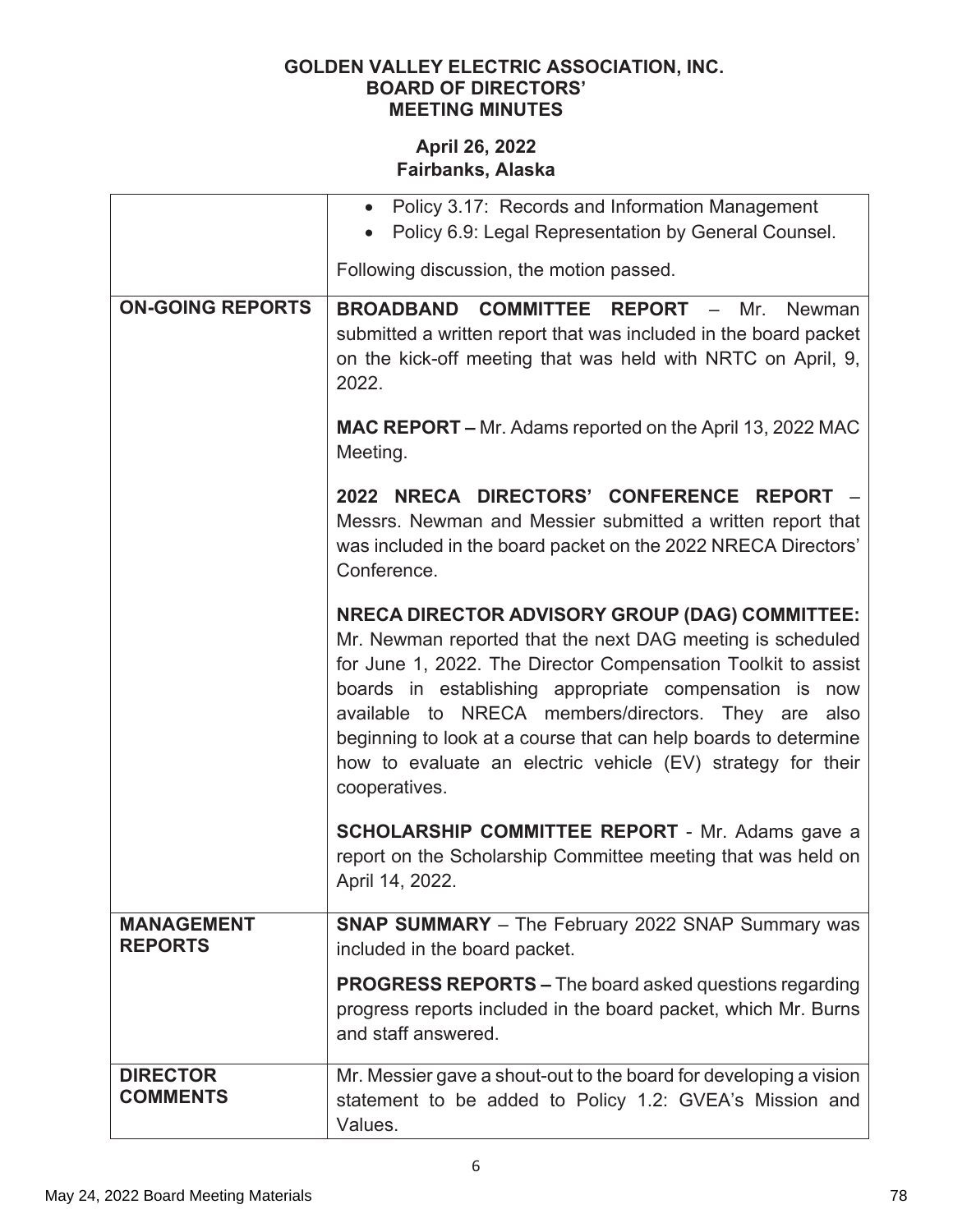### April 26, 2022 Fairbanks, Alaska

| <b>DIRECTOR</b><br><b>COMMENTS</b><br>(Continued) | Mr. Adams expressed his thanks to staff members who are<br>working on the strategic generation directive.<br>Mr. Bunch echoed Messrs. Adams' and Messier's comments.<br>Mr. Sloan commended Messrs. Newman and Messier for their<br>work as committee chairs on the Administrative and FAR<br>committees and the recent meetings that have been held.<br>Mr. Solie said the 2021 Member Survey was very impressive.<br>Mr. DeLong commented on the presentation that was given at<br>the March 2022 board meeting by Mike Bartch on GVEA's<br>warehouses; he gave kudos to Mr. Bartch. He also commented<br>very positively on a recent RE Magazine article that featured<br>GVEA's PR Director Ms. Bailey.<br>Mr. Newman reminded directors that as they review the policies<br>that are included in board packets for informational purposes to<br>forward any suggestions for updates to him. He echoed thanks<br>to staff for all that they do. |
|---------------------------------------------------|-----------------------------------------------------------------------------------------------------------------------------------------------------------------------------------------------------------------------------------------------------------------------------------------------------------------------------------------------------------------------------------------------------------------------------------------------------------------------------------------------------------------------------------------------------------------------------------------------------------------------------------------------------------------------------------------------------------------------------------------------------------------------------------------------------------------------------------------------------------------------------------------------------------------------------------------------------|
| <b>ADJOURNMENT</b>                                | At 8:27 p.m., Mr. Newman moved to adjourn the meeting. Mr.<br>Bunch seconded the motion. The motion passed.                                                                                                                                                                                                                                                                                                                                                                                                                                                                                                                                                                                                                                                                                                                                                                                                                                         |

Tom DeLong, Chair

Gary Newman, Secretary

Susan Redlin, Recording Secretary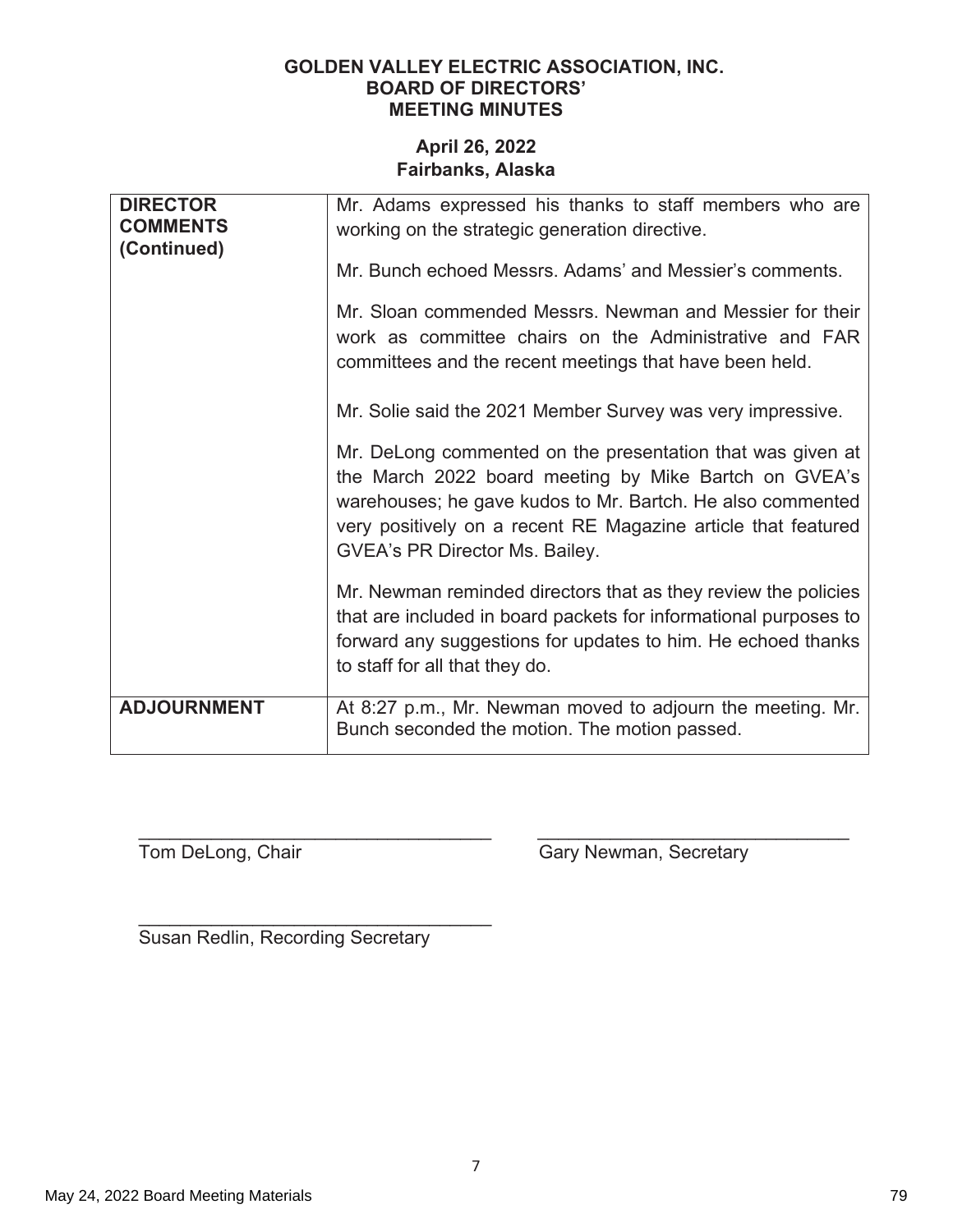## **GOLDEN VALLEY ELECTRIC ASSOCIATION, INC.**

Interoffice Memorandum

May 3, 2022

TO: John Burns, GVEA President/CEO

FROM: Meadow Bailey, GVEA Director of External Affairs and Public Relations

 $RF^+$ Agenda Item for May 2022 Board Meeting

Please place the appointment of election judges for the counting of ballots for District 6 on the board agenda for the May 2022 Board of Directors meeting.

These Member and Advisory Committee members have volunteered to serve as election judges:

- Marcus Chappel
- Anita Hartmann
- Terry Hinman
- Karen Lipari
- Mathew Mund
- Angela Ritchie
- Harmony Tomaszewski

Election Judges will observe and assist Fosselman & Associates, CPA with the ballot counting process, opening envelopes, ruling on question ballots, reviewing reports and certifying results on Thursday, June 9, at 2 p.m. in the Employee/Board Meeting Room.

Following is a brief overview of the election count process:

- Fosselman CPA staff will be on site to facilitate the count.
- MAC election judges will assist.
- Three staff members will also assist and one board member will be present to observe
- D6 candidates will be invited to observe the ballot counting in person. If candidates attend, they will be given seats at the edge of the room to just observe the process.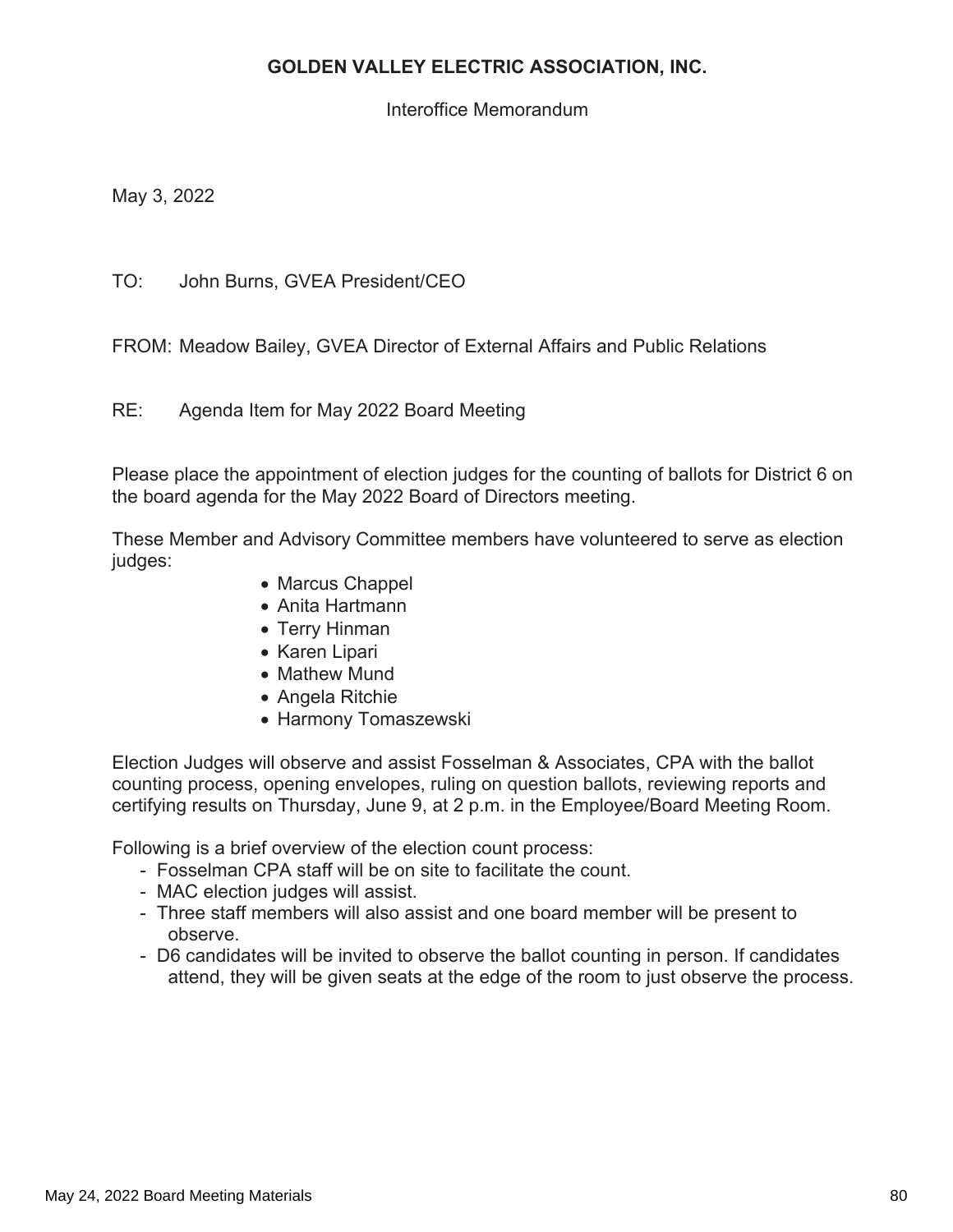## **SAFETY & TRAINING MONTHLY REPORT APRIL 2022 RESULTS**

#### *TRAINING ACTIVITY SUMAPRY*

| <b>Date</b>                                             | <b>Safety/Training Activity</b>     | EXE          | $rac{Z}{L}$    | SM             | တ္   | <b>PNE</b> | <b>S</b><br>Ä | <b>Total</b><br><b>Training</b><br><b>Hours</b> |
|---------------------------------------------------------|-------------------------------------|--------------|----------------|----------------|------|------------|---------------|-------------------------------------------------|
| $\overline{4}$                                          | ROWM 2022 Safety Refresher Training |              |                |                |      |            | 9             | 40.5                                            |
| 5                                                       | <b>E-Shop Fall Protection</b>       | 1            |                | $\overline{2}$ |      | 17         |               | 20.0                                            |
| 5                                                       | <b>North Pole Fall Protection</b>   |              |                | $\overline{2}$ | 14   |            |               | 21.3                                            |
| $6\phantom{1}6$                                         | Learn To Return Delayed Care        |              | $\overline{2}$ |                |      | 9          | 15            | 208.0                                           |
| $\overline{7}$                                          | Learn To Return Delayed Care        |              | 1              |                |      | 13         | 10            | 192.0                                           |
| $\overline{7}$                                          | <b>IBEW Safety Meeting</b>          |              | $\overline{7}$ | 3              |      | 16         | 35            | 30.5                                            |
| $11 - 13$                                               | <b>Lynden Training Center</b>       |              |                |                | 1    |            |               | 24.0                                            |
| 12                                                      | <b>Sexual Harassment Training</b>   |              |                |                |      |            | 3             | 1.5                                             |
| 12                                                      | <b>North Pole Fall Protection</b>   |              |                |                | 9    |            |               | 9.0                                             |
| 14                                                      | Healy - LOTO Safety                 |              |                | 1              | 39   |            |               | 31.2                                            |
| 14                                                      | Line/Warehouse Fall Protection      |              | 3              |                |      |            | 11            | 14.0                                            |
| 14                                                      | <b>IBEW Safety Meeting</b>          | $\mathbf{1}$ | $\overline{7}$ | $\overline{2}$ |      | 16         | 27            | 26.5                                            |
| 14                                                      | <b>Sexual Harassment Training</b>   |              |                |                |      |            | 5             | 2.5                                             |
| 18                                                      | ROWM 2022 Safety Refresher Training |              |                |                |      |            | 4             | 18.0                                            |
| 21                                                      | Healy - LOTO Safety                 |              |                | $\overline{2}$ | 29   |            |               | 23.3                                            |
| 21                                                      | <b>IBEW Safety Meeting</b>          | 1            |                | $\mathbf{1}$   |      | 18         | 30            | 25.0                                            |
| 26                                                      | <b>Sexual Harassment Training</b>   |              | 3              |                |      |            |               | 1.5                                             |
| 28                                                      | <b>IBEW Safety Meeting</b>          | 1            | 6              | $\overline{2}$ |      | 8          | 27            |                                                 |
| $1 - 30$                                                | <b>Sexual Harassment Training</b>   | 10           | 30             | 24             | 103  | 44         | 31            | 121.0                                           |
| $1 - 30$                                                | <b>Online Safety Training</b>       | 14           | 29             | 30             | 47   | 26         | 14            | 80.0                                            |
| Total Employee Safety/Training Hours for April 2022     |                                     |              |                |                |      |            |               |                                                 |
| per Division                                            |                                     | 15           | 68             | 38             | 179  | 257        | 315           | 849                                             |
| <b>YTD Total Hours (# of Attendees x Time Attended)</b> |                                     | 61           | 156            | 118            | 1037 | 532        | 622           | 2491                                            |
| Percent of Employee Participation for April 2022        |                                     | 100%         | 91%            | 114%           | 78%  | 93%        | 93%           | 87%                                             |

#### **MONTH IN REVIEW**

- Safety department re-organization: identifying and evaluating program and project priorities
- Advanced First Aid/CPR Delayed Care Wilderness Training with Learn to Return for remote workers
- In-person training: Fall Protection, and LOTO
- Assigned e-learning safety training for April: Distracted Driving
- Annual hearing testing is underway
- Healy shut down commenced
- Safety Assistant and Director of Member Services attended the NRECA & ARECA Safety Summit
- Safety Specialist attended forklift trainer course

### **NEAR MISSES AND SAFETY OBSERVATIONS RECOGNITION**

*See attached April 2022 Incident, Near Miss, Safety Observation Report*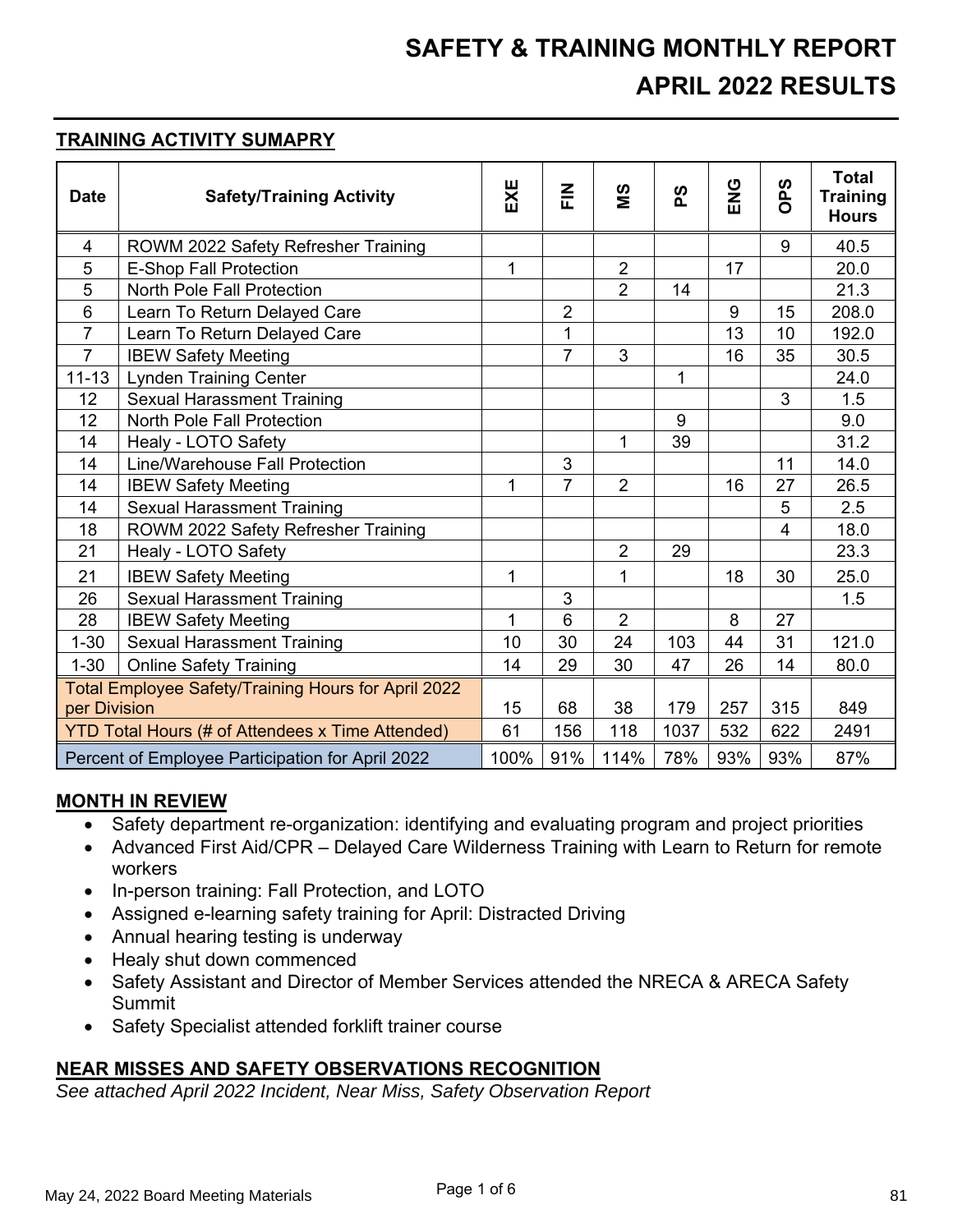#### **Definitions:**

- Near Miss Incident An unplanned event or condition that under slightly different circumstances  $\bullet$ could result in injury or property damage.
- Corrective Actions Recommended Proposed on the Near Miss submission.
- Actions Taken Any actions that were taken at the time of the Near Miss or Hazard Identification to correct the situation.
- Closed Near Miss Incident Considered closed when actions are taken by the Supervisor to  $\bullet$ mitigate the hazard and those actions are reported back to the employee submitting the Near Miss report.
- Near Miss Incident Discussions Near misses and their follow up are routinely discussed in  $\bullet$ safety meetings.
- Safety Notes Follow up actions or observations.  $\bullet$

#### **Red**

Unsafe condition or activity that can result in death, serious personal injury, property damage or loss. Yellow

Unsafe condition or activity that can result in moderate personal injury, property damage or loss. Green

Unsafe condition or activity that has low risk of personal injury, property damage or loss.

## **OCCUPATIONAL REPORT OF INJURY (ROI) REPORTS**

| Date 4/4/2022 |   |                                                                                                                                                                                                      |  |  |
|---------------|---|------------------------------------------------------------------------------------------------------------------------------------------------------------------------------------------------------|--|--|
| Fairbanks     |   | Description -                                                                                                                                                                                        |  |  |
| Recordable    | N | While stepping down from digger truck platform, the handle mount broke<br>loose. Employee dropped to ground, landing feet first, and then falling over<br>into the snow.                             |  |  |
| Lost Time     | N |                                                                                                                                                                                                      |  |  |
|               |   | <b>Actions Taken</b> – Digger truck was inspected and repaired. We also<br>identified the need to create a more in depth daily inspection checklist and<br>are working with Operations to implement. |  |  |

| Date 4/5/2022    |   |                                                                                                                                                                |  |
|------------------|---|----------------------------------------------------------------------------------------------------------------------------------------------------------------|--|
| <b>Fairbanks</b> |   | Description -                                                                                                                                                  |  |
|                  |   | Employee shifted right when climbing the stairs to avoid the hand sanitizer                                                                                    |  |
| Recordable       | Y | stand at the top, then stumbled and fell at the top of the stairwell. Left knee,<br>right shoulder, and upper right body were tender.                          |  |
| Lost Time        | N | <b>Actions Taken</b> – Relocated hand sanitizer station out of the walking/stair<br>landing area. Safety measured each stair riser height and confirmed height |  |
|                  |   | of each riser is consistent at 7.5" (code is 7-7 3/4").                                                                                                        |  |

| Date 4/12/2022 |                 |
|----------------|-----------------|
| Healy          | Description $-$ |
|                |                 |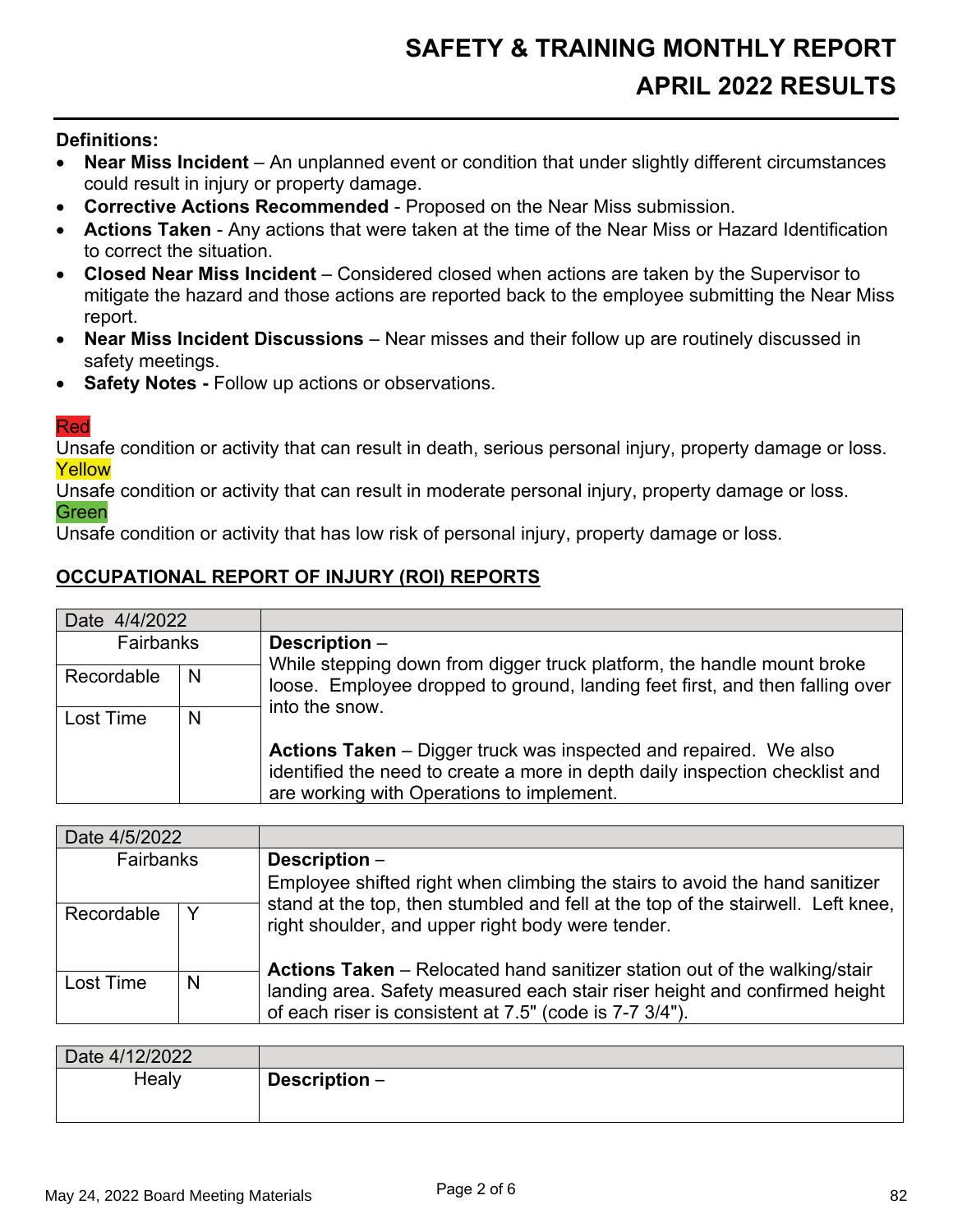## **SAFETY & TRAINING MONTHLY REPORT APRIL 2022 RESULTS**

| Recordable | -N | Employee was replacing cam lock fitting on a wire reinforced hose. A piece<br>of wire from the hose punctured his finger through the leather glove. |
|------------|----|-----------------------------------------------------------------------------------------------------------------------------------------------------|
| Lost Time  | N  | <b>Actions Taken</b> – The wound was cleaned, and bandaged.                                                                                         |

| Date 4/12/2022   |   |                                                                                                            |  |
|------------------|---|------------------------------------------------------------------------------------------------------------|--|
| <b>Fairbanks</b> |   | Description -<br>Employee sat down in their office chair and the hydraulic adjuster broke                  |  |
| Y<br>Recordable  |   | from the bottom of the chair, tipping the chair and causing the employee to<br>fall onto their right side. |  |
| Lost Time        | Y | <b>Actions Taken</b> – The office chair was discarded and replaced.                                        |  |

| Date 4/14/2022 |   |                                                                                                                                              |  |  |
|----------------|---|----------------------------------------------------------------------------------------------------------------------------------------------|--|--|
| Fairbanks      |   | Description -                                                                                                                                |  |  |
|                |   | Employee felt a cramp in the palm of their left hand, in the area of the index<br>finger knuckle. Employee was unable to identify a cause.   |  |  |
| Recordable     | N |                                                                                                                                              |  |  |
|                |   | <b>Actions Taken</b> – The employee kept an eye on their hand for a couple of<br>days, and it appears that it must have been a minor bruise. |  |  |
| Lost Time      | N |                                                                                                                                              |  |  |
|                |   |                                                                                                                                              |  |  |

| Date 4/18/2022 |   |                                                                                                      |  |  |
|----------------|---|------------------------------------------------------------------------------------------------------|--|--|
| Healy          |   | Description -                                                                                        |  |  |
|                |   | Employee lost footing while stepping down off of lube oil skid, tumbling                             |  |  |
| Recordable     | Y | backwards and landing on a pipe.                                                                     |  |  |
|                |   | <b>Actions Taken</b> – Work orders submitted to install grab handles and<br>evaluate area for steps. |  |  |
| Lost Time      | N |                                                                                                      |  |  |
|                |   |                                                                                                      |  |  |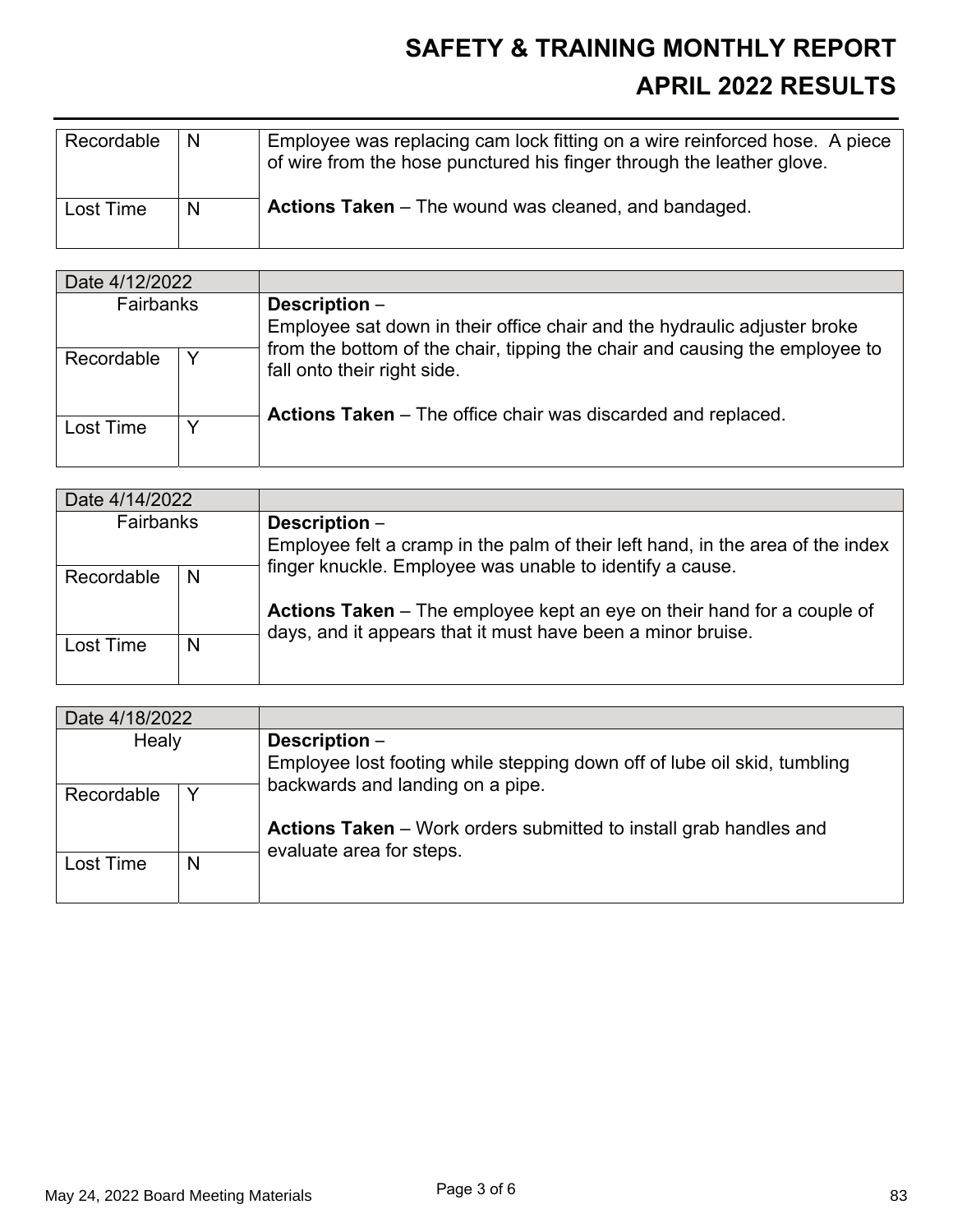### **20 OCCUPATIONAL REPORT OF INJURIES (ROI) REPORTS - CONTINUED**



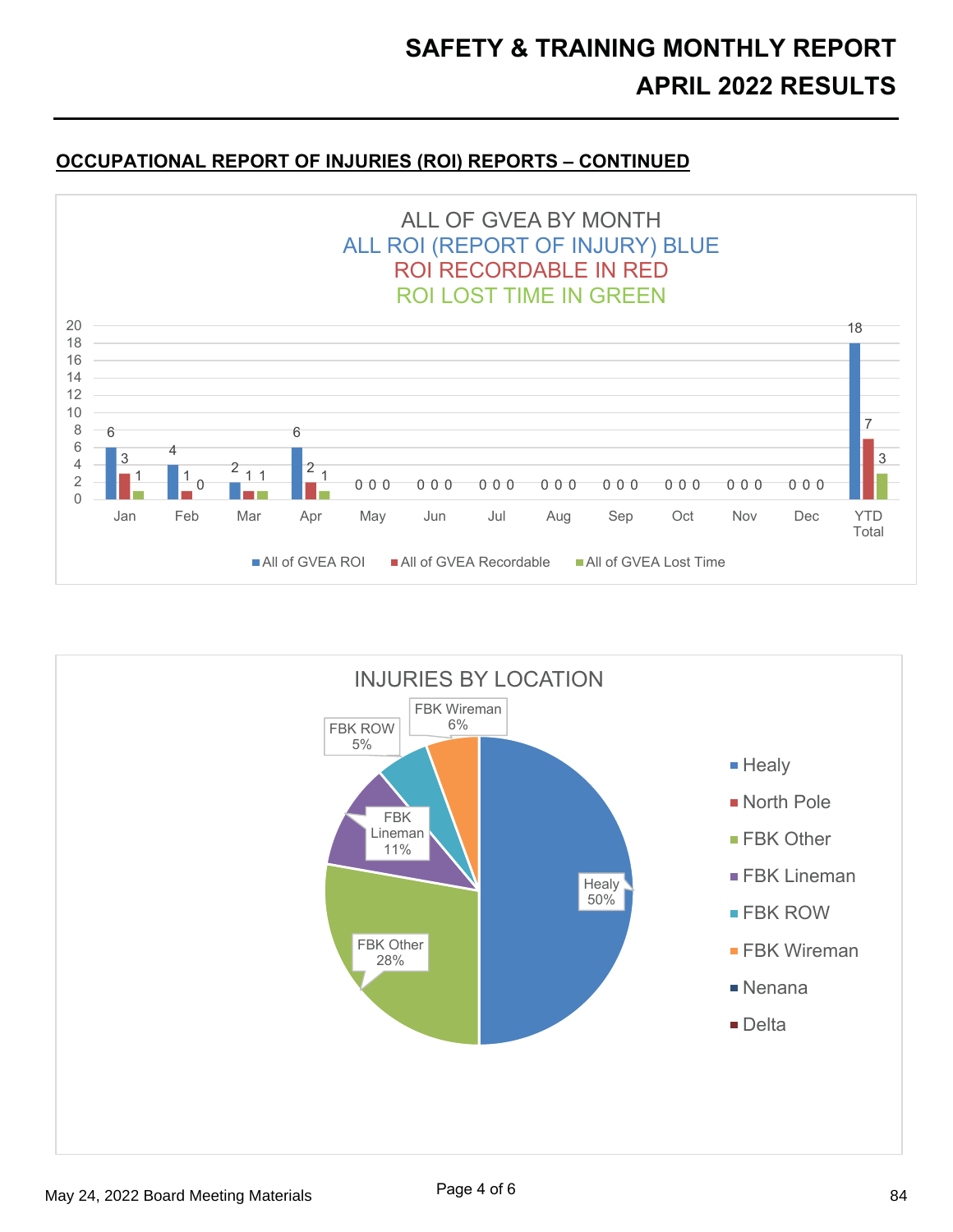## **SAFETY & TRAINING MONTHLY REPORT APRIL 2022 RESULTS**



#### **NEAR MISS / INJURY / ILLNESS INCIDENTS YEAR-TO-DATE**

|                                                              | <b>SAFETY EVENTS</b> |                            |                                      | <b>INJURIES / ILLNESSES</b>               |                   |                                       |  |
|--------------------------------------------------------------|----------------------|----------------------------|--------------------------------------|-------------------------------------------|-------------------|---------------------------------------|--|
|                                                              |                      |                            |                                      |                                           |                   |                                       |  |
| <b>Period</b>                                                | <b>Incidents</b>     | <b>Near</b><br><b>Miss</b> | <b>Safety</b><br><b>Observations</b> | <b>Non-Recordable</b><br><b>First Aid</b> | <b>Recordable</b> | <b>Recordable</b><br><b>Lost Time</b> |  |
| <b>APR</b><br>2022                                           | 1                    | $\overline{0}$             | 6                                    | 3                                         | $\overline{2}$    |                                       |  |
| <b>YTD</b><br>2022                                           | 13                   | 8                          | 19                                   | 9                                         | $6\phantom{1}6$   | 3                                     |  |
| <b>Last Year</b><br><b>YTD as of</b><br><b>April</b><br>2021 | 8                    | $6\phantom{1}6$            | 13                                   | 5                                         | $\overline{1}$    | $\mathbf{0}$                          |  |

Reported injuries and illnesses are discussed in regular safety meetings, and reported out to all supervisors.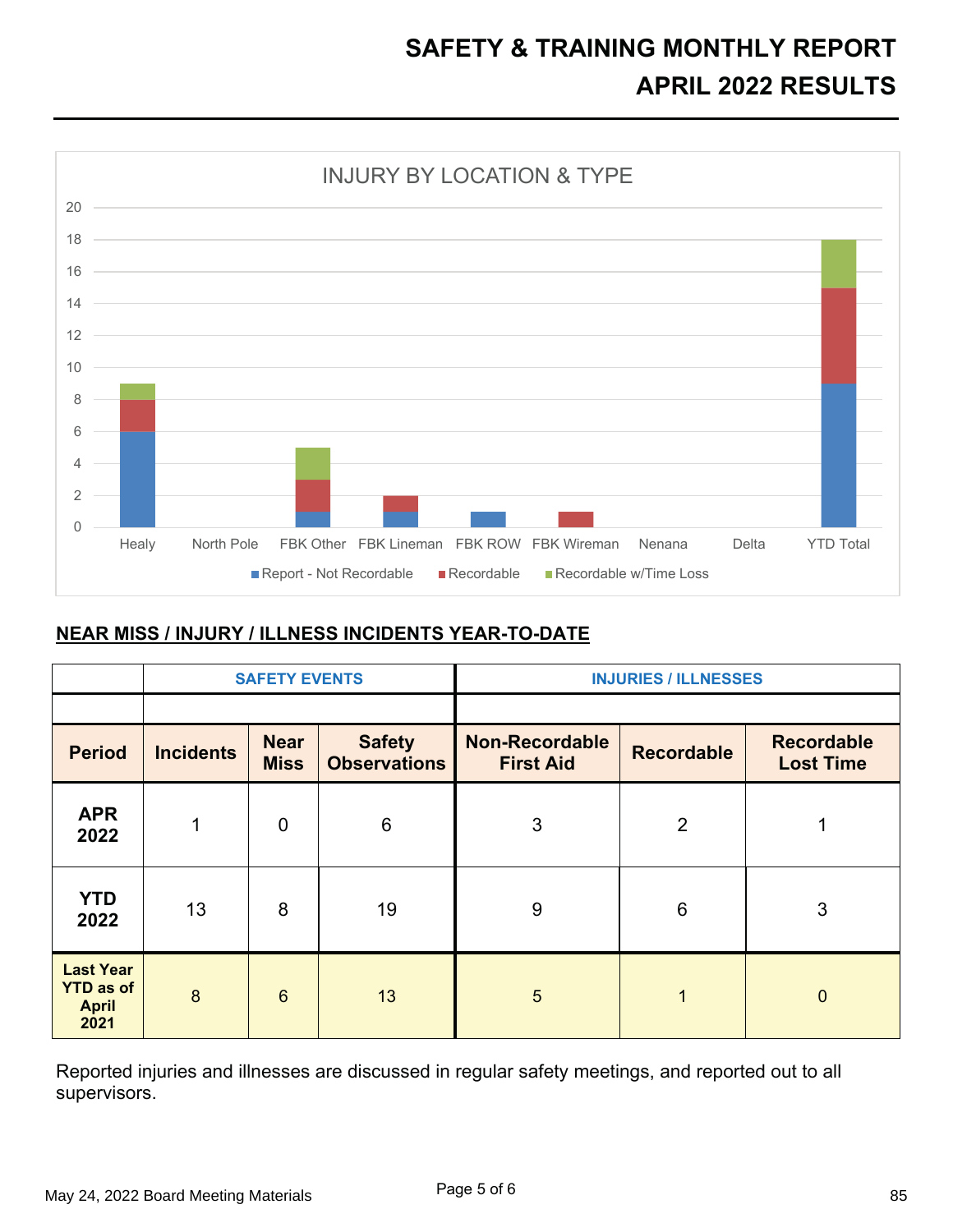## Definitions:

A Recordable injury or illness is a work-related injury or illness requiring medical treatment greater than first aid as described below. You must consider an injury or illness as meeting the general recording criteria, and therefore to be recordable if it results in any of the following: death, days away from work, restricted work or transfer to another job, medical treatment beyond first aid, or loss of consciousness. You must also consider as meeting the general recording criteria if it involves a significant injury or illness diagnosed by a physician or other licensed health care professional, even if it does not result in death, days away from work, restricted work or job transfer, medical treatment beyond first aid, or loss of consciousness. Examples of this include things such as work-related diagnosed case of cancer, chronic irreversible diseases, etc.

A Lost Time injury or illness is a work-related injury or illness resulting in one or more calendar days after the day of injury when the employee is unable to work in any capacity as ordered by a medical professional for purposes of treatment. A lost time case is also Recordable.

First Aid as defined in 29 CFR 1904.7(b)(5)(ii) includes:

- Using a non-prescription medication at non-prescription strength (for medications available in both prescription and non-prescription form, a recommendation by a physician or other licensed health care professional to use a non-prescription medication at prescription strength is considered medical treatment for recordkeeping purposes);
- Administering tetanus immunizations (other immunizations, such as Hepatitis B vaccine or rabies vaccine, are considered medical treatment);
- Cleaning, flushing or soaking wounds on the surface of the skin;
- Using wound coverings such as bandages, Band-Aids™, gauze pads, etc.; or using butterfly bandages or Steri-Strips™ (other wound closing devices such as sutures, staples, etc., are considered medical treatment);
- Using hot or cold therapy:
- Using any non-rigid means of support, such as elastic bandages, wraps, non-rigid back belts, etc. (devices with rigid stays or other systems designed to immobilize parts of the body are considered medical treatment for recordkeeping purposes);
- Using temporary immobilization devices while transporting an accident victim (e.g., splints,  $\bullet$ slings, neck collars, back boards, etc.).
- Drilling of a fingernail or toenail to relieve pressure, or draining fluid from a blister;
- Using eye patches;
- Removing foreign bodies from the eye using only irrigation or a cotton swab;
- Removing splinters or foreign material from areas other than the eye by irrigation, tweezers,  $\bullet$ cotton swabs or other simple means;
- Using finger guards;
- Using massages (physical therapy or chiropractic treatment are considered medical treatment for recordkeeping purposes); or
- Drinking fluids for relief of heat stress.  $\bullet$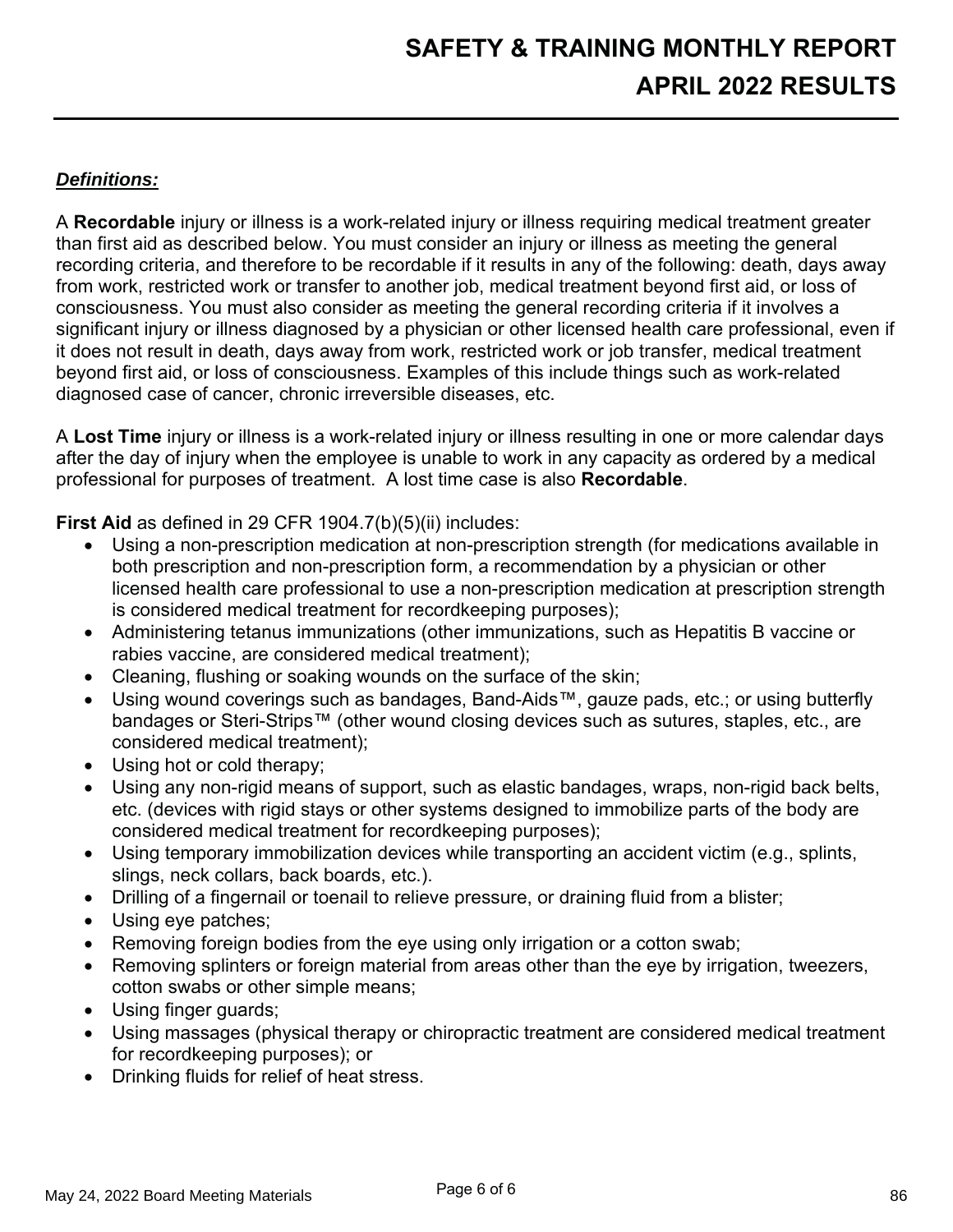#### **SNAP SUMMARY**

Five new SNAP Plus designs were reviewed and approved by Engineering in April, and there were eight additional SNAP Plus members enrolled in the program.

The output of the generation from cogeneration (COG), SNAP, and SNAP Plus (aka net metering) is summarized below. The capacity factor increased from 8.3% to 19.2% for Snap Plus systems.

| COG   | <b>SNAP</b> | <b>SNAPP</b> | <b>Total</b> |
|-------|-------------|--------------|--------------|
|       | 26          | 576          | 604          |
| 105   | 117         | 3.184        | 3,406        |
| 3,703 | 16,619      | 455,406      | 475,728      |
| 4.7%  | 19.0%       | 19.2%        | 18.8%        |
| N/A   | N/A         | 2.43%        | N/A          |
|       |             |              |              |

#### Translating to real terms

|                                    | COG       | <b>SNAP</b> | <b>SNAPP</b> | <b>Bidwill</b> | Total     |
|------------------------------------|-----------|-------------|--------------|----------------|-----------|
| <b>Rate Class Assumption</b>       | $QF-1$    | $OF-1$      | Residential  | $QF-1$         |           |
| Rate per kWh                       | \$0.19945 | \$0,19945   | \$0,25666    | \$0.19945      | \$0,85501 |
| Equivalent Average homes (600 kWh) | o         | 28          | 759          |                | 794       |
| Retail value of kWh                | \$739     | \$3,315     | \$116,884    | \$112          | \$121,050 |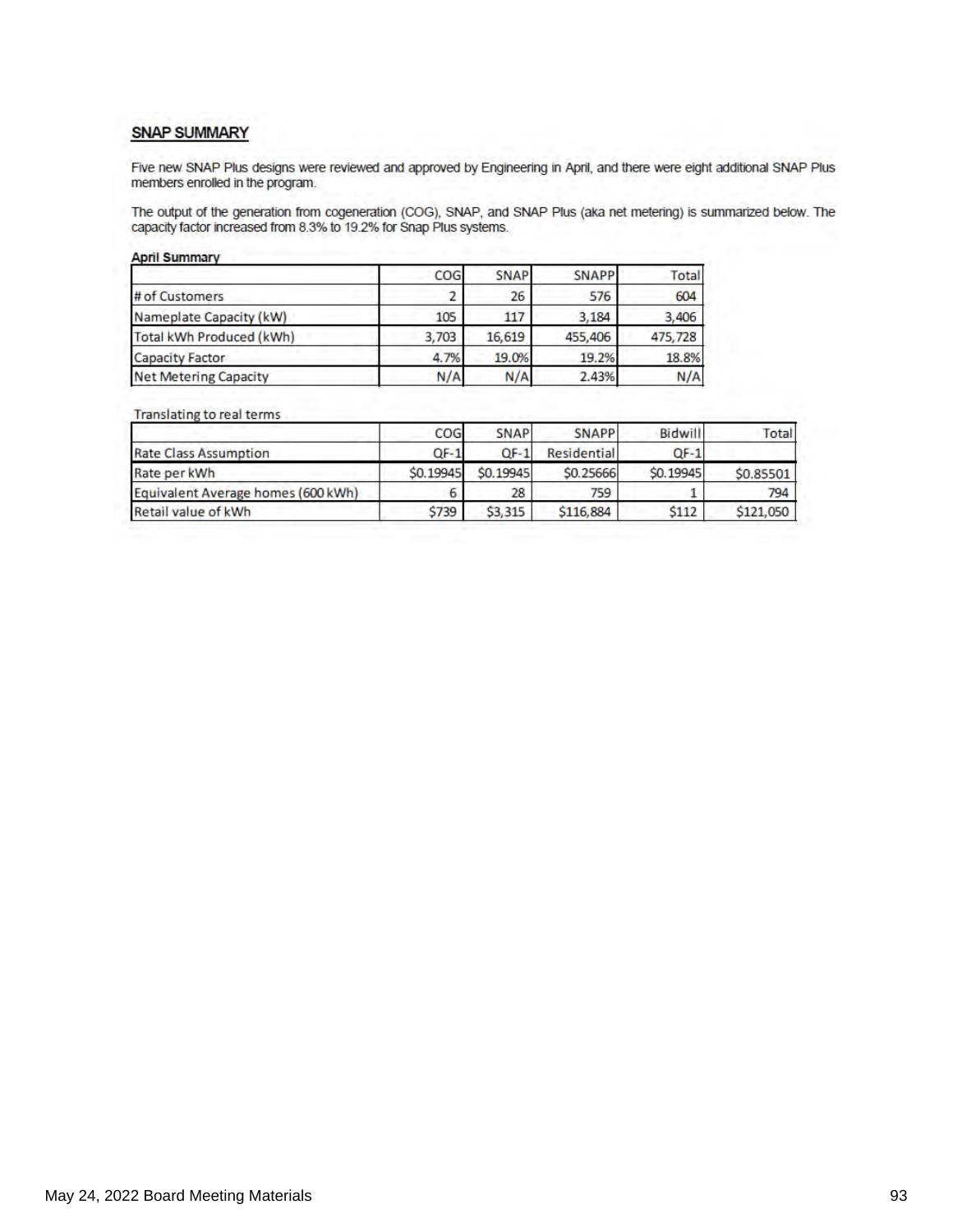### WAGE AND SALARY ADMINISTRATION

#### I. **OBJECTIVE**

- To establish wages and salaries that will attract and retain qualified personnel and  $A.$ enhance their performance, growth and development.
- **B.** To provide both internal and external equity, by ensuring employees that their salary is comparable to salaries paid for similar positions in the marketplace.
- $C.$ To ensure both management and employees that performance will be appraised systematically, fairly and in a reasonably consistent manner.
- $D_{\cdot}$ To reward employees for superior performance.
- E. To ensure that wages and salaries are consistent with the financial objectives of GVEA.
- F. To ensure conformance, both in letter and in spirit, with regulations established by governmental agencies having jurisdiction over wage and salary matters.

#### $\Pi$ . **POLICY**

- A. This policy applies to non-bargaining employees of GVEA.
- **B.** Each employee included in GVEA's Compensation Plan will be assigned to a position. Each position will be identified by grade and salary range. Individual positions which are substantially the same from the standpoint of duties performed will be classified under comparable position titles. Since all positions are included in a single schedule, it includes both those that are exempt (as defined by the Fair Labor Standards Act) and those that are non-exempt.
- $C_{\cdot}$ Uniformity of salary ranges will be maintained among all positions. The grade of each position will establish the position's relative degree of responsibility within GVEA and, at the same time, provides comparisons to:
	- 1. Responsibilities, knowledge and skill required of other positions in GVEA; and
	- $2.$ Wages and salaries paid for similar positions in the various labor market areas from which GVEA typically would recruit persons to fill positions.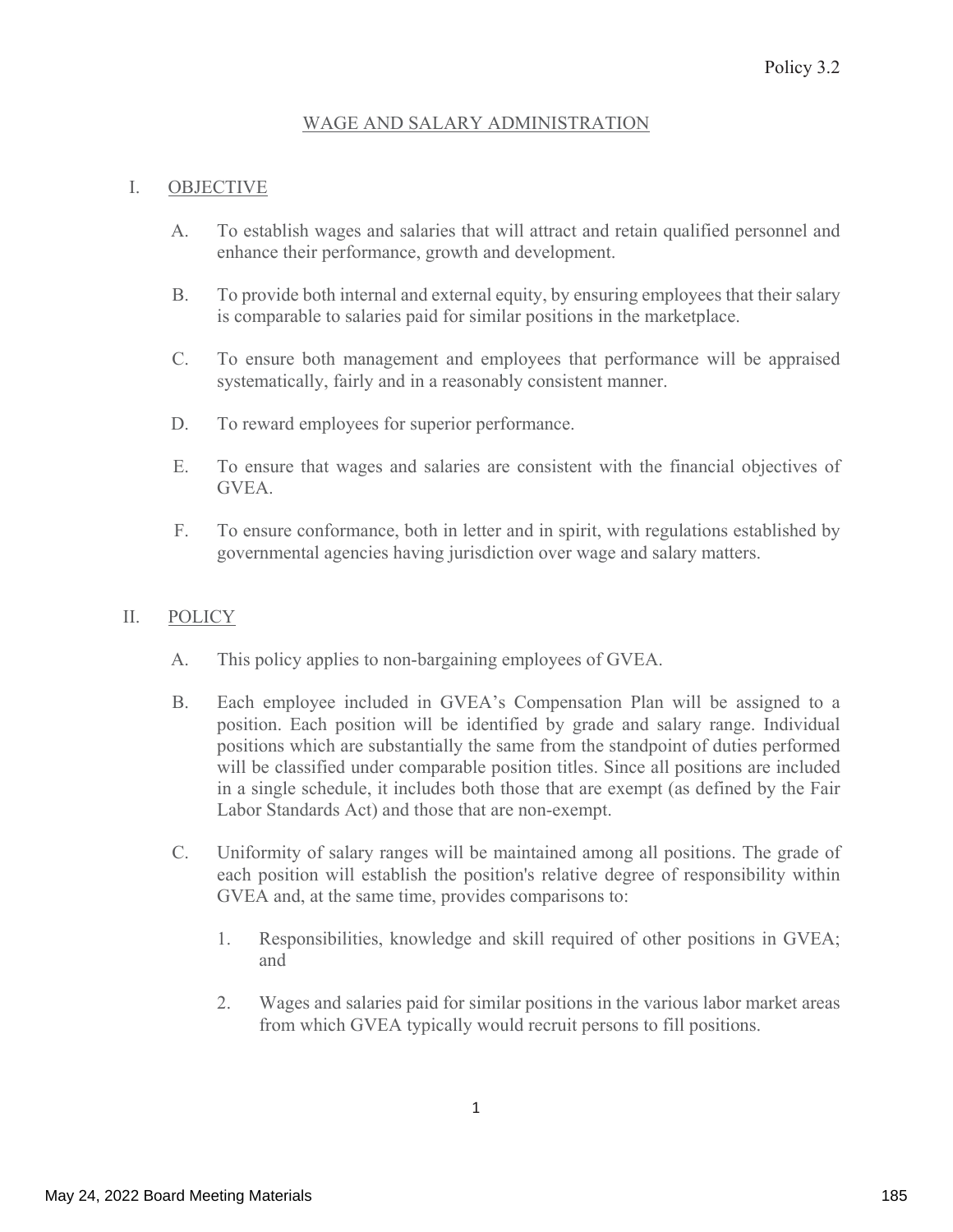- The Compensation Plan will be reviewed each year to determine if changes in D. conditions indicate the desirability of or necessity for adjustments within the Plan. This review will focus upon:
	- 1. Significant work responsibility changes in any positions which affect their interrelationship within the Plan; and
	- 2. Changes in the labor market based on a market survey; and
	- $\overline{3}$ . Changes in economic conditions which affect the ability of GVEA to accommodate the recommended adjustments to the Plan; and
	- 4. The appropriateness of the rate of standby pay, master standby pay, assigned company vehicle allowance, and executive vehicle allowance.
- Ε. Wage and salary changes will comply with regulations of governmental agencies having jurisdiction over wage and salary matters.
- $F_{\cdot}$ All payments and taxable awards made to employees, including, but not limited to, bonuses and relocation expenses are made at gross and the employee, or prospective employee, receiving the payment will be responsible for all applicable taxes. All payments will be reviewed on an annual basis in conjunction with the annual salary review.

#### III. **PROCEDURES**

- The Administrative Committee will meet annually (or more often if required) to A. review the status of the Compensation Plan; to review reports from the President & CEO; to establish wages, salaries and benefits; and to make recommendations to the Board.
- Β. Each year, a labor market survey will be conducted pertaining to the salary ranges of GVEA's benchmark positions and changes in compensation for similar positions within other organizations with which GVEA may compete for employees. The Administrative Committee will review the labor market survey in the context of GVEA's overall Compensation Plan, evaluate the financial impact to GVEA and make final recommendations to the Board.
- $\overline{C}$ . Whenever a market line change is made, the mid-point, minimum and maximum amounts of each grade will be adjusted accordingly.
- D. A comprehensive compensation study will be conducted at least every five years. The study will include at the least the following: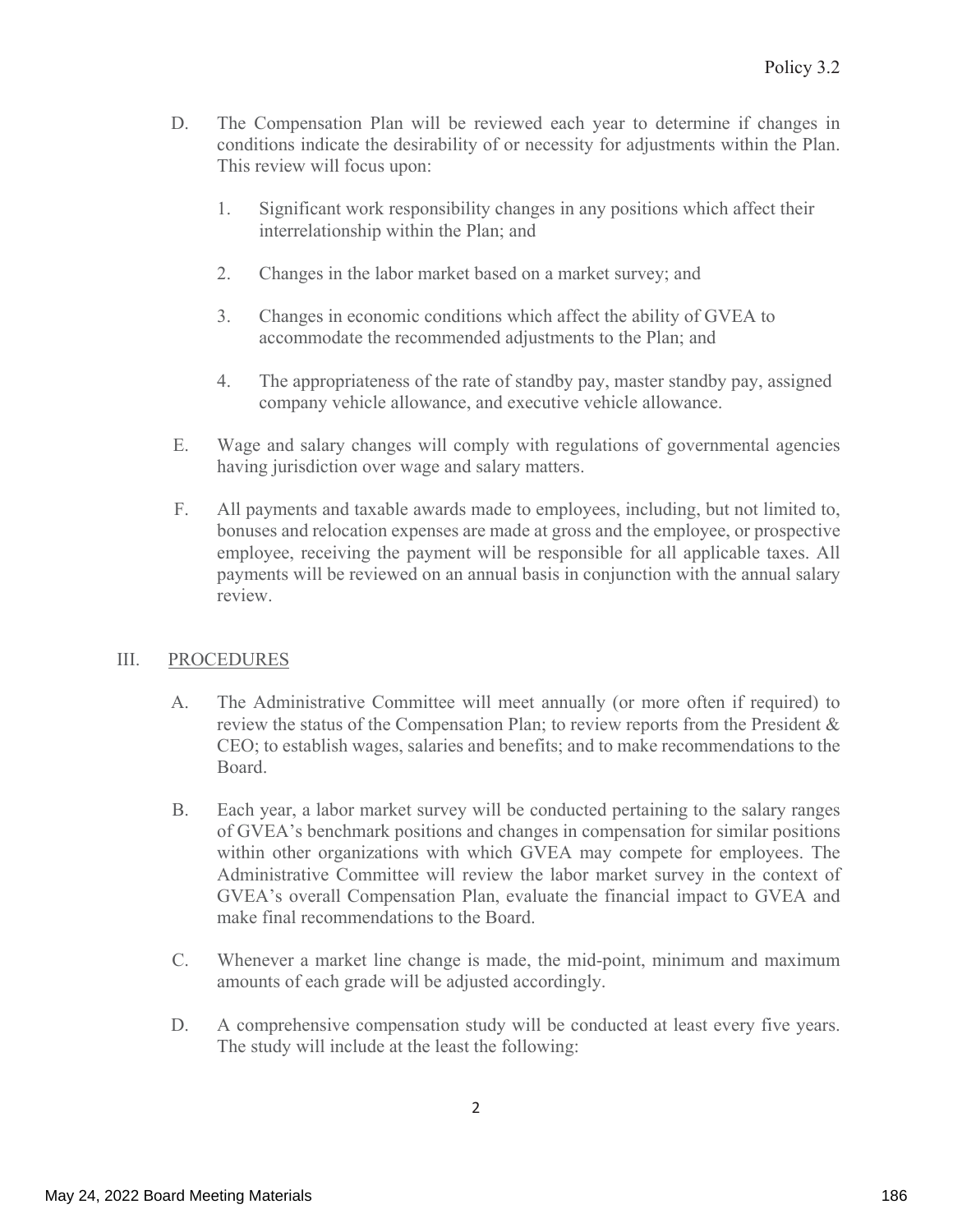- $\mathbf{1}$ . Analysis of each position, including compensation and exempt/nonexempt status.
- $2.$ Review of job evaluation factors and weighting of factors.
- $3.$ A wage and benefit survey of utility and non-utility organizations both in Alaska and other states.
- $\overline{4}$ . Establishment of grades, salary ranges and market line.
- 5. Review of the Wage and Salary Administration Policy.
- Ε. All employees will receive a performance evaluation at least annually. Following completion of the performance evaluation, and as approved by the Division Executive and the President & CEO, the employee's compensation may be adjusted as follows:
	- Performance decline: downward adjustment, no adjustment or upward 1. adjustment of only a portion of the market line change.
	- $2.$ Performance the same: not to exceed 100% of the market line change.
	- Performance improved: upward adjustment, 100% of the market line change  $\mathfrak{Z}$ . plus additional performance increase.

Salary adjustments resulting from annual performance evaluations will be retroactive to January 1 of that year.

- $F<sub>1</sub>$ Upon request, an employee will be given information concerning the grade and salary range of appropriate positions in order to provide a clear understanding of promotion possibilities.
- G. A new employee may not begin above the minimum salary for their position unless previous work experience indicates that they are clearly capable of performing the duties of the position at a level above the minimum requirements of the position. A decision to hire above the minimum salary will be made by the President & CEO upon the recommendation of the Division Executive.
- Н. An employee who is being considered for appointment to a position for which they have not acquired sufficient experience, skill or background may, during their training period, be assigned a salary below the entry level for the grade for that position. Such training period will be agreed to in writing by the employee and their supervisor. The training period may be lengthened or shortened at the discretion of the supervisor and the Division Executive with approval by the President  $&$  CEO. If, at the end of the training period, the employee receives appointment to the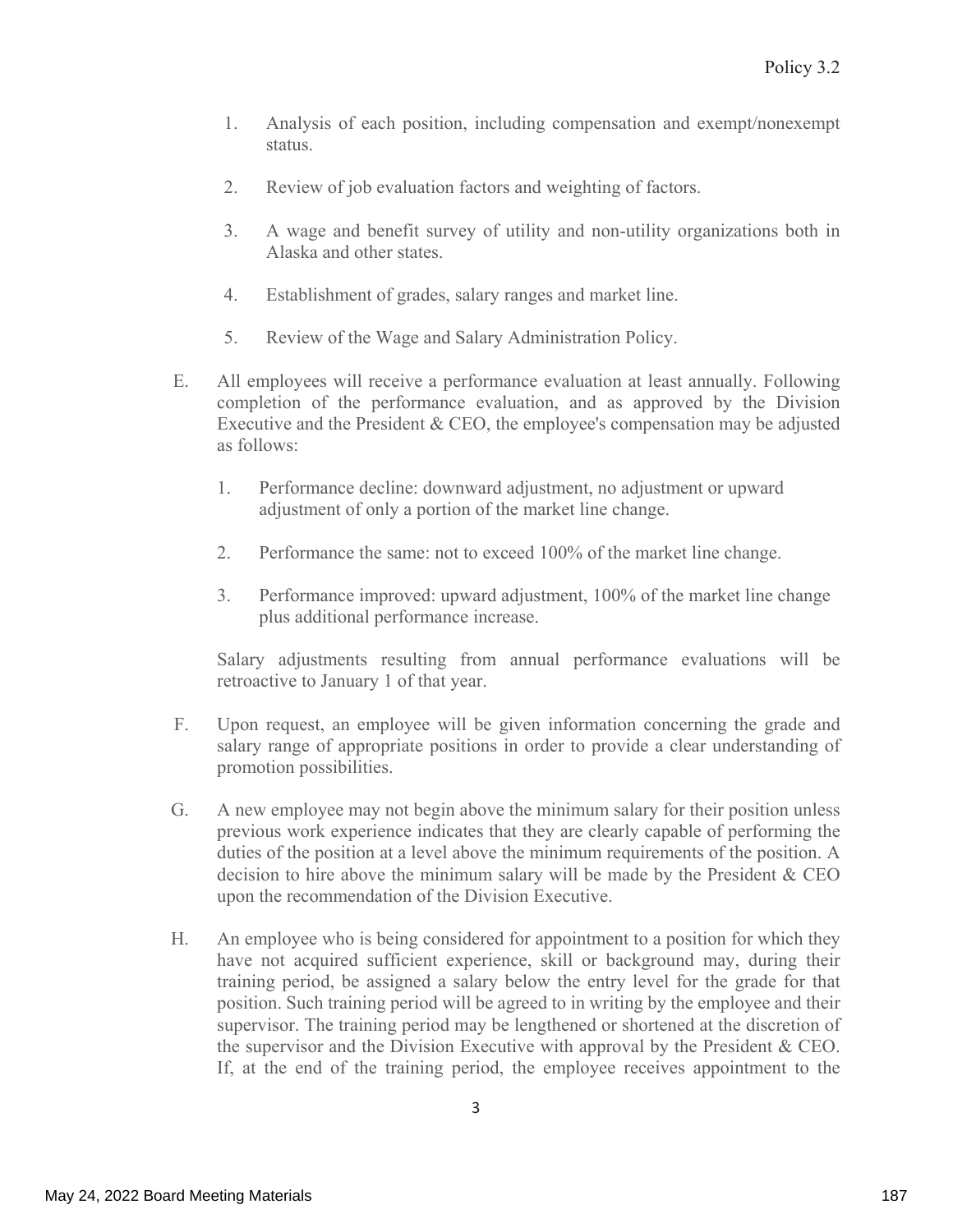position for which training has been received, they will be placed at the appropriate salary level.

- $\mathbf{I}$ . An employee who is promoted to a position in a grade where the minimum is lower than their present salary and who meets all requirements of the new position will normally be paid at their present rate plus five percent. If the employee does not meet all the requirements of the new position and if the minimum of the new position is five or more percent above the employee's present salary, they will normally be placed at the minimum of the new grade.
- J. When an employee is temporarily assigned to a lower grade position for the convenience of GVEA, that employee will normally continue to be paid at their regular rate of pay.
- $K_{-}$ If it is necessary or appropriate to transfer an employee to a lower grade and their wage or salary is more than the maximum of the lower grade, a reduction in pay to an appropriate range within the salary grade may occur.
- L. When the duties of a position are substantially changed, it is the responsibility of the immediate supervisor to request an evaluation of the position. Such requests will be directed to the appropriate Division Executive and the Human Resources Manager.

#### IV. **RESPONSIBILITY**

- $A_{\cdot}$ The President  $&$  CEO will be responsible for the administration of the Compensation Plan and for making recommendations. The President & CEO is authorized to adjust any inequities found in the Plan, and will advise the Board of such adjustments.
- **B.** The Administrative Committee will be responsible for reviewing the status of the Compensation Plan and making recommendations as appropriate. The Committee will consider and make recommendations to the Board concerning the salary of the President & CEO and all salaries that are outside the scope of normal policy.
- $C_{\cdot}$ The Board will be responsible for reviewing and approving the Compensation Plan. The Board will neither institute nor continue any plan, practice or program which would impair the financial health of GVEA or violate any applicable regulations imposed by governmental agencies having jurisdiction over such matters.

\*Related Administrative Procedure: AMP 3.4

April 15, 1987 ADOPTED: AMENDED: August 28, 2017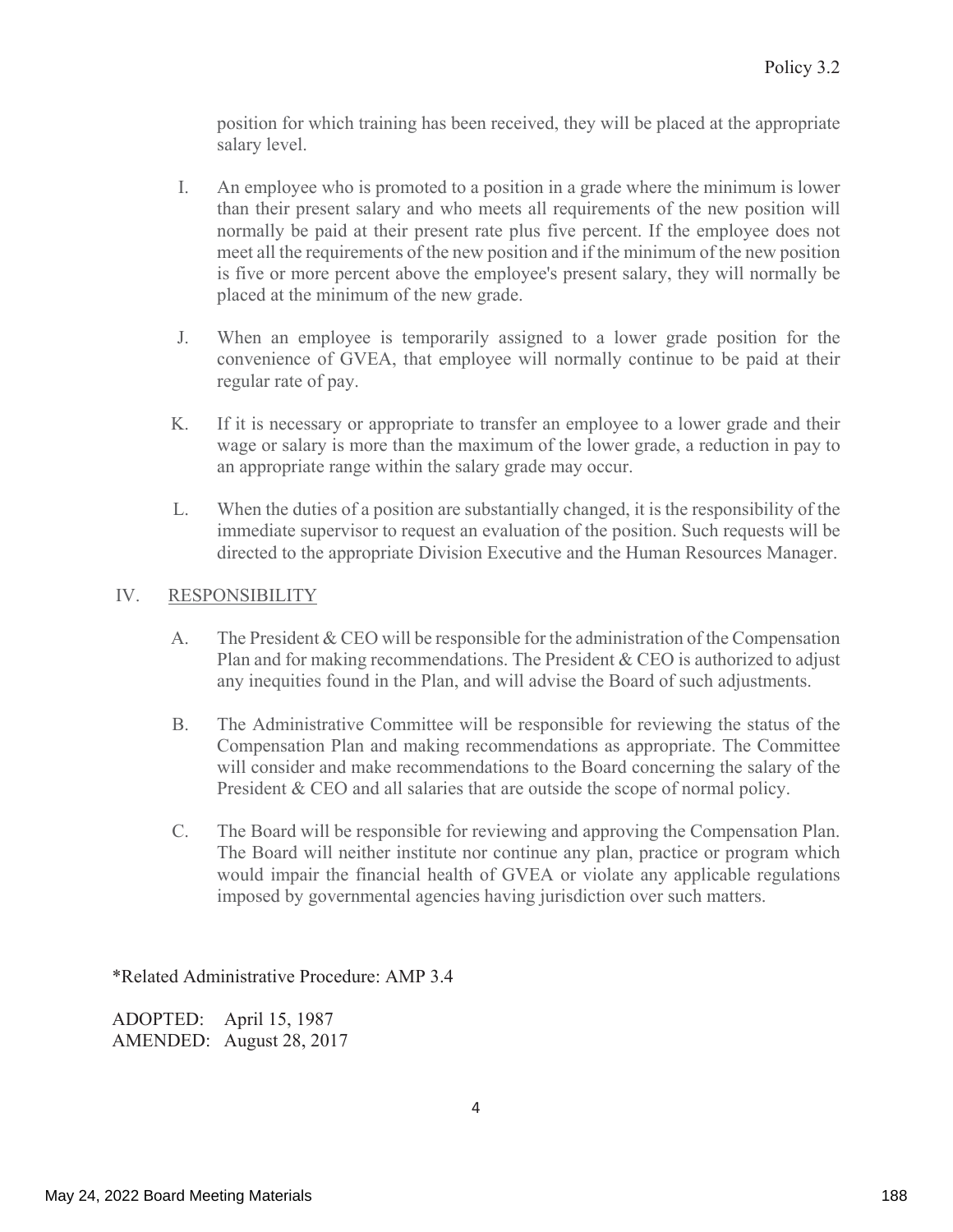#### **EMPLOYEE EVALUATIONS**

#### $\mathbf{I}$ . **OBJECTIVE**

To provide feedback to employees in a fair and systematic manner regarding work performance in order to inform, motivate and encourage employee growth and development.

#### $\Pi$ . **POLICY**

- Each employee will receive a formal written performance evaluation upon А. completion of their probationary period, and at least annually thereafter, as described in Policy 3.2, Wage and Salary Administration. The performance evaluations for temporary employees may be abbreviated as appropriate.
- **B.** GVEA encourages informal performance evaluation by the supervisor and the employee.
- $C_{\cdot}$ The performance appraisal review process is intended to encourage communications between the supervisor and the employee on an annual or more frequent basis concerning the establishment and meeting of objectives.
- D. Employee performance evaluations are confidential in nature and will be maintained as such in the employee's personnel file.

#### III. **RESPONSIBILITY**

- A. It is the responsibility of the immediate supervisor to prepare and discuss the performance evaluation with the employee.
- **B.** All formal performance evaluations will be reviewed by the appropriate Division Executive and the Human Resources Manager.

\*Related Administrative Procedure: AMP 3.6

ADOPTED: April 15, 1987 AMENDED: October 24, 2016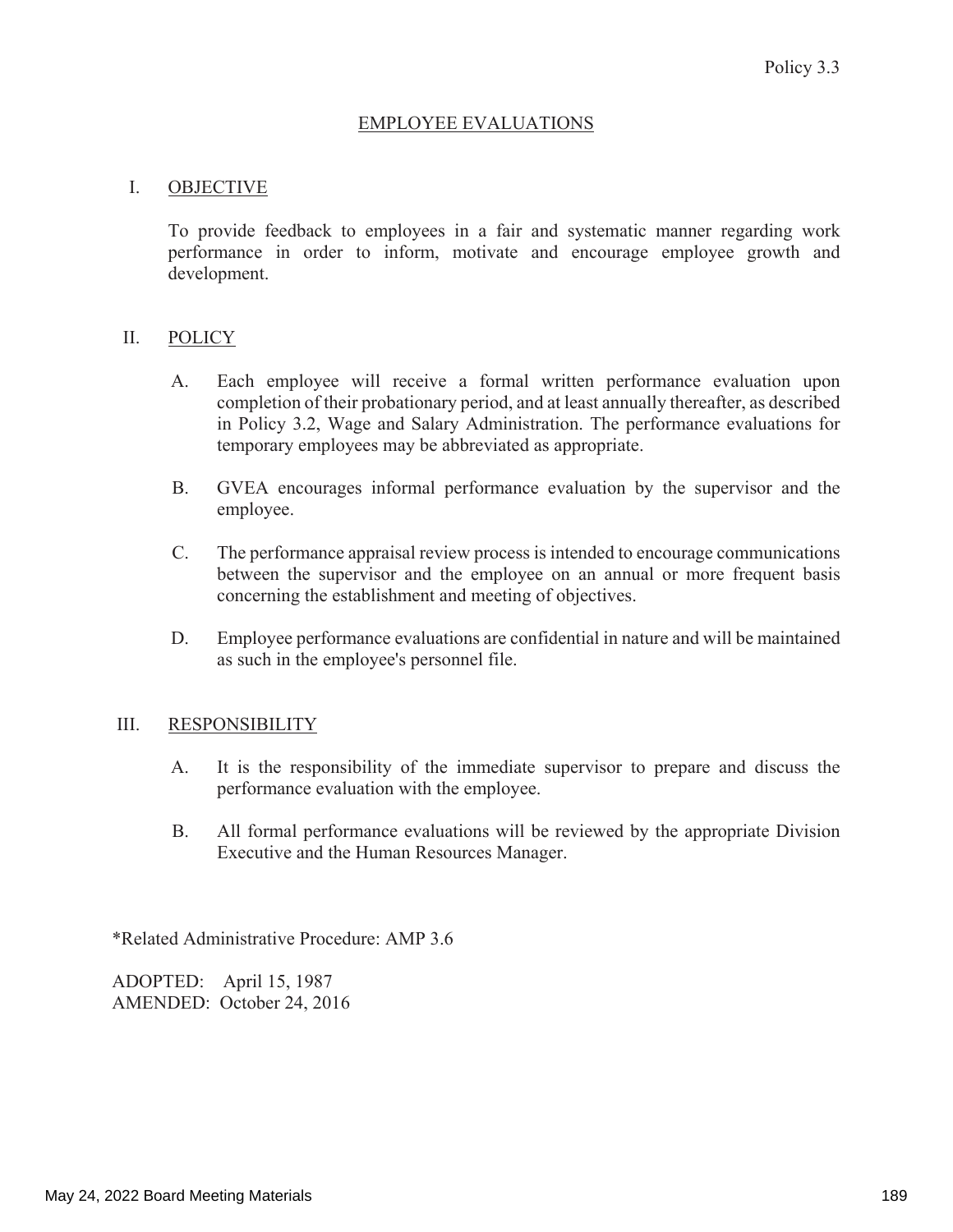#### **EMPLOYMENT CONDITIONS FOR EMPLOYEES**

#### I. **OBJECTIVE**

To attract and retain qualified employees.

#### $\prod$ . **POLICY**

 $A_{\cdot}$ **Employment Classifications** 

> Each employee hired for a position with GVEA will be placed in one of the following classifications:

- 1. Probationary: Any employee not hired as a temporary, part-time or student intern employee and who has not attained regular or regular-seasonal employee status.
- $2.$ Regular: Any employee not hired as a probationary, temporary, student intern, or regular-seasonal employee. Regular employee status is attained only after successful completion of a probationary period.
- $3.$ Temporary: Any employee not hired as a probationary, regular-seasonal, student intern, or regular employee and who is hired for a specified period, not to exceed nine months. Extension of temporary employment beyond nine months must be approved by the President & CEO. Temporary employees will not be eligible for employee benefits or paid leave.
- $4.$ Regular-seasonal: Any employee not hired as a probationary, regular, student intern, or temporary employee and who is hired for a specified period in which the need for such employment by GVEA exists on a recurring, seasonal basis. Regular-seasonal employees are eligible for the same benefits as regular employees.
- 5. Part-time: An employee not hired as a temporary, probationary, regular, regular-seasonal or student intern and who is hired to work no more than 30 hours per work week. A part-time employee is not eligible for employee benefits, paid leave or holiday pay.
- 6. Student Intern: An employee hired in conjunction with an education-related course of study (high school and above). To be eligible, the employee must be in good standing with their educational program. A student intern does not fall within any other employee classification and is not eligible for employee benefits, paid leave or holiday pay.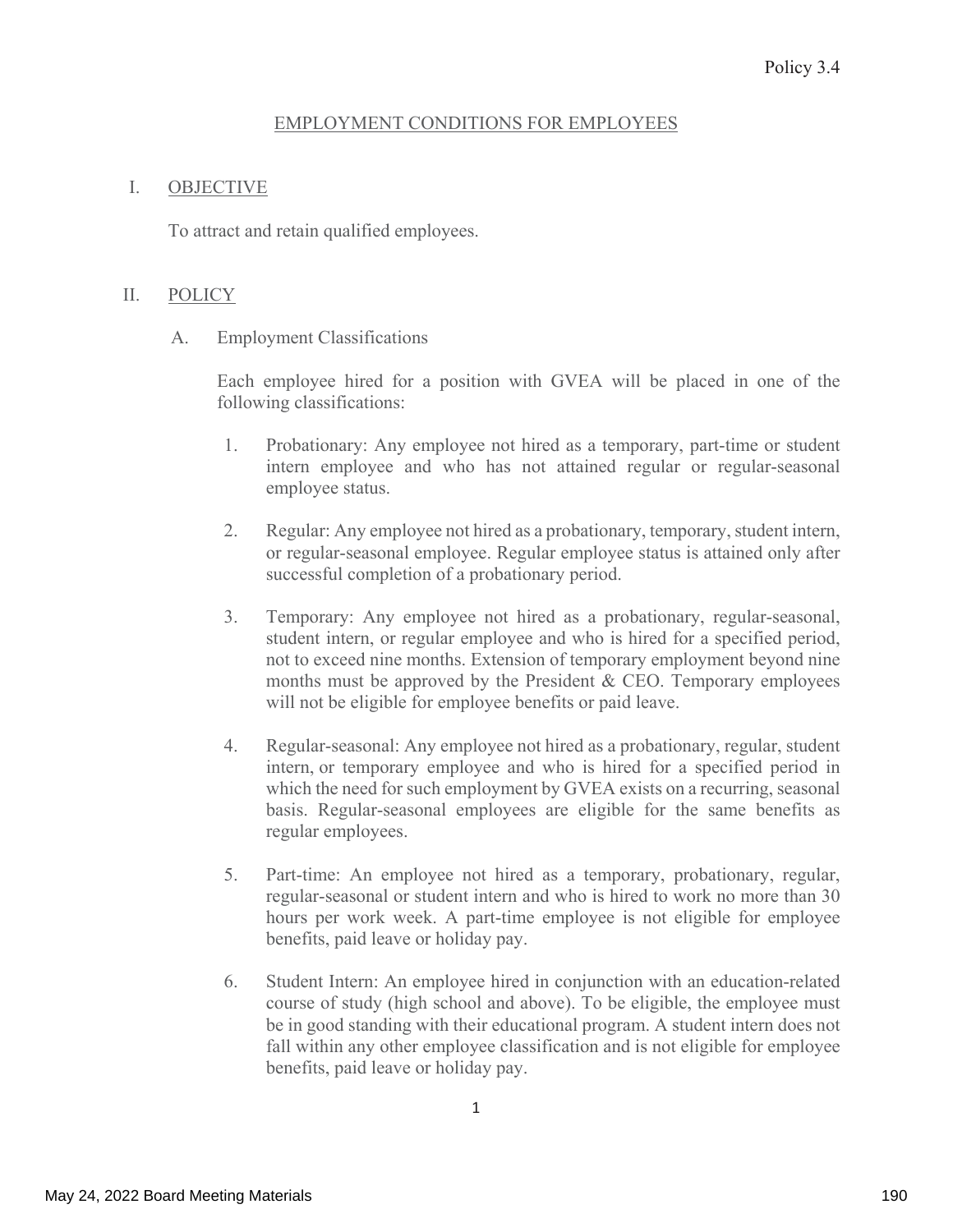- 7. Bargaining Classification: Any employee hired for a position which is covered by a collective bargaining agreement.
- $B_{\cdot}$ Exempt/Non-exempt Position Classifications

Each non-bargaining position will be classified as exempt or non-exempt as defined by the Alaska Department of Labor Employment Practices and Working Conditions. All bargaining positions are classified as non-exempt. Persons holding exempt positions will not be eligible for overtime. Persons holding non-exempt positions will be eligible for overtime. Overtime work must be approved in advance by the supervisor unless it is of an emergency nature.

- C. Physical Examinations
	- 1. All employees may be required, at GVEA's expense, to complete a physical examination as a post-offer condition of employment.
	- $2.$ Physical examinations may also be required at other times as directed by the supervisor and the Director of Human Resources where reasonable cause exists to suspect that an employee may be under the influence of a controlled substance or alcohol or where an employee's work performance appears to be adversely impacted by a physical or mental condition. All required physical examinations will be at GVEA's expense.
- **Annual Physical Examinations for Personnel** D.

All employees are encouraged to complete a physical examination on an annual basis. Travel and other expenses incurred for this purpose, not otherwise covered by health care plans, will not be reimbursed by GVEA.

E. Nepotism

> Persons who are members of the same immediate family, or who have a relationship that is like that of members of an immediate family, will not be simultaneously employed at GVEA.

- For the purpose of this policy, "immediate family" includes persons who, by 1. blood or by law, including half, foster, step or adoptive kin, are either a spouse, child, grandchild, parent, grandparent, brother, sister, aunt, uncle, nephew, niece, sister-in-law or brother-in-law, or on a fixed, long-term or nontemporary basis, shares living quarters with the person in question.
- If employees become members of the same immediate family after 2. employment, or enter into a relationship that is like members of an immediate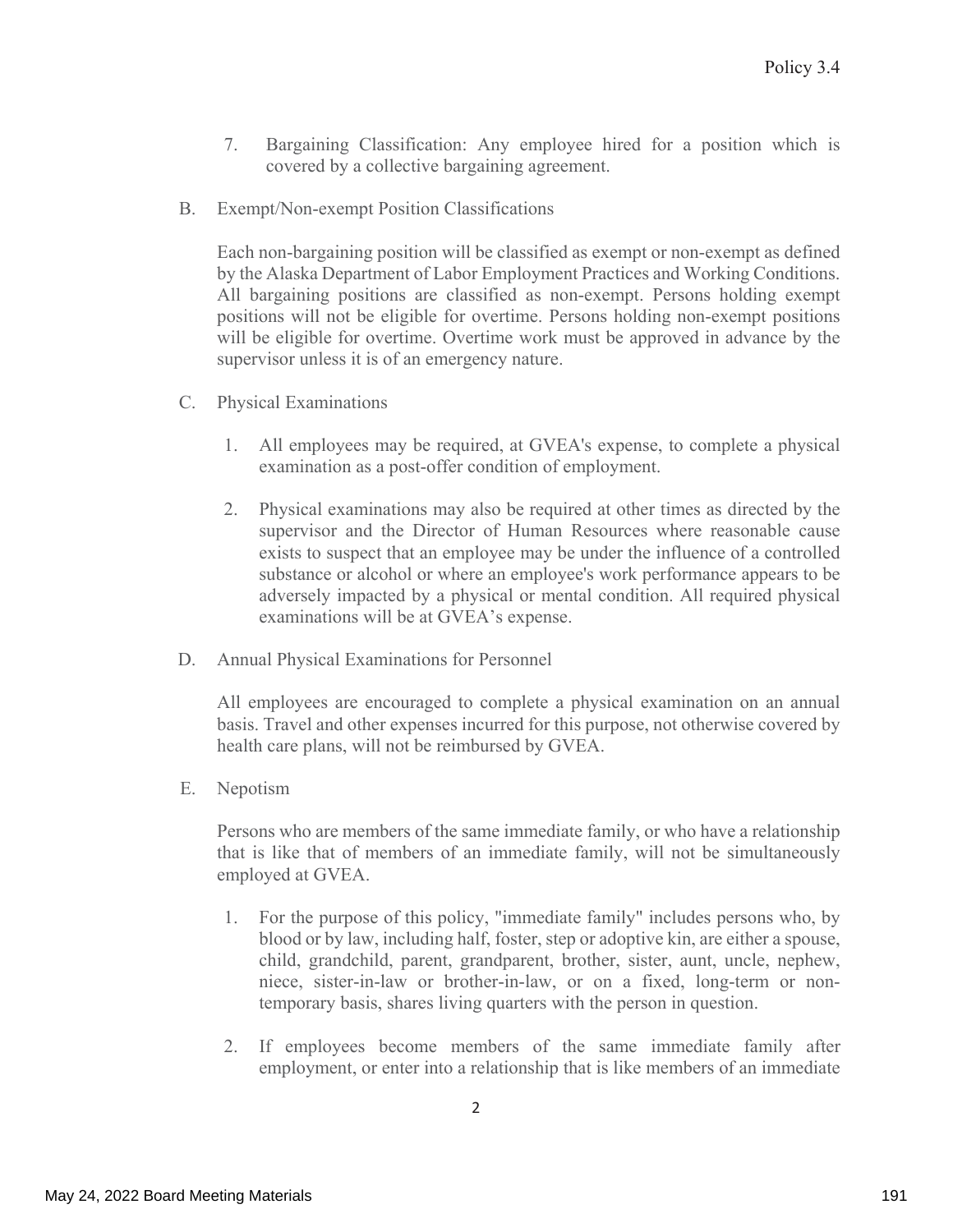family, they will advise their respective Division Executive, who will then immediately submit a written report of the situation to the President  $&$  CEO. The President & CEO will determine if both employees can retain their positions, or if one will be required to transfer or resign.

Exceptions to the Nepotism policy require the approval of the President  $\&$  $3.$ CEO unless the individual being hired is an immediate family member of the President & CEO, in which event board approval is required.

If an exception to the Nepotism Policy is granted by the President & CEO, the following parameters must be met:

- a. An immediate family member will not directly supervise another immediate family member.
- b. Immediate family members who work at one of GVEA's Power Plants will work on different shifts and within different sub-sections (e.g. Healy Operations, Healy Maintenance...)
- c. An immediate family member will not serve on a hiring committee or a Personal Qualification Checklist Review Board involving another immediate family member.
- d. An immediate family member will not perform time keeping duties or payroll duties involving another immediate family member.
- F. Employees hired by GVEA will serve at the pleasure of GVEA. Employment may be terminated at any time.

#### III. **RESPONSIBILITY**

- $A<sub>1</sub>$ The President & CEO will have final hiring approval for all employees.
- The President & CEO will approve all employee classification changes.  $B_{\cdot}$
- C. The President & CEO will approve the continued employment of all temporary employees that extends beyond nine months.

\*Related Administrative Procedure: AMP 3.1

ADOPTED: April 15, 1987 AMENDED: September 28, 2020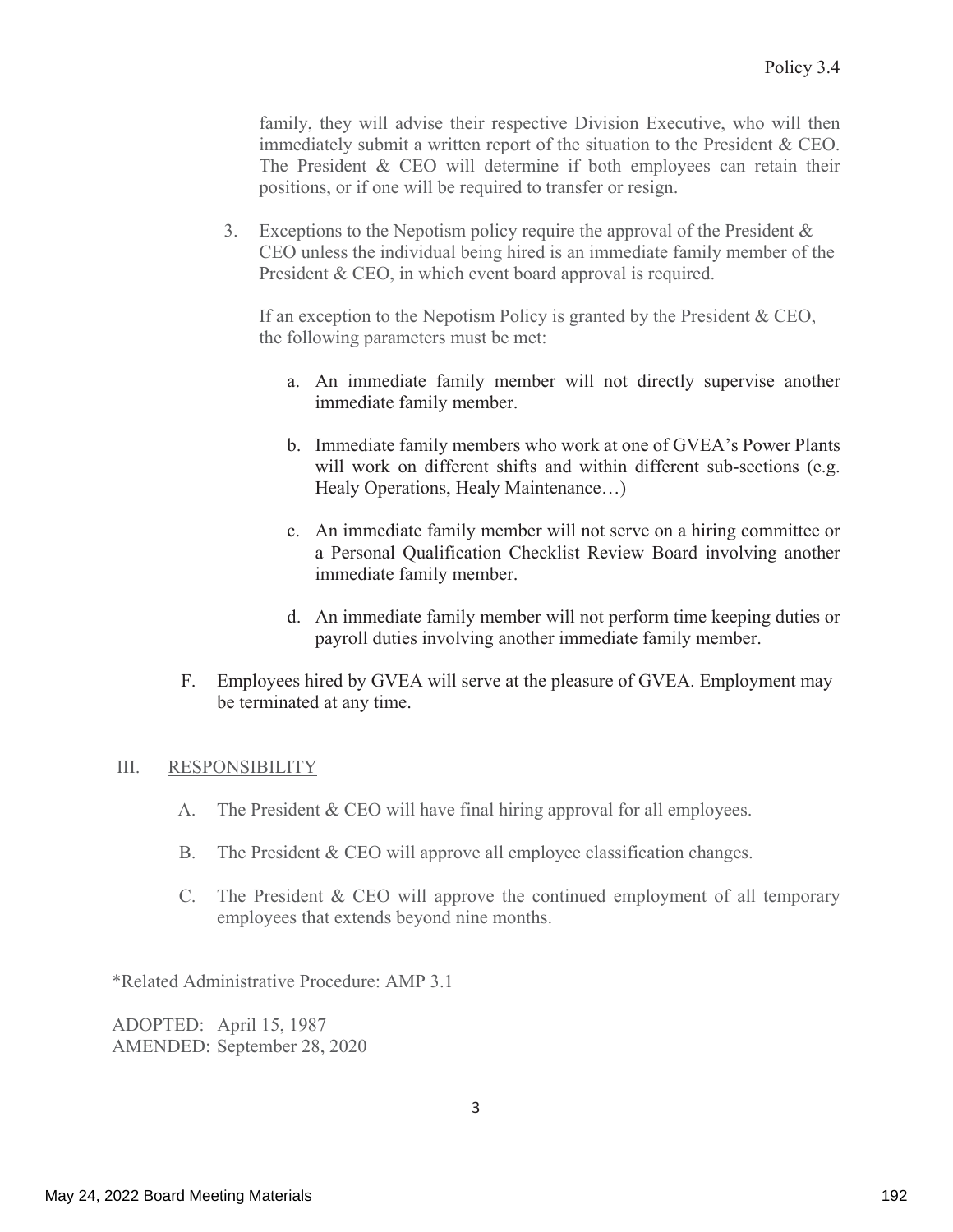#### AFFIRMATIVE ACTION AND EQUAL EMPLOYMENT OPPORTUNITIES

#### I. **OBJECTIVE**

To adopt, implement and update an Affirmative Action Plan and to establish an affirmative action and equal employment opportunities policy, both of which ensure that employees of GVEA receive equality of employment opportunities limited only by an employee's desire and ability, and also ensure that GVEA provides a work environment free of discrimination in employment because of race, color, national origin, religion, sex, gender identity (including gender expression), sexual orientation, disability, age, marital status, family/parental status, income derived from a public assistance program, political beliefs, or reprisal or retaliation for prior civil rights activity, and to provide for reporting to and periodic review by the Board of Directors.

#### $II.$ **POLICY**

- Consistent with the Objective, the requirements of the Americans with Disabilities A. Act (ADA) and any other applicable Federal or State statute or regulation, GVEA is committed to hiring the best qualified persons to perform the tasks involved in providing high quality service to its members. In fulfilling that commitment, GVEA will provide equal employment opportunities to all persons seeking employment, and will see that its hiring practices, working conditions, benefits and privileges of employment, compensation, training, opportunities for advancement, including upgrading and promotion, and transfers and termination of employment, including layoffs and recalls are such that there is no discrimination as to employees of GVEA.
- **B.** GVEA will not discriminate against any employee or applicant for employment because of physical or mental handicap or because he is a disabled veteran or any other eligible veteran in regard to any position for which the employee or applicant for employment is qualified. GVEA will, in all its employment practices, take affirmative action to employ, advance in employment and otherwise treat qualified disabled individuals, disabled veterans, and any other eligible veteran without discrimination based upon physical or mental handicap, disability or veteran status. Such affirmative action will include, but not be limited to, the following: employment promotion, demotion or transfer, recruitment, advertising, layoff or termination, rates of pay or other forms of compensation and selection for training, including apprenticeship.
- $C_{\cdot}$ GVEA will comply fully with the letter and spirit of applicable local, state and federal laws and regulations implementing National Equal Employment Opportunity objectives.
- GVEA has adopted an Affirmative Action Plan designed to assure true equality of D. employment and a work environment without discrimination. Copies of the current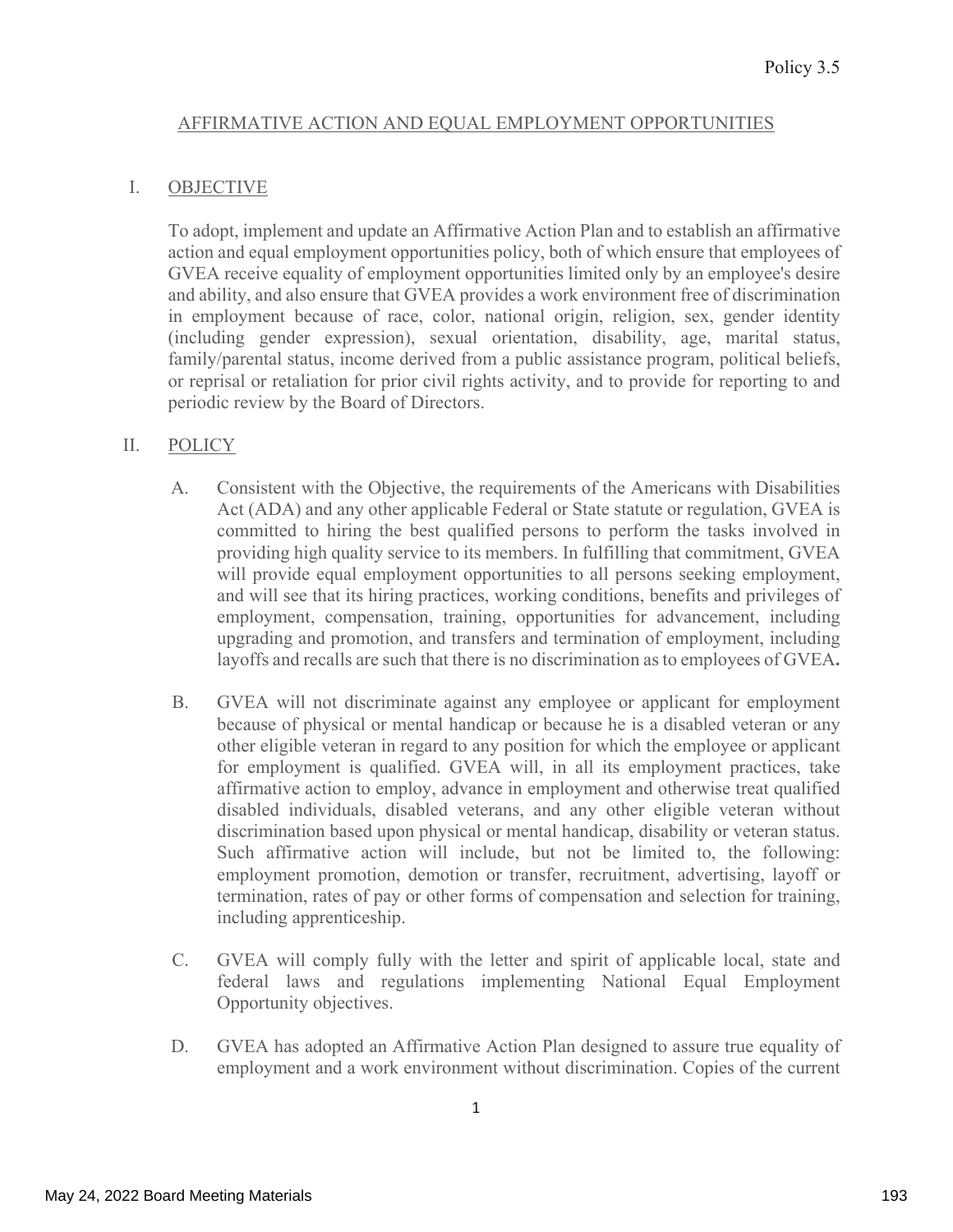Affirmative Action Plan adopted by GVEA will be available in the Human Resources Section. As opportunities for transfer, advancement, or promotion occur, including promotions into and within management, periodic reviews and analyses of personnel records will be conducted to assure that all persons continue to receive equal consideration and only valid requirements are imposed for these opportunities.

- $E_{\rm{L}}$ GVEA's Affirmative Action Plan will be periodically updated as required by federal regulations.
- $F.$ GVEA is committed to making a good faith effort to meet its goals so as to provide the opportunity for all employees to perform at full capacity in accordance with their qualifications and interests.
- G. At least annually, an Affirmative Action Report will be made available to the Board of Directors and its review will be a consent agenda item.

#### III. DISSEMINATION PROCEDURES

- $A<sub>1</sub>$ All employees will receive a copy of GVEA's equal employment opportunities policy.
- **B.** GVEA's equal employment opportunities policy and Affirmative Action Plan will be described or featured periodically in GVEA's member newsletter.
- $\mathcal{C}$ . Meetings will be held at which management employees are advised by the President & CEO of the contents of and GVEA's support for the Affirmative Action and Equal Employment Opportunities policy.

GVEA's commitment to providing equal employment opportunities is demonstrated in its orientation program for new employees and supervisors.

- D. All GVEA's collective bargaining agreements will contain non-discrimination clauses.
- E. GVEA's equal employment opportunities policy is posted on GVEA bulletin boards and the GVEA website.
- $F_{\cdot}$ Management and other employees engaged in employment, placement, training and transfer or promotion processing receive training in the applicable local, state and federal equal employment opportunity laws, the Affirmative Action Plan and their individual responsibility for ensuring that GVEA meets its equal employment opportunities objective.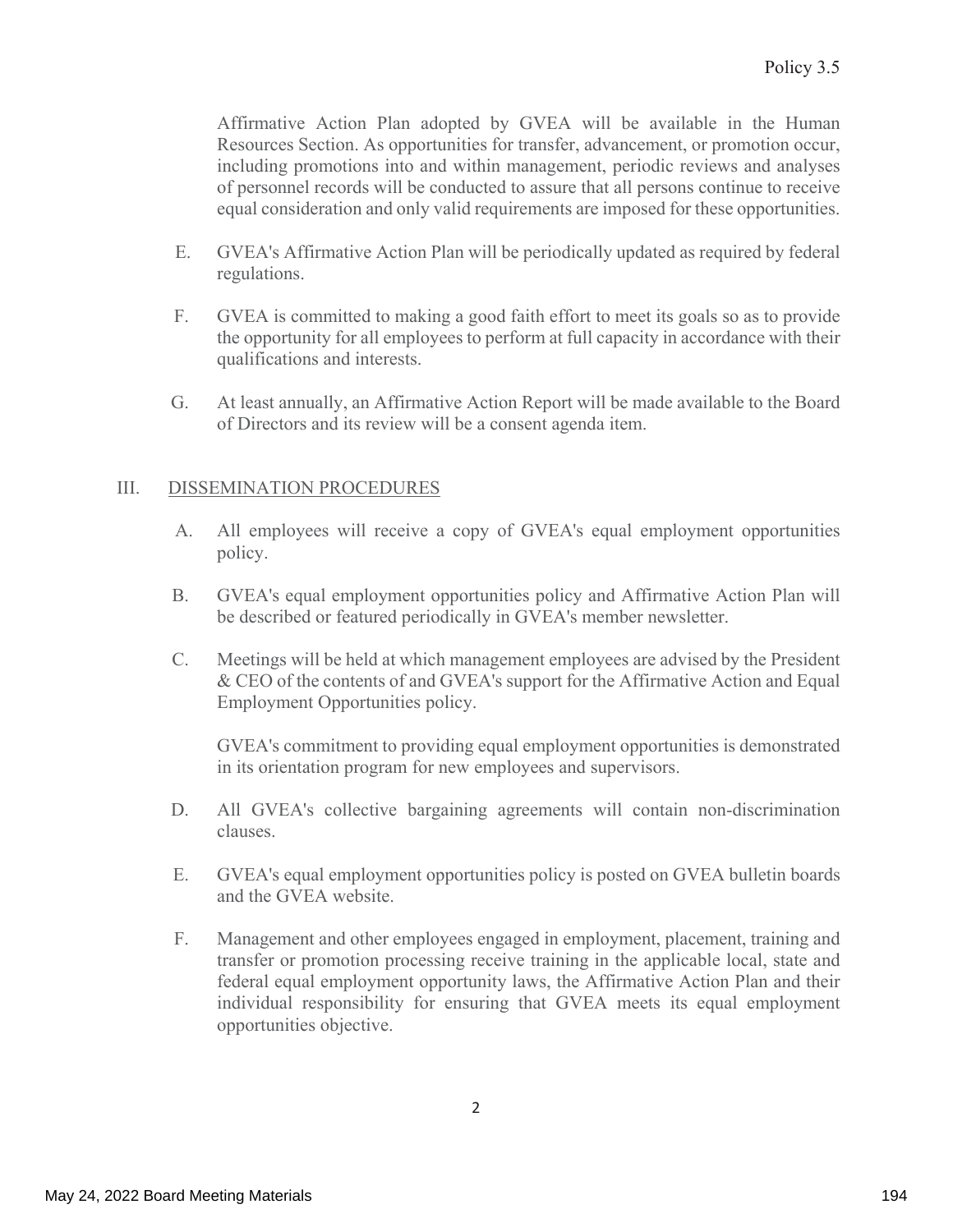- Using techniques to improve recruitment and increase the number of minority and  $G<sub>r</sub>$ female applicants. GVEA presently undertakes the following actions:
	- 1. Include the phrase "GVEA is an Equal Opportunity Employer and Provider" in all printed employment advertisements;
	- 2. Place help wanted advertisement, when appropriate, in local minority news media and women's interest media;
	- 3. Disseminate information on job opportunities to organizations representing minorities, women and employment development agencies when job opportunities occur;
	- 4. Encourage all employees to refer qualified applicants;
	- 5. Actively recruit at appropriate secondary schools, junior colleges, colleges and universities with predominantly minority or female enrollments; and
	- 6. Request employment agencies to refer qualified minorities.
- Advertisements for employment by GVEA contain the phrase, "GVEA is an Equal Н. Opportunity Employer and Provider" and such other legal and applicable RUS requirements.
- L. Company advertising features employees and non-employees of minority and nonminority groups and both men and women.
- J. GVEA's employment application contains the designation "GVEA is an Equal Opportunity Employer and Provider."
- Κ. Contracts, order forms, leases and other legal documents utilized by GVEA contain statements relating to the equal employment opportunities requirements of Federal Executive Orders and implementing regulations.
- GVEA affords the maximum practicable opportunity for minority business L. enterprises to enter into contracts with GVEA and to be suppliers of goods and services to GVEA.
- М. Equal employment opportunities posters that comply with RUS and other applicable legal requirements are permanently displayed in a conspicuous place in all buildings in which employees work.

#### IV. **RESPONSIBILITY**

 $A<sub>1</sub>$ Division Executives, Managers and Supervisors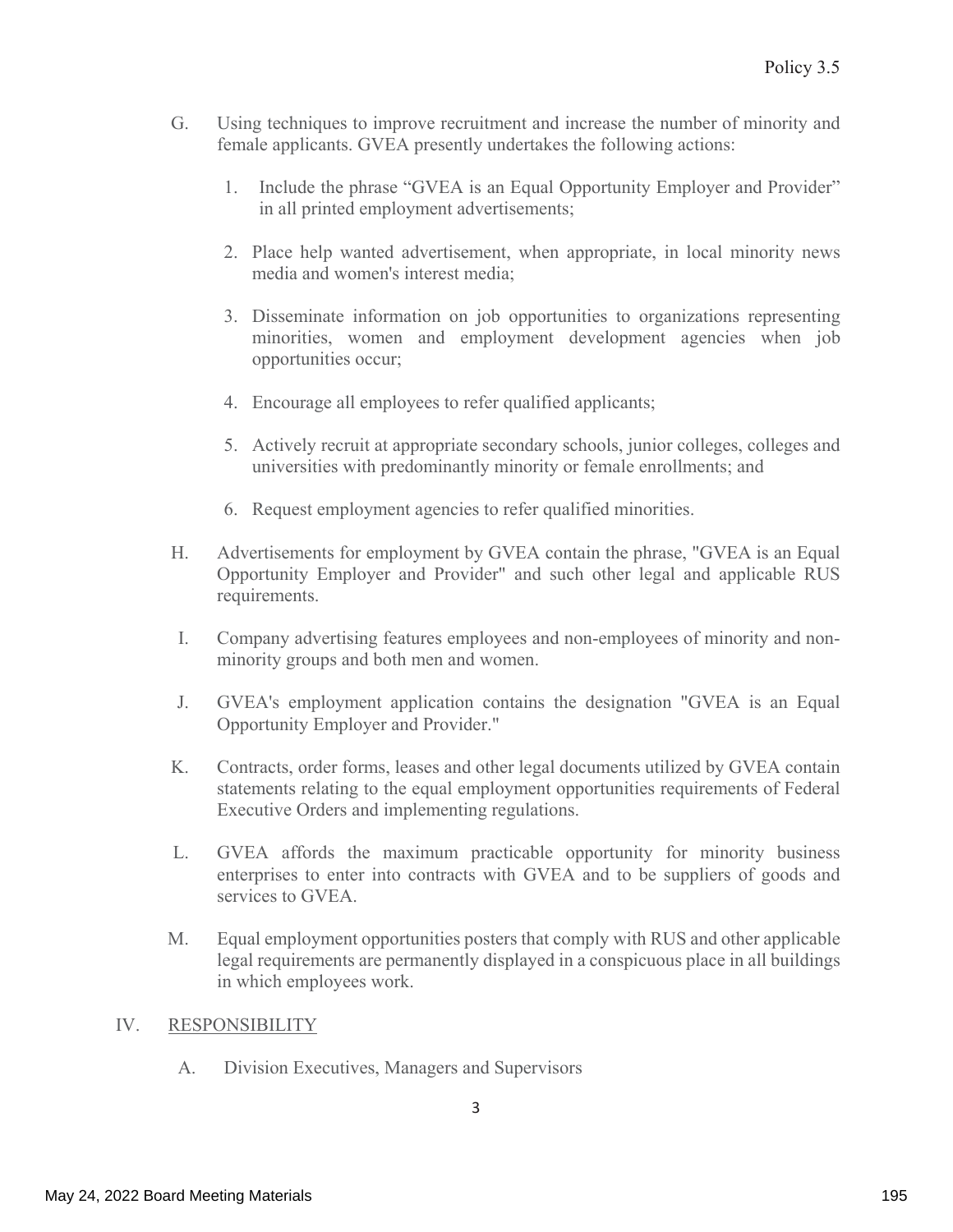It is the responsibility of all Division Executives, Managers and Supervisors to implement GVEA's Affirmative Action Plan. These responsibilities include, but are not limited to:

- $1_{\cdot}$ Assisting in the identification of problem areas, formulating solutions and establishing divisional goals and objectives when necessary.
- $2.$ Reviewing the qualifications of all applicants and employees to ensure qualified individuals are treated in a nondiscriminatory manner when hiring, promotion, transfer, and termination actions occur; and
- 3. Reviewing the job performance of each employee to assess whether personnel actions are justified based on the employee's performance of his or her duties and responsibilities.
- $B<sub>r</sub>$ Human Resources Manager

The Human Resources Manager has the responsibility for designing and ensuring the effective implementation of GVEA's Affirmative Action Program (AAP).

These responsibilities include, but are not limited to, the following:

- Developing Equal Employment Opportunity (EEO) policy statements, 1. affirmative action programs and internal and external communication procedures;
- $2.$ Assisting in the identification of AAP/EEO problem areas.
- $\overline{3}$ . Assisting management in arriving at effective solutions to AAP/EEO problems;
- 4. Designing and implementing an internal audit and reporting system that:
	- Measures the effectiveness of GVEA's program; a.
	- b. Determines the degree to which AAP goals and objectives are met; and
	- Identifies the need for remedial action:  $\mathbf{C}$ .
- 5. Keeping GVEA's President & CEO informed of equal opportunity progress and reporting potential problem areas within the organization through quarterly reports;
- 6. Reviewing GVEA's AAP for qualified minorities and women with all managers and supervisors at all levels to ensure that the policy is understood and is followed in all personnel activities;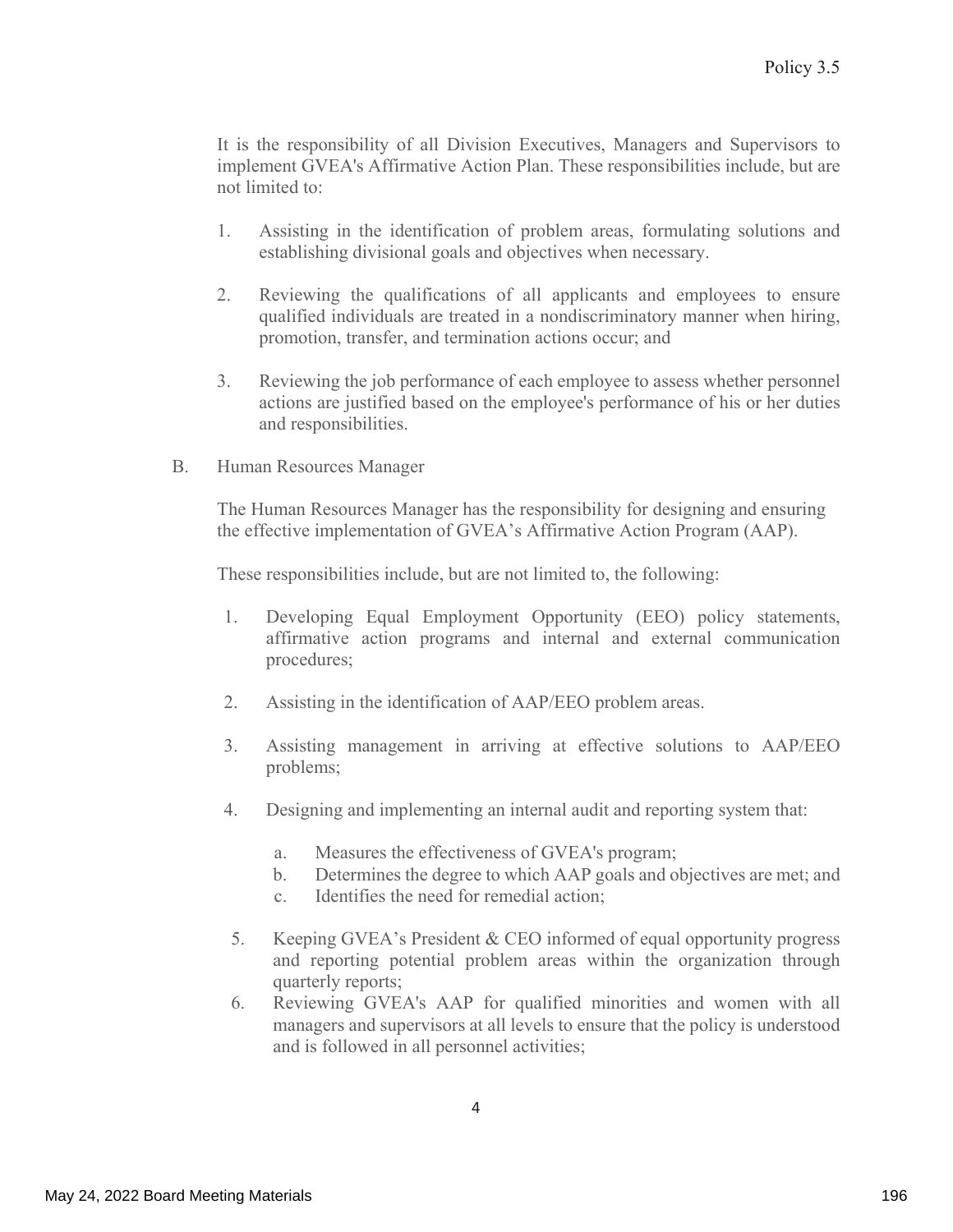- 7. Auditing the contents of GVEA's bulletin board to ensure compliance information is posted and up-to-date; and
- 8. Serving as liaison between GVEA and enforcement agencies.
- C. President & CEO

The President & CEO has the overall responsibility for implementing this policy.

\*Related Administrative Procedure: AMP 5.1

ADOPTED: June 27, 1988 AMENDED: March 27, 2017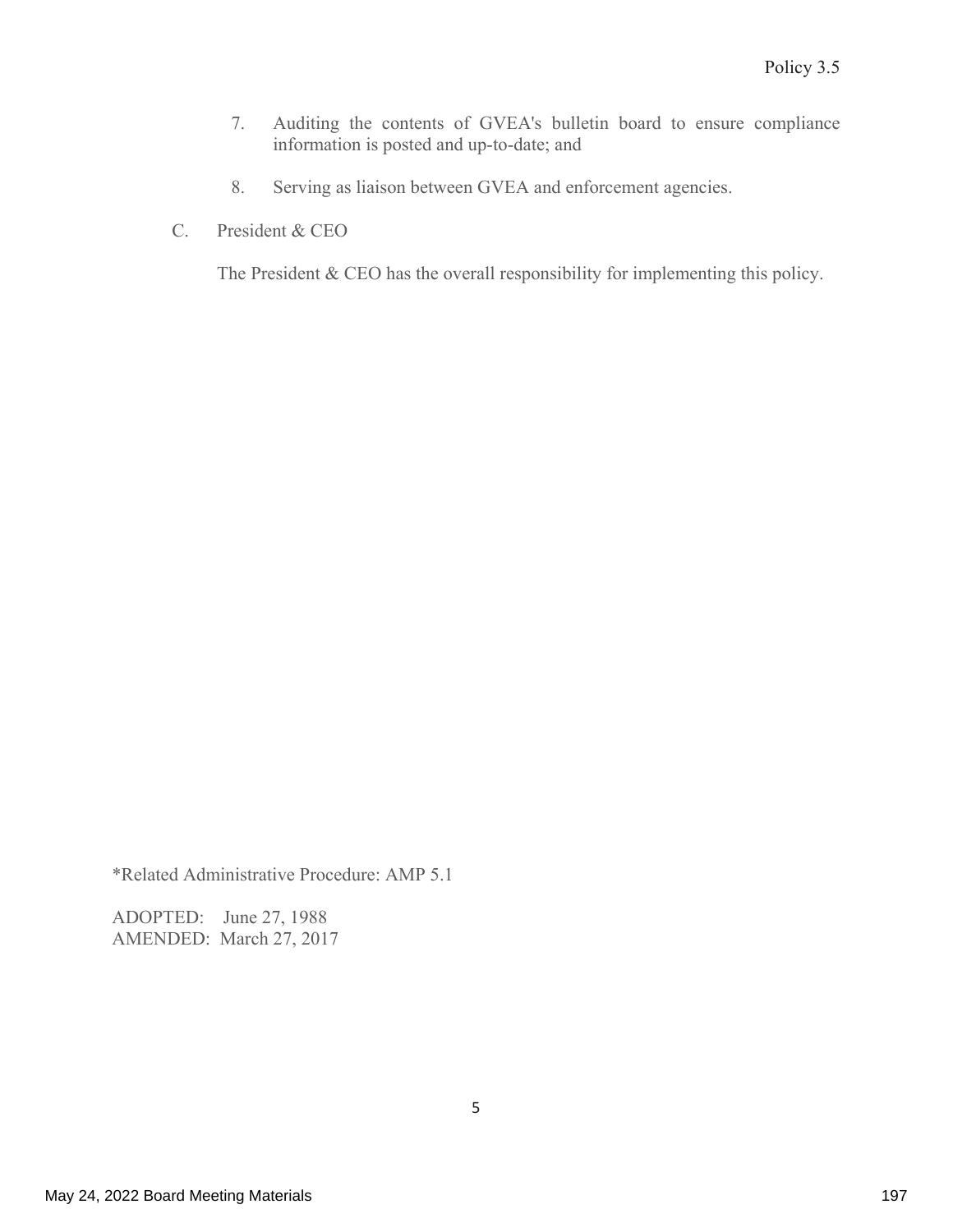#### NONBARGAINING EMPLOYEE BENEFITS

#### I. **OBJECTIVE**

To provide a benefit program designed to maintain good employee relations and to attract and maintain qualified personnel.

#### $\prod$ . **POLICY**

- GVEA's benefit program will be designed to facilitate good employee relations by attracting  $A_{\cdot}$ and retaining qualified personnel and, at the same time, to reflect GVEA's financial objectives.
- The benefit program will be administered fairly and equitably among all regular and regular-**B.** seasonal employees. Probationary and temporary employees will receive those limited benefits specified in this policy.
- $C_{\cdot}$ GVEA retains the right to alter, eliminate, add and modify any of the benefits described in this policy, with or without prior notice to employees.
- D. The benefit program will include the following benefit programs for employees:
	- 1. Deferred Compensation 401(k) Plan

A deferred compensation  $401(k)$  plan will be available to all employees who meet the eligibility requirements of the plan. Eligible employees may contribute to the plan on a voluntary basis. The President & CEO or designee will select and administer the plan.

 $2.$ Holidays

GVEA will recognize the following eight-hour holidays each year:

a. New Year's Day, Presidents' Day, Memorial Day, Independence Day, Labor Day, Thanksgiving Day, the day after Thanksgiving (in recognition of Veterans Day) and two days at Christmas.

Probationary and regular employees will be eligible for holiday pay for recognized holidays while actively employed. Employees classified as temporary, part-time or student intern will not be eligible for holiday pay.

All holidays (including Personal Holidays) must be used in eight hour increments.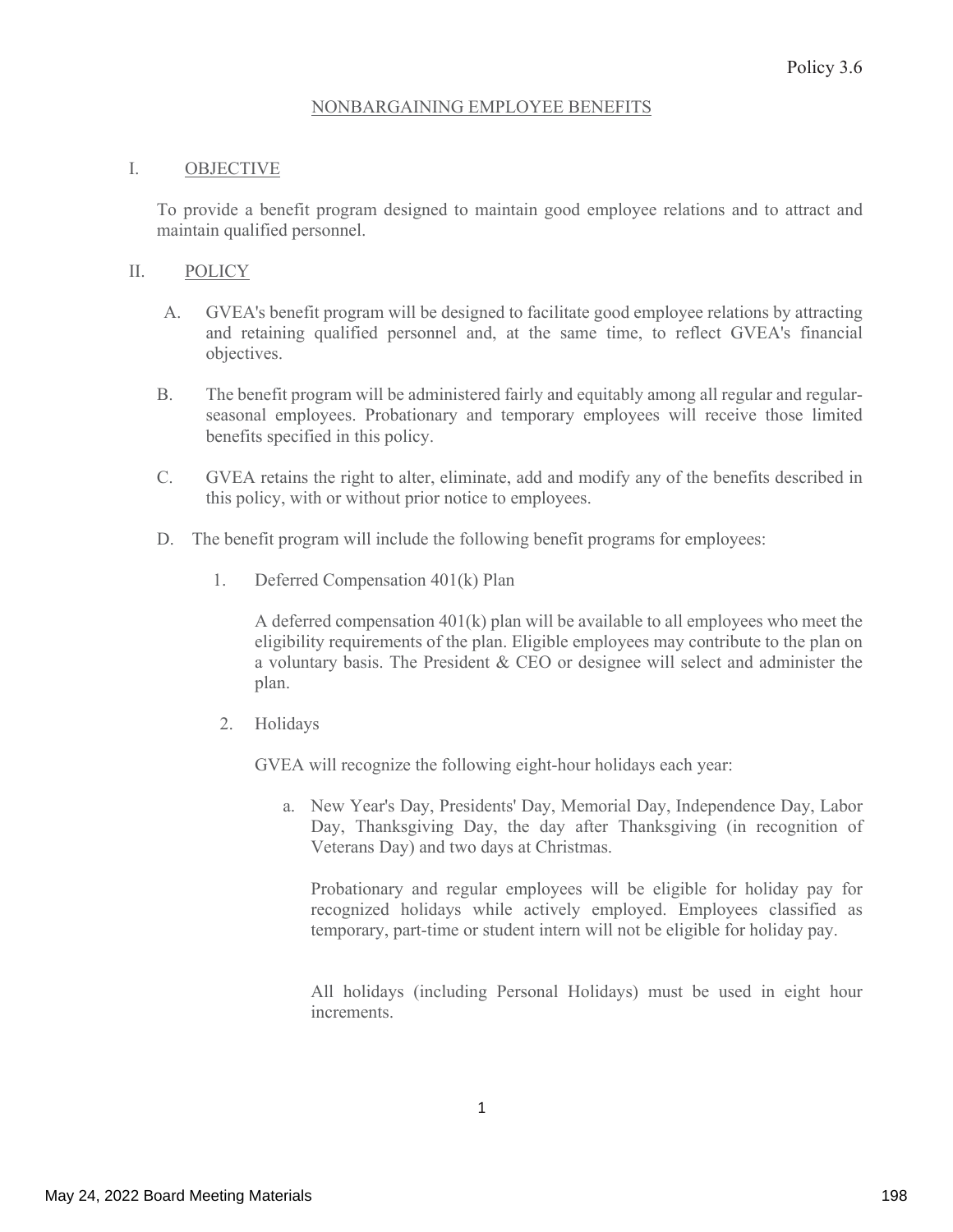b. In recognition of Martin Luther King Day, employees with probationary or regular status as of January 1 of each year will receive one personal holiday (eight hours) for use during the remainder of the same payroll year.

In recognition of Juneteenth, employees with probationary or regular status as of July 1 of each year will receive one personal holiday (eight hours) for use during the remainder of the same payroll year.

Employees classified as temporary, part-time or student intern do not qualify for these personal holidays.

Personal holidays awarded during a payroll year must be used by the last payroll period paid during the calendar year and cannot be carried over to the following year.

 $3.$ Continuing Education

> GVEA will assist employees in furthering their educational and professional development plan by encouraging attendance of classes at the University of Alaska Fairbanks (UAF) or participation in other courses of study. Participation will be limited to regular employees. Requests for continuing education must be approved by the appropriate Division Vice President, Human Resources and the President & CEO. Reimbursement will not exceed the cost of University of Alaska Fairbanks instate tuition rate.

- Medical, Dental and Vision Insurance  $4_{-}$ 
	- a. All employees and qualified dependents will be eligible for medical, dental and vision insurance under the group plan provided by GVEA, with the exception of temporary, part-time and student intern employees who work less than 30 hours per week.
- Life Insurance  $5<sub>1</sub>$ 
	- a. Regular and probationary employees, and their dependents will be eligible for life insurance under the group plan provided by GVEA.
	- b. Temporary, part-time and student intern employees and dependents will not be eligible for life insurance.
- Annual Leave 6.
	- a. Annual leave, once earned, may be used for vacation, illness or personal reasons. For purposes other than illness, annual leave must be approved in advance by the employee's supervisor.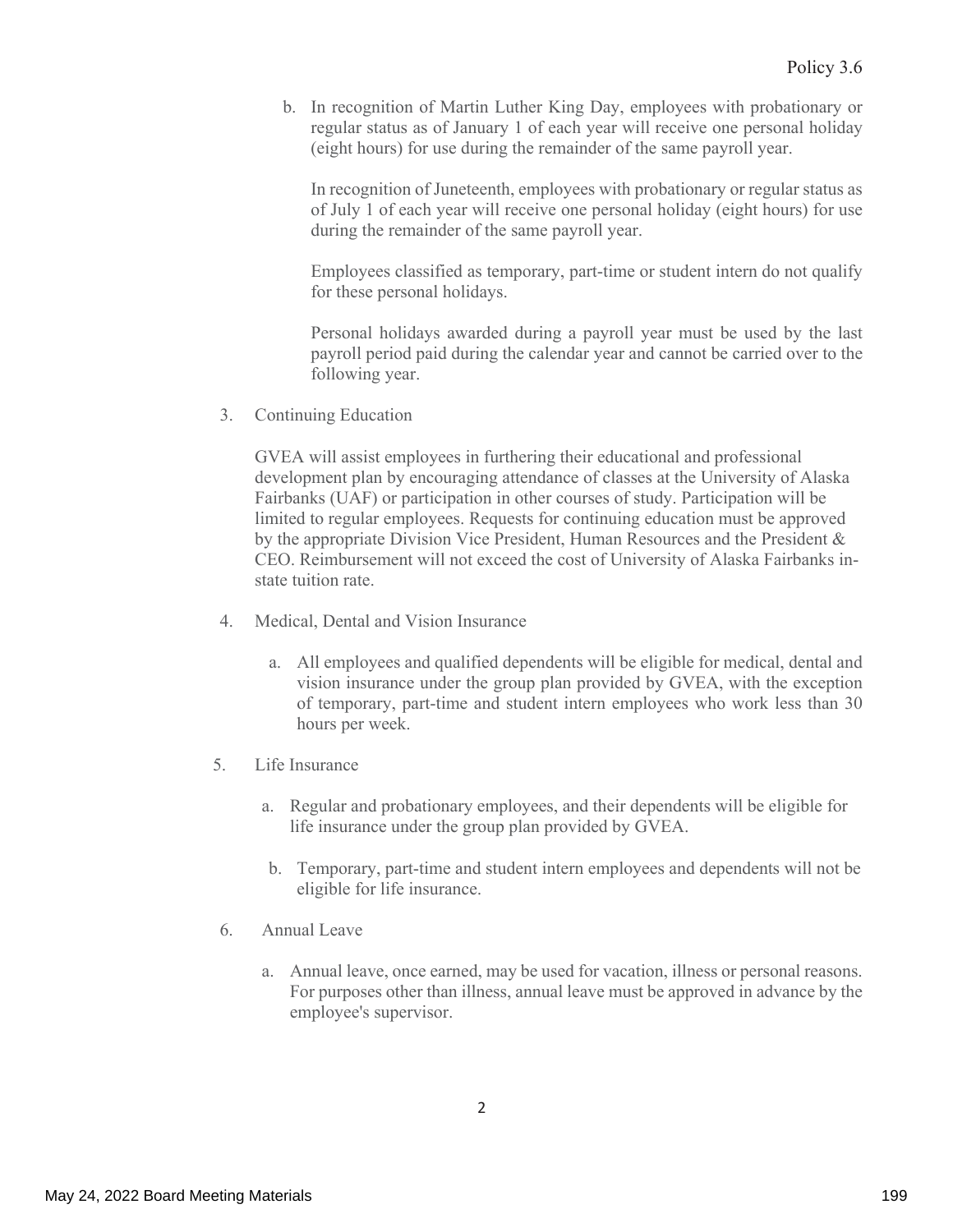b. Effective January 1, 2019, regular employees shall accrue annual leave as follows:

| Years     | Accrual Rate (Hours) |
|-----------|----------------------|
|           | Per Week             |
| $1 - 2$   |                      |
| $3 - 5$   | 3.5                  |
| $6 - 10$  |                      |
| $11 - 14$ | 45                   |
| $5+$      |                      |

c. Regular and probationary employees hired prior to December 31, 2018, shall accrue annual leave as follows:

| Years     | Accrual Rate (Hours) |  |  |
|-----------|----------------------|--|--|
|           | Per Week             |  |  |
| $1 - 5$   | 3.5                  |  |  |
| $6 - 10$  |                      |  |  |
| $11 - 14$ |                      |  |  |
|           |                      |  |  |

- d. Temporary, part-time and student intern employees will not be eligible for annual leave.
- e. Probationary employees will accrue annual leave from date of hire.
- f. The maximum number of hours of annual leave that may be accrued will be six hundred. All annual leave over six hundred hours will be forfeited, unless a special exception is granted by the President  $&$  CEO because of unusual circumstances.
- **Community Service Leave** 7.
	- a. All regular employees employed on January 1 of each year may receive eight (8) hours of paid voluntary community service leave.
	- b. Use of community service leave must be approved in advance and approval criteria will be the same as for leave without pay (see Procedure 3.10). All community service leave must be scheduled and approved by the employee's supervisor prior to usage. In considering an employee's request for leave, supervisors should keep in mind the staffing needs of GVEA to ensure effective operations and adequate service to members.
	- c. Community service leave may be used in less than eight (8) hour increments.
	- d. Community service leave will normally be limited to United Way member agencies located in GVEA's service territory. Exceptions may be granted by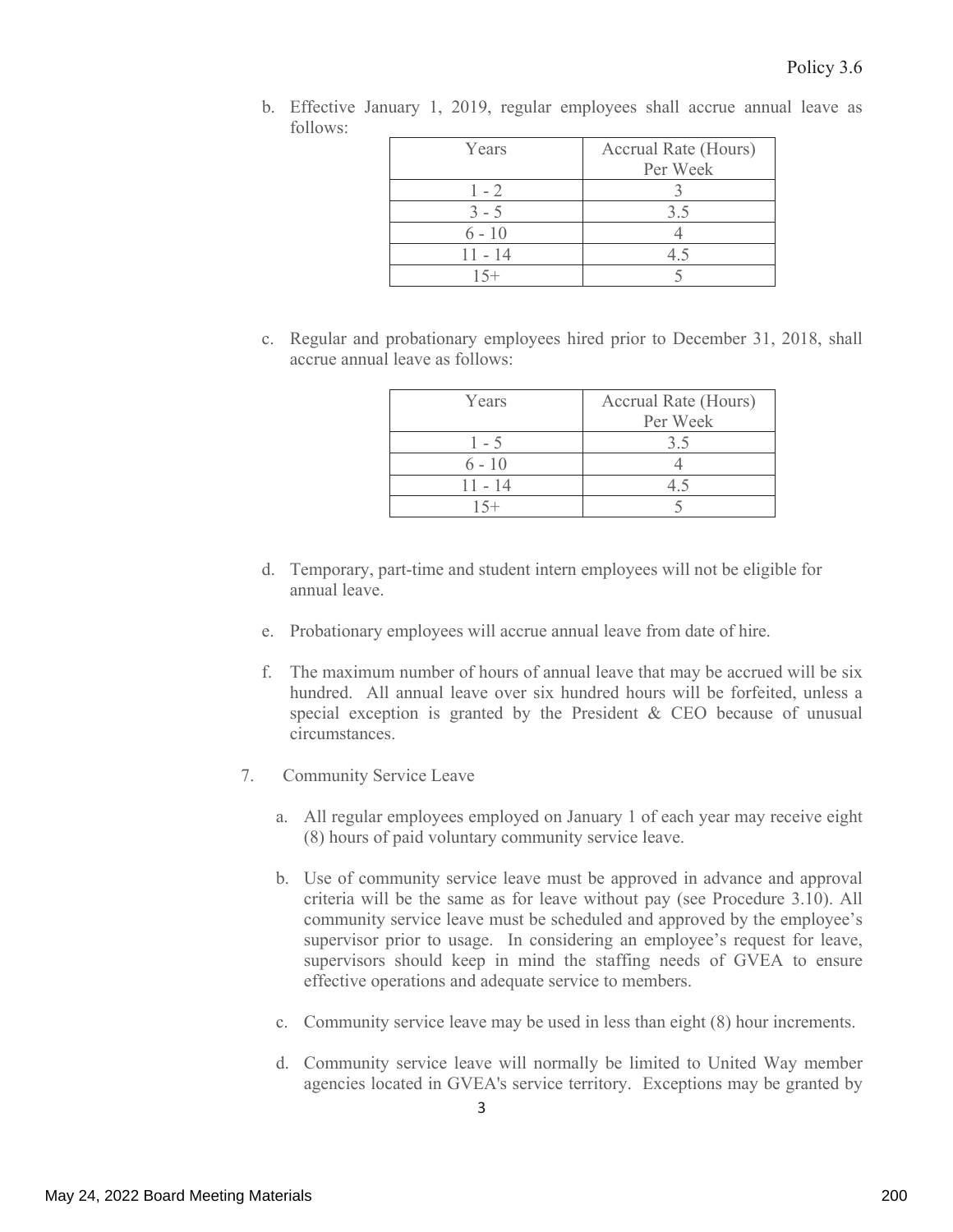the Executive Office for service to other non-profits in the GVEA service territory.

- e. Community service leave cannot be accumulated and any leave remaining on the final day of each payroll year will be forfeited.
- 8. Wage Continuation Plan
	- a. All regular and regular-seasonal employees may participate in GVEA's wage continuation plan during extended absences because of illness or disability.
	- b. Probationary, temporary, part-time and student intern employees are not eligible to participate in the plan.
	- c. GVEA retains the right to require an employee to undergo a medical examination by a physician of GVEA's choice any time during employee participation in the plan. The cost of such examination will be paid by GVEA.
- 9. Long-term Disability Insurance Plan
	- a. All regular employees are eligible to participate in the long-term disability insurance plan provided by GVEA.
	- b. Probationary, temporary, part-time and student intern employees are not eligible to participate in the plan.
- 10. Retirement Plan
	- a. All employees may be eligible for retirement benefits as specified in GVEA's retirement plans.
- $11.$ Flexible Benefit Plan
	- a. All regular employees are eligible to participate in the Flexible Benefits Plan provided by GVEA.
	- b. Probationary, temporary, part-time and student intern employees are not eligible to participate in the Flexible Benefit Plan.
- 12. Jury Duty
	- Employees summoned to jury duty will be granted leave for work hours  $a.$ actually spent serving on jury duty and will be paid their regular rate of pay for this time.
	- Employees must submit and assign to GVEA any remuneration received for b. jury service for regular scheduled work hours. If an employee is required to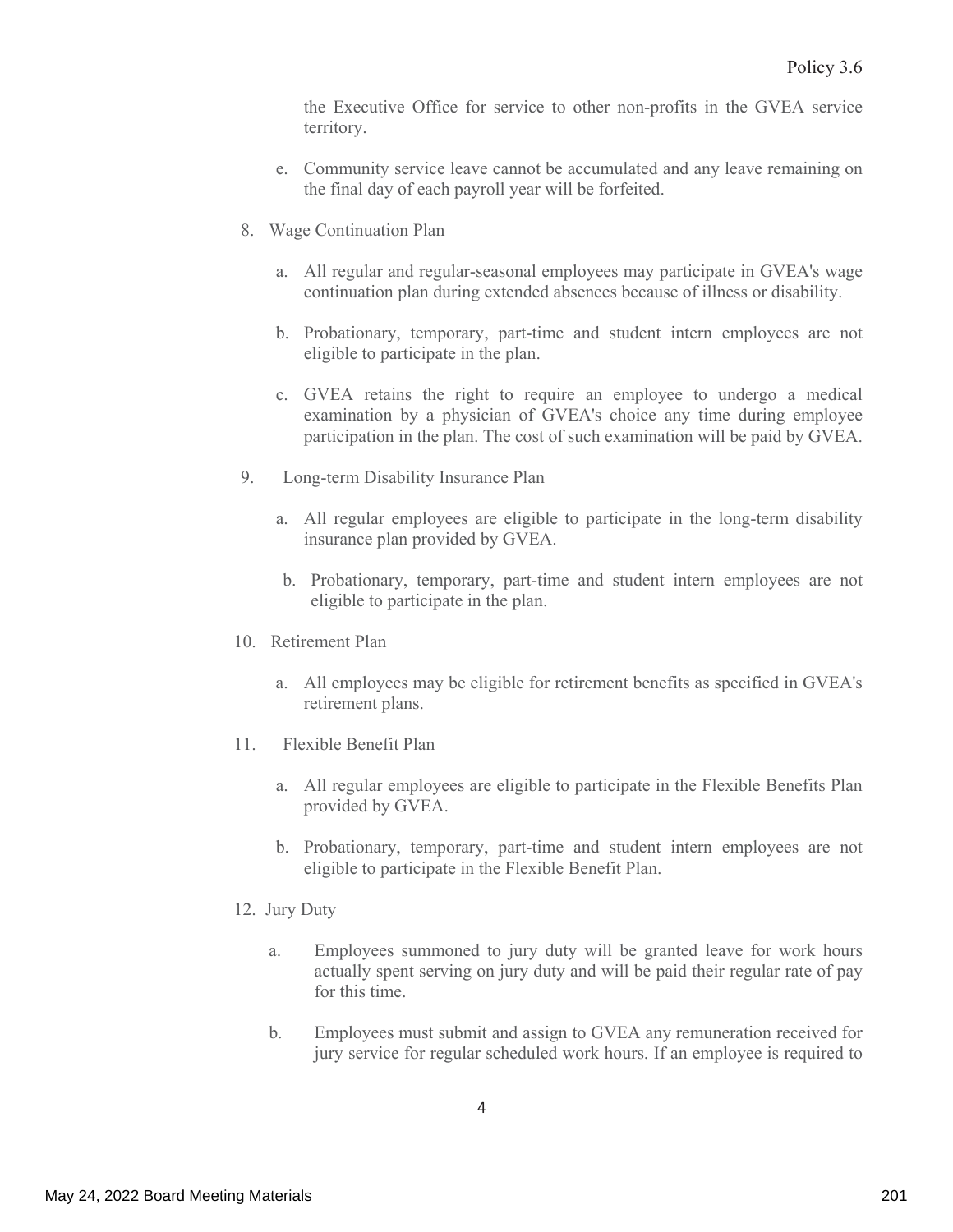report to jury duty during non-work hours, the employee may keep the jury duty pay for those hours.

- $\mathbf{c}$ . If an employee reports to jury duty and is released prior to the end of the work day, the employee will immediately report to GVEA for work.
- $d_{\cdot}$ Employees who are subpoenaed to appear in court on a GVEA related matter will be paid their regular rate of pay for this time. Employees who are subpoenaed for non GVEA matters must arrange with their supervisor to take annual leave or leave without pay.
- This policy applies to all employment classifications. e.
- 13. **Military Leave**

GVEA is committed to protecting the job rights of employees absent on military leave. In accordance with Federal and State law, it is GVEA's policy that no employee or prospective employee will be subjected to any form of discrimination on the basis of that person's membership in or obligation to perform service for any of the Uniformed Services of the United States. Specifically, no person will be denied employment, reemployment, promotion or other benefits of employment on the basis of such membership. No person will be subjected to retaliation or adverse employment action because such person has exercised their rights under this policy.

- a. Military Leave:
	- 1. Eligible employees who must be absent from their job for a period of not more than ninety (90) working days each year in order to participate in temporary military or National Guard duty are entitled to as many as ninety (90) days of unpaid military leave.
	- 2. An employee may choose to use their annual leave during this time, but are not required to do so.
	- 3. Medical coverage, pension contributions, life insurance coverage and wage continuation coverage will continue during a military leave, subject to the provisions of each plan.
	- 4. Holiday pay, annual leave accrual, service credit, and seniority credit will apply during a military leave.
	- 5. Employees with regular status will be eligible for the personal holiday accrual.
	- 6. GVEA will compensate an employee who is deployed for more than 90 consecutive days for the difference between their GVEA salary and their military compensation. The employee will be required to provide a leave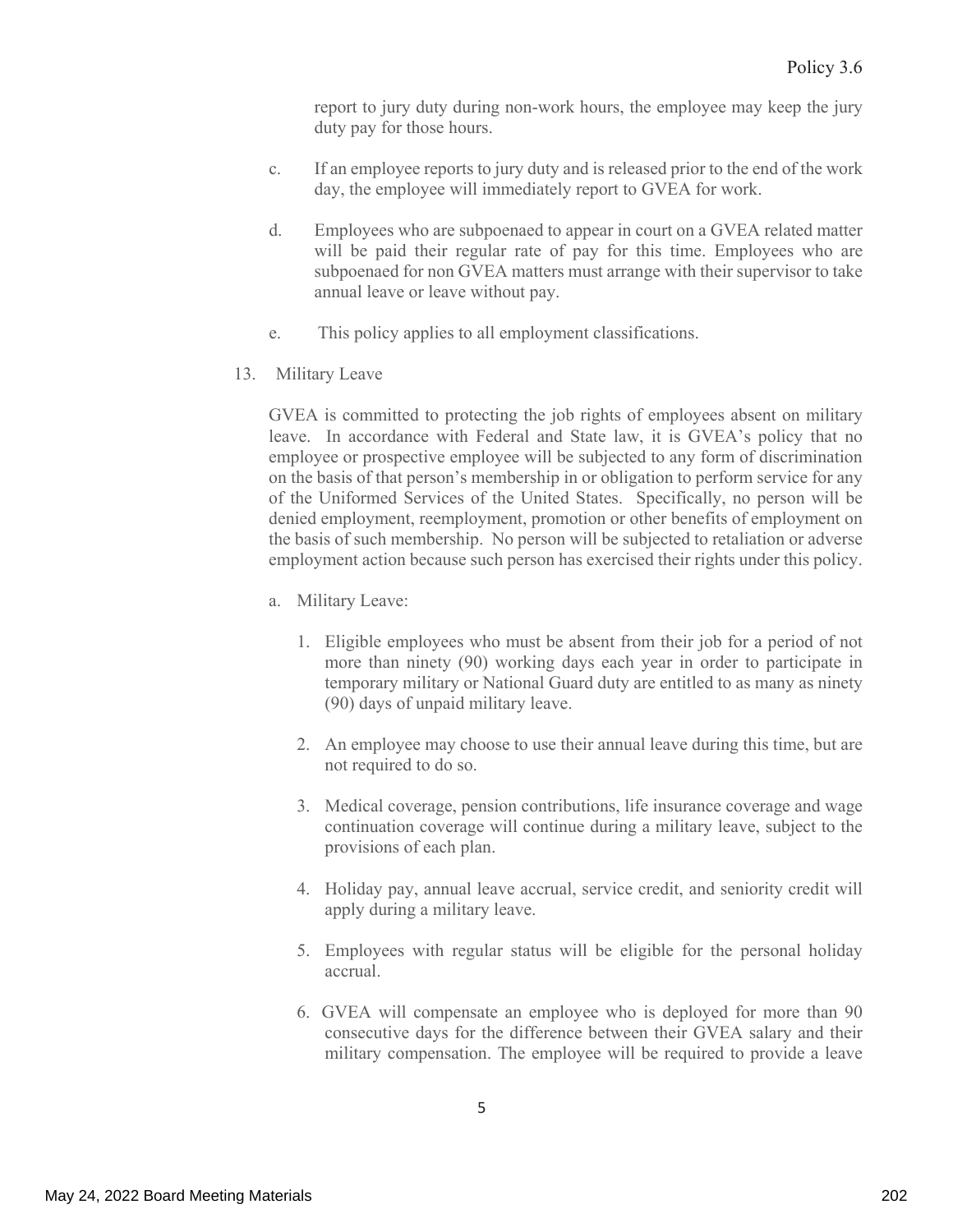and earnings statement (LES) that shows their military base salary including COLA.

b. This military leave policy applies to all employment classifications.

#### III. **RESPONSIBILITY**

It will be the President & CEO's responsibility to see that the benefit program is administered in a fair and equitable manner.

\*Related Administrative Procedures: AMP 3.19, 3.29, 3.30, 3.32

ADOPTED: April 15, 1987 AMENDED: November 25, 2019